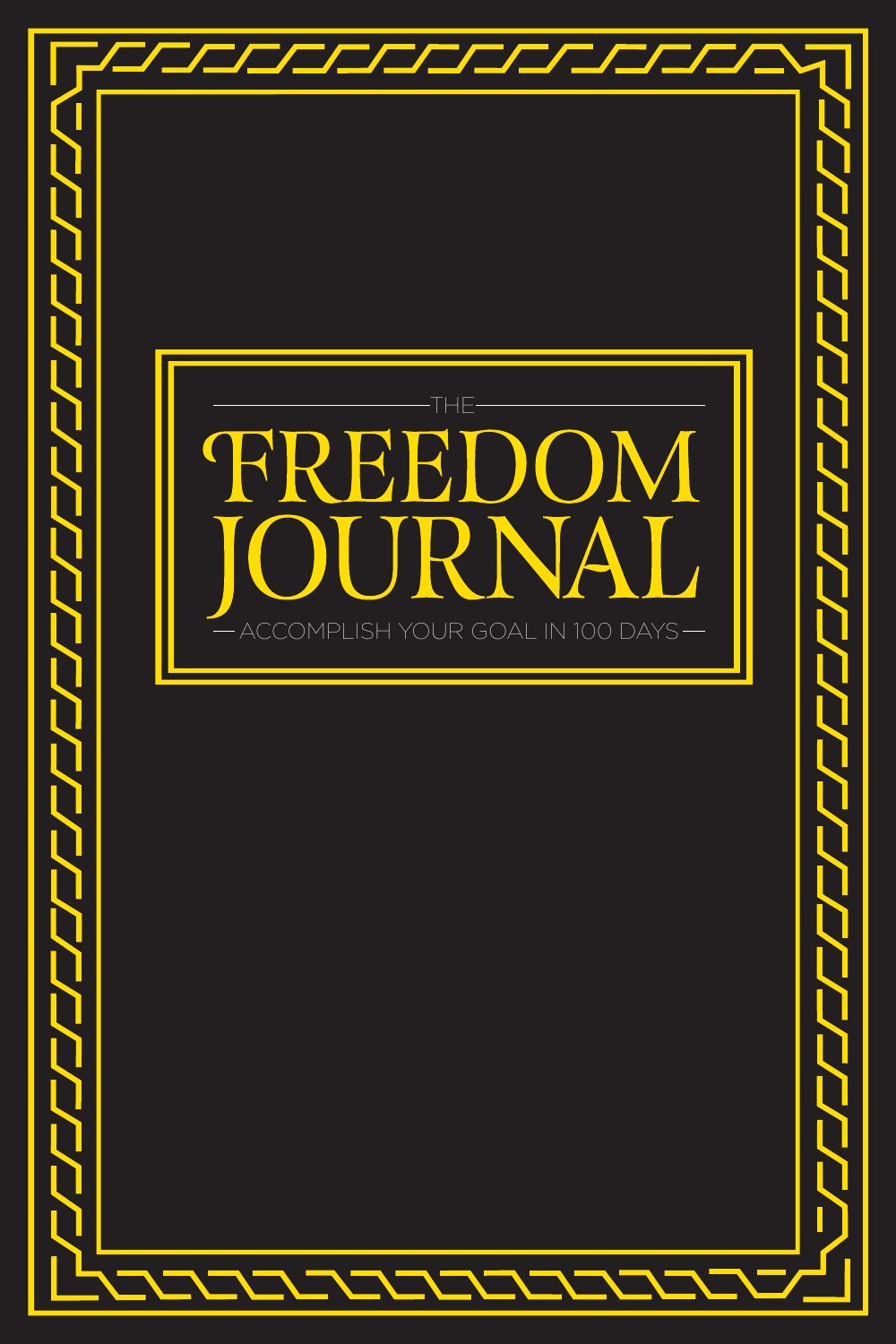

We all need a little help accomplishing our goals...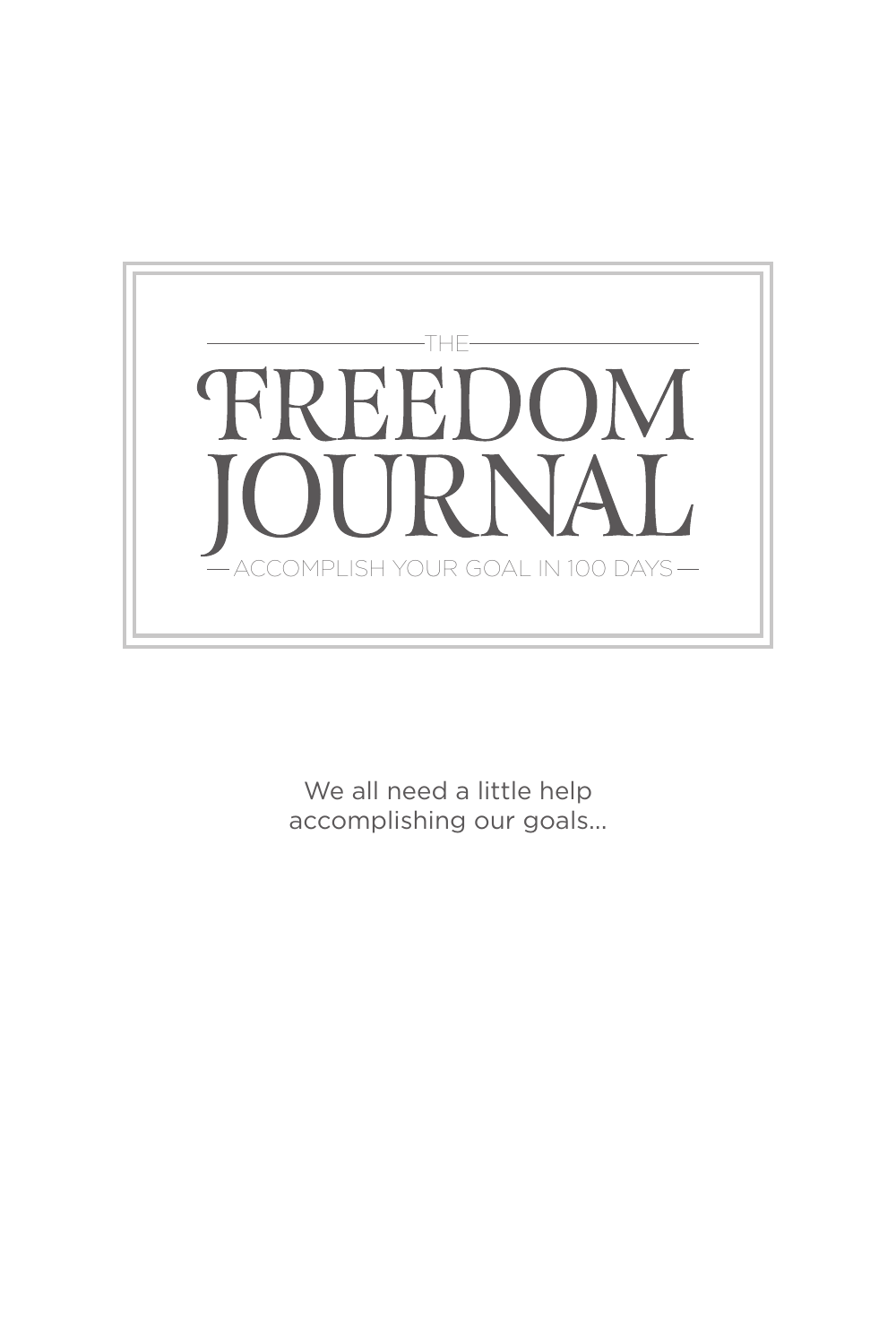Copyright © 2015 John Lee Dumas All rights reserved Published by John Lee Dumas

No part of this publication may be reproduced, or stored in a retrieval system, or transmitted in any form or by any means, electronic, mechanical, recording, photocopying, scanning or otherwise, without express written permission of the publisher.

For information about permission to reproduce selections from this book, email John@EntrepreneurOnFire.com

Visit our website at www.TheFreedomJournal.com

#### PUBLISHER'S DISCLAIMER

While the publisher and author have used their best efforts in preparing this book, they make no representations or warranties with respect to the accuracy or completeness of the contents of this book. The advice and strategies contained herein may not be suitable for your situation. You should consult with a professional where appropriate. Neither the publisher nor author shall be liable for any loss of profit or any other commercial damages, including but not limited to special, incidental, consequential, or other damages.

> ISBN: 978-0-9962340-0-9 Printed in China Designed by Sutton Long Illustration placement by Brandy Shea Edited by Whitney Henry

> > FIRST EDITION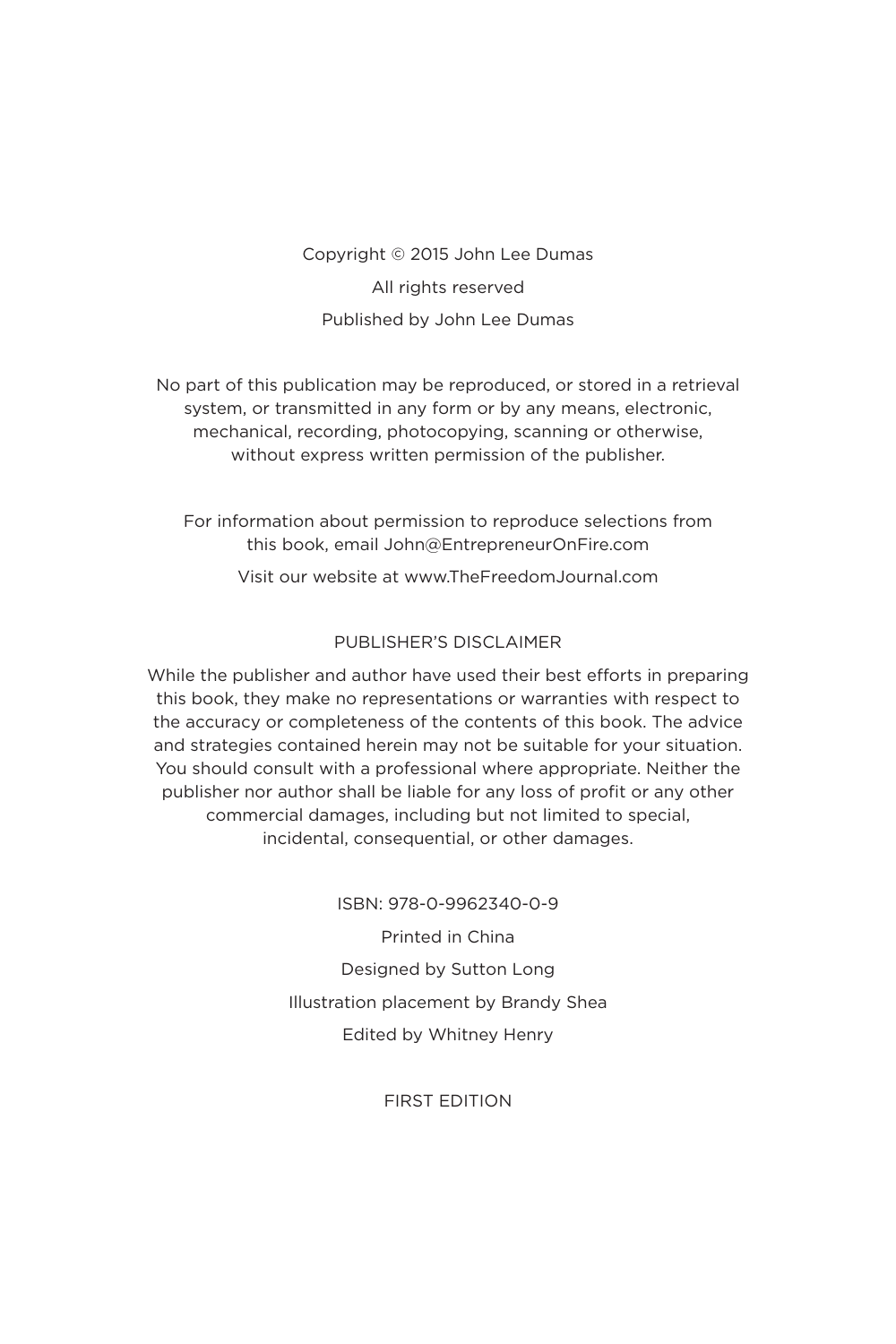# DEDICATION

To the listeners of my podcast, EOFire. Fire Nation, you have shown me the power of setting and accomplishing goals. Each and every one of you has been my accountability partner on this journey, and for that I thank you.

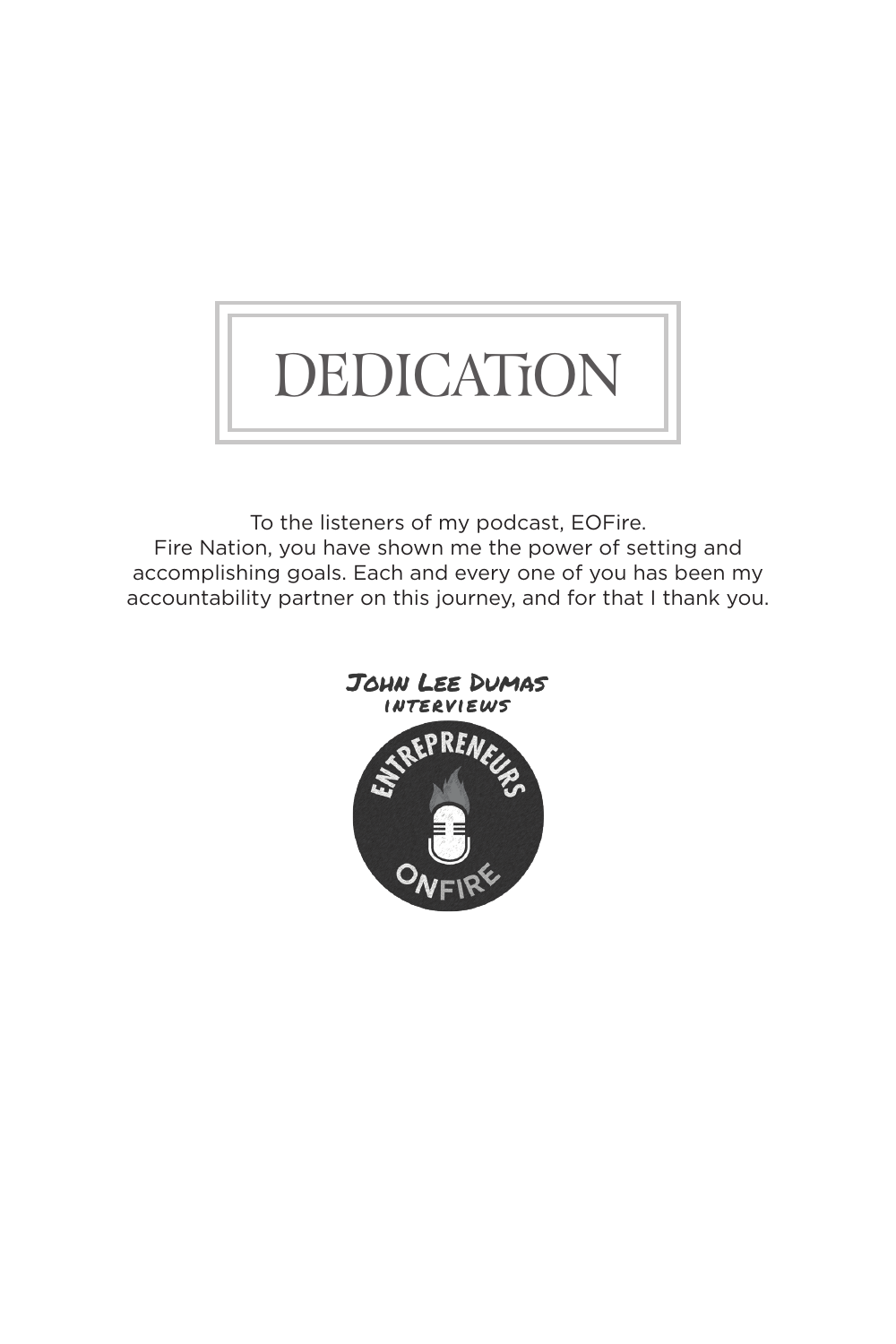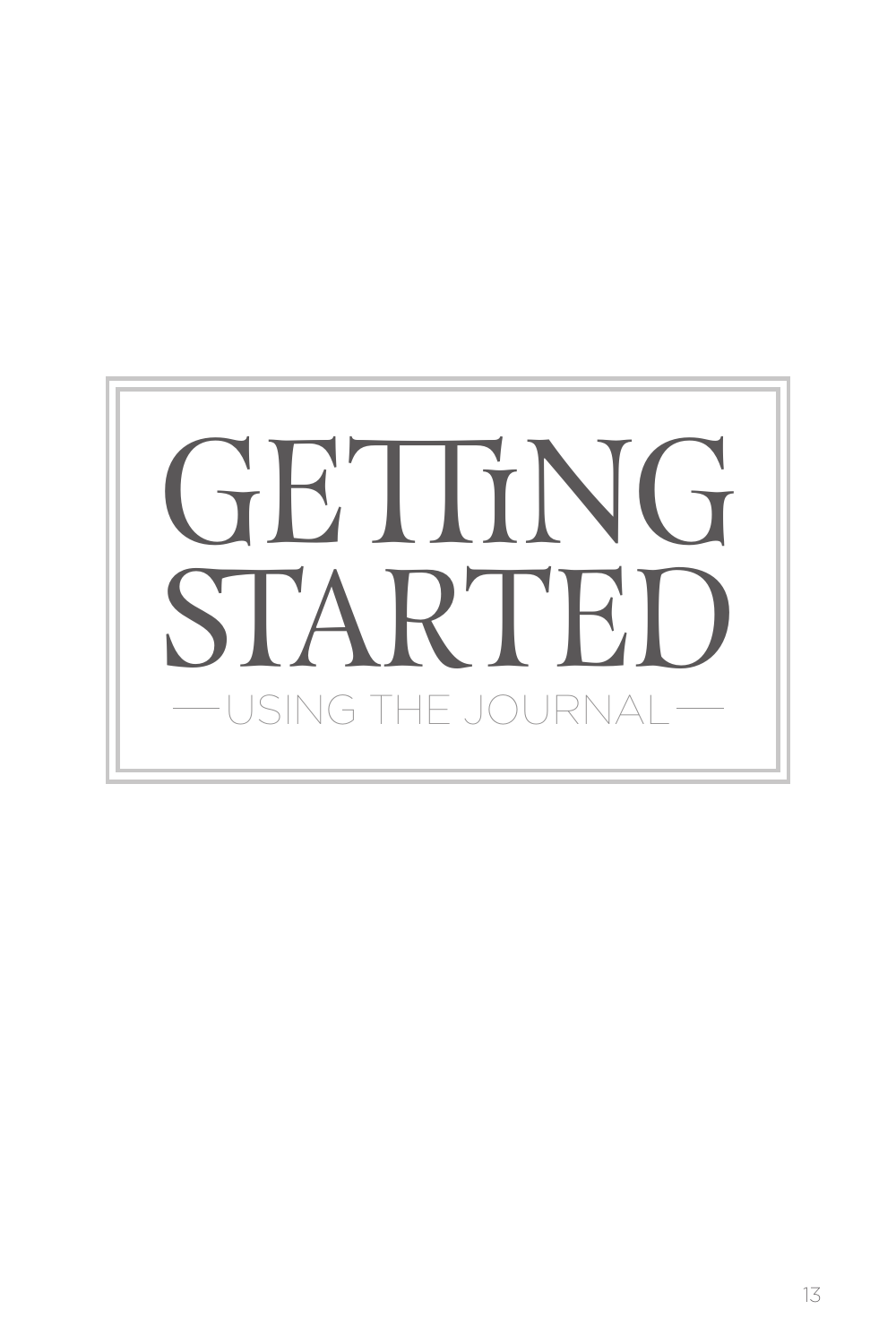## THE FREEDOM JOURNAL

Goals.

We all have them, but why is accomplishing them such a challenge?

In one word: accountability.

We live in a fast-paced, busy, loud world. It's easy to see why things get put off 'til tomorrow way too often.

With *The Freedom Journal*, that all changes.

*The Freedom Journal* is what YOU need to accomplish your #1 goal in 100 days.

We've all tried holding ourselves accountable and failed. Guess what? We're human.

We've tried having others hold us accountable. That failed. Guess what? They're human, too.

*The Freedom Journal* is not human. It's a POWERFUL weapon that, when wielded correctly, can produce amazing results in a short time.

If you can commit to *The Freedom Journal* for the next 100 days and follow its guidance, it will deliver an accomplished goal to you. Period.

*The Freedom Journal* is engineered to provide you with the direction and accountability to accomplish that goal that has been elusive for far too long.

What is a goal you want to accomplish in 100 days?

Say it out loud.

Imagine how it would FEEL to have accomplished this goal.

Pretty awesome, right?!

You can do this. With *The Freedom Journal* by your side encouraging you every step of the way, you WILL accomplish this, and it will be amazing.

Let's get started!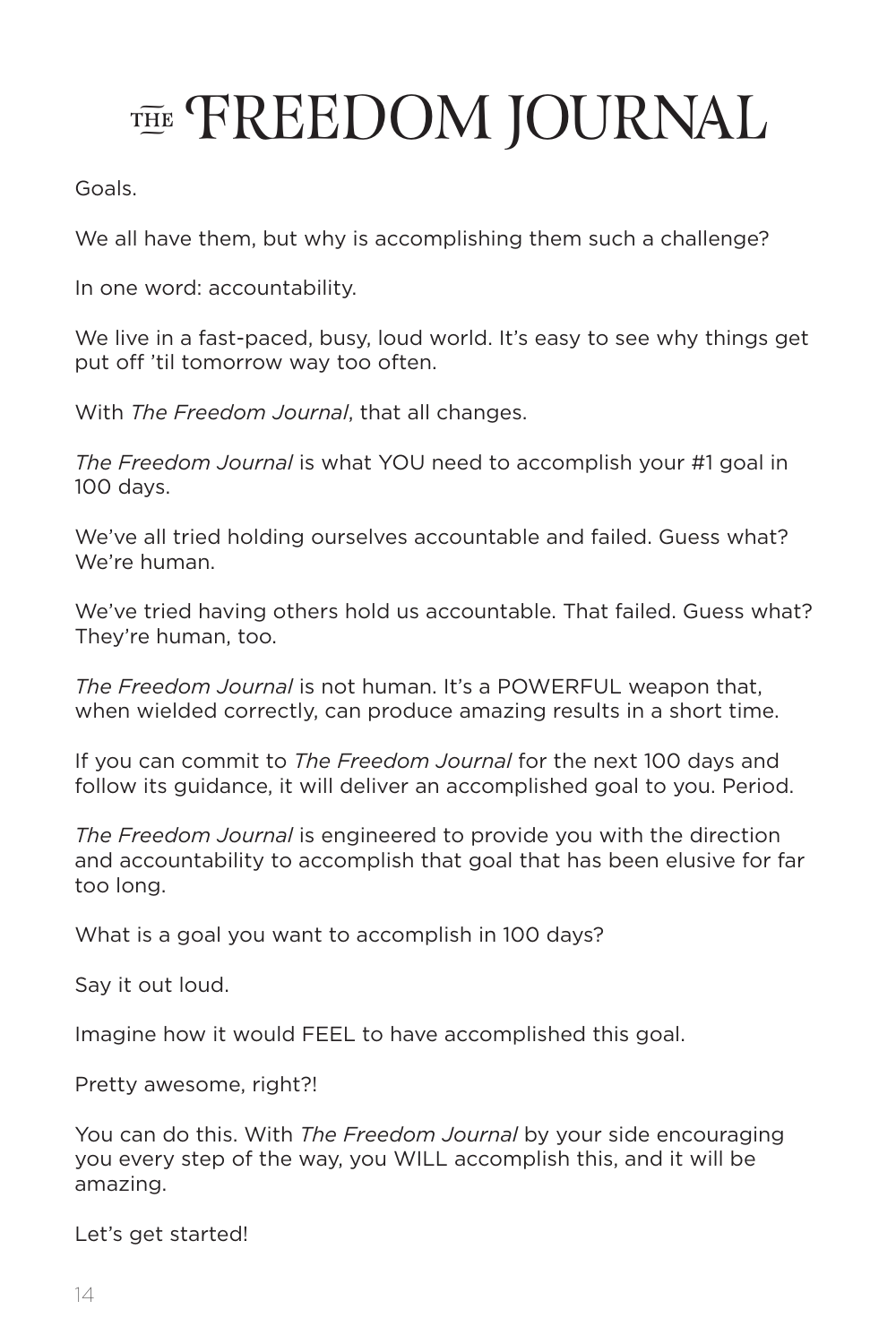### WHAT IS THE FREEDOM JOURNAL?

### What gets measured, gets done. What gets rewarded, gets done well. - UNKNOWN

*The Freedom Journal* is all about measuring your progress, and rewarding you incrementally along the way.

#### How *The Freedom Journal* works

*The Freedom Journal* is 100 days of accountability.

Step-by-step, *The Freedom Journal* will guide you towards your goal.

#### The three steps to success

Step 1: Establish a "SMART" goal (details on the next page). Step 2: Follow the daily guidance in *The Freedom Journal*. Step 3: Accomplish your goal!

#### Sprints and Reviews

**10-day sprints:** To ensure you stay true to your timeline, there will be 10 day sprints where you will accomplish "mini" goals.

**Quarterly review:** Every 25 days, you'll review your progress to identify what's been working and where you are struggling. Then you'll amplify the success and correct the areas of weakness.

#### K.I.S.S. Keep It Super Simple

Many people try to complicate the simplest things.

Do not complicate *The Freedom Journal*.

Simply wake up every day, follow the guidance, and execute.

You are 100 days away from accomplishing your goal.

Let's do this!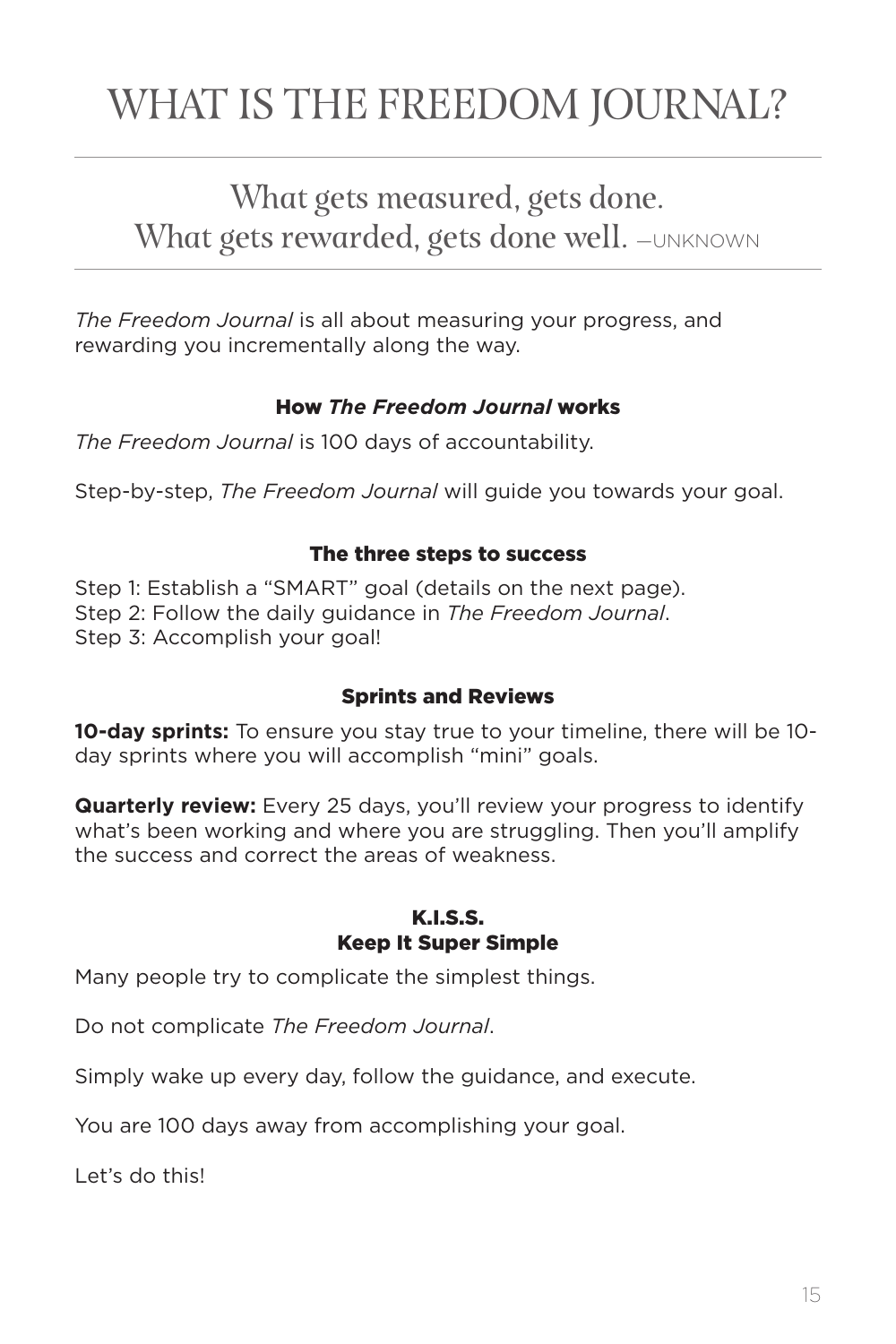### HOW TO ESTABLISH A "SMART" GOAL

- S Specific
- M Measurable
- A Attainable
- R Relevant
- T Time-bound

**Specific:** Your goal MUST be clear.

What: What do I want to accomplish? Why: Specific reasons, purpose, or benefits of accomplishing the goal. Who: Who is involved? Where: Identify a location. Which: Identify requirements and constraints.

Definiteness of purpose is the starting point of all achievement. - W. CLEMENT STONE

**Measurable:** You MUST be able to track your progress, and measure the level of success. Your goal needs to answer questions such as:

How much? How many? How will I know when it is accomplished?

> Success is the sum of small efforts, repeated day in and day out. - ROBERT COLLIER

**Attainable:** "Building the next Google" is not an attainable goal in the next 100 days. "Launching a Podcast by following the free tutorials in FreePodcastCourse.com" is. You must set an attainable goal. A goal you can realistically accomplish in the given time frame.

Perfection is not attainable, but if we chase perfection we can catch excellence. —VINCE LOMBARDI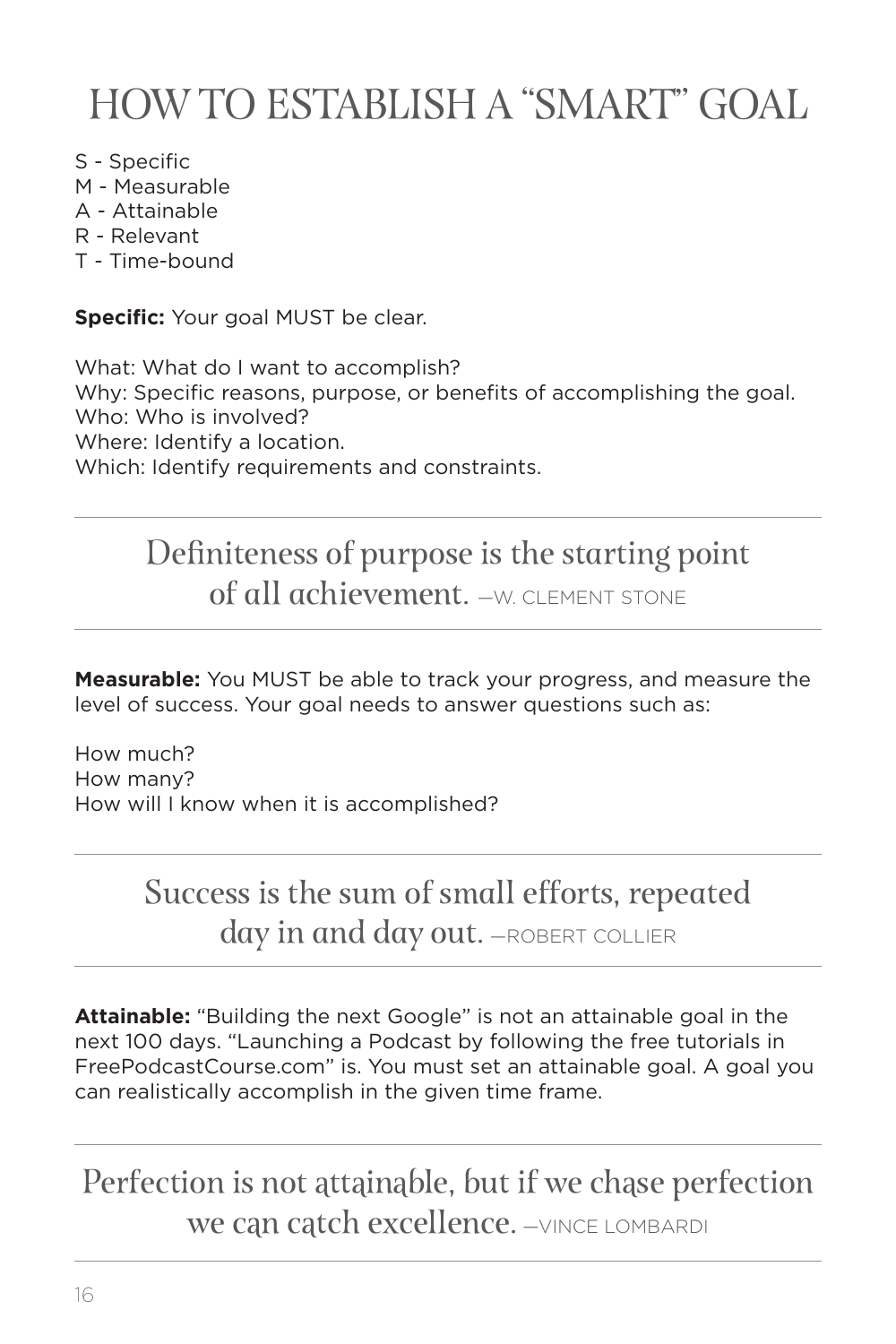**Relevant:** Your goal has to matter to your life goals. You don't want to get to the end of this journey, accomplish your goal, and say, "That was good, but this accomplishment hasn't impacted my life in a major way." We want IMPACT! A relevant goal should answer yes to these questions:

Does this seem worthwhile? Is this the right time?

Our greatest fear should not be of failure but of succeeding at things in life that don't really matter.

—FRANCIS CHAN

**Time-bound:** This is where *The Freedom Journal* THRIVES. You must set your goal within a timeframe. This will prevent your goal from being overtaken by the day-to-day crises that happen to us all. If you DON'T put time constraints on your goal, the time to accomplish it will expand indefinitely.

> PARKINSON'S LAW: Work expands so as to fill the time available for its completion.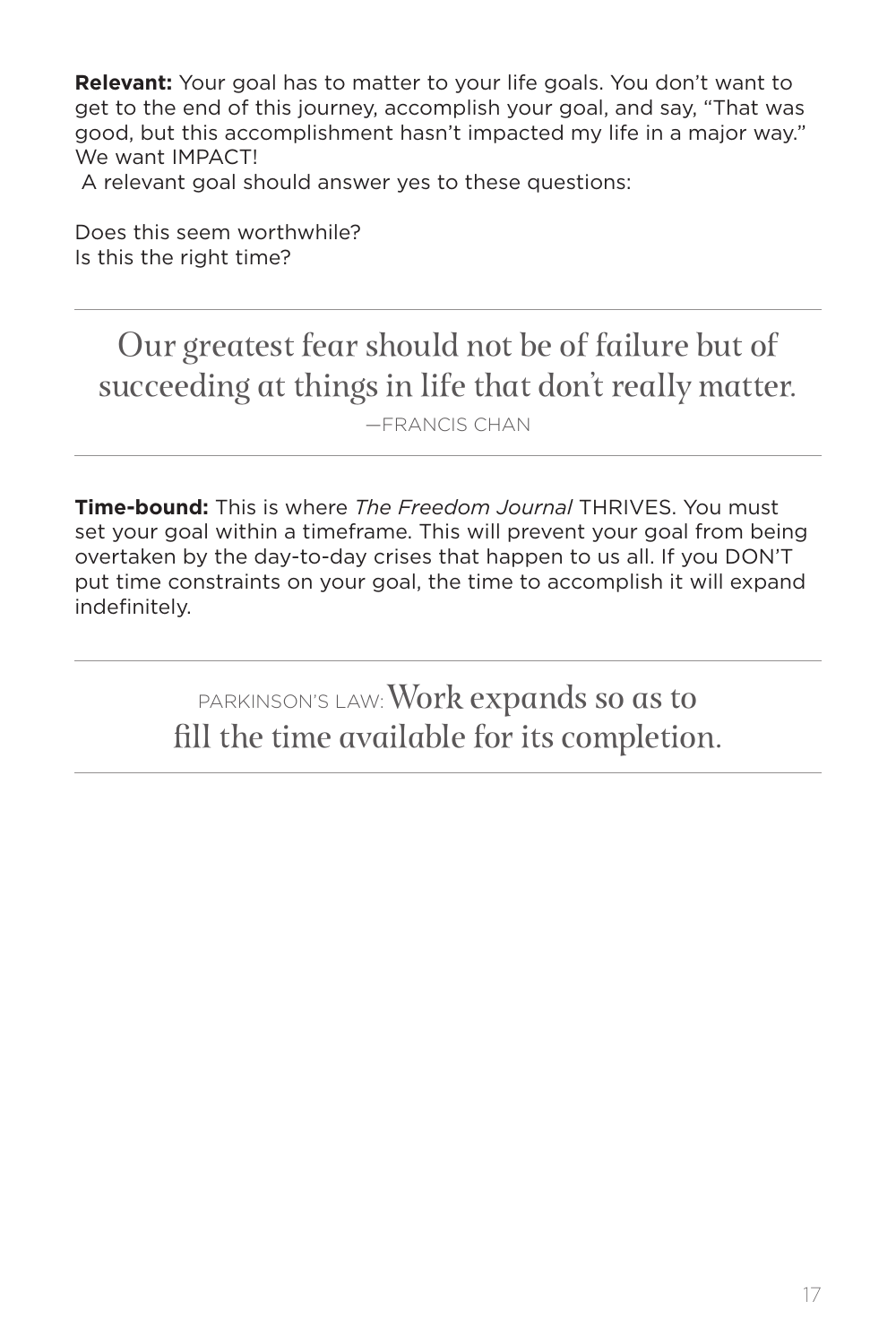So let's go through an example of setting a SMART goal!

**Goal:** I want to publish my first book in 100 days!

#### Specific

What: I want to self-publish a book on the top 10 ways to get a better night's sleep in 100 days in the Amazon bookstore.

Why: Because I have the knowledge and I know it will help thousands of people if I can get it down on paper and into a distribution center like Amazon.

Who: Me, my editor, my formatter, and my designer.

Where: I will do all the work from my living room computer.

Which: (Constraints) I must finish the book by day 60 to give my editor and designer time to do their magic!

#### Measurable

The book will be approximately 250 pages, so I will write 5 pages a day for the first 50 days, and use the last 10 days to self-edit and finalize. While my editor and designer are working on the book in the final 40 days, I will turn my efforts to pre-marketing.

I will use the 10-day sprints and quarterly reviews to ensure I stay on pace and on mission.

#### Attainable

I can write 5-pages a day! What makes me think this is possible? *The Freedom Journal*, that's what!

#### Relevant

Absolutely! I want to be an author as well as an authority figure in the sleep department. This will help me achieve both of these goals!

#### Time-bound

This part defines *The Freedom Journal*. I am grateful to have its companionship along my journey, and can't wait to get started. From blank Word doc to published author and authority figure in 100 days, here I come!

P.S.: The above goal is fictional, but I recommend *Sleep Smarter* by Shawn Stevenson if you were intrigued by the title.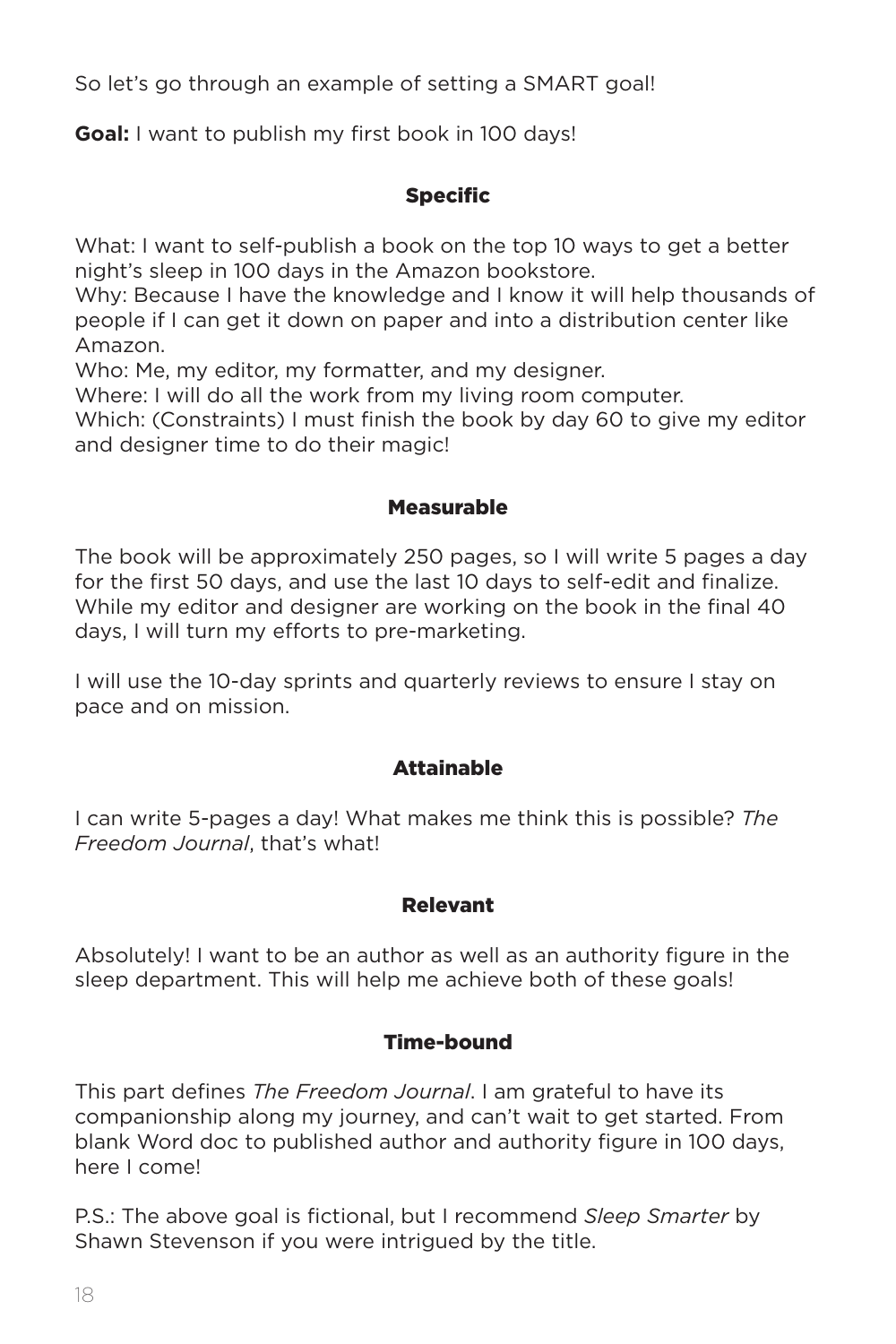### ARE YOU READY?

The next 100 days are going to come and go before you know it. How many more months will slip by without any major accomplishment? Are you ready to put your foot down, dig your heels in, and COMMIT to accomplishing an amazing goal?

I have learned over the years that when one's mind is made up, this diminishes fear.  $-$ ROSA PARKS

#### Accountability partner

*The Freedom Journal* is your accountability partner on this journey. A great way to add to this is to have a real-life accountability partner to go on this journey with.

If you and a friend both commit to an individual 100-day goal and check in with each other every few days, your chances of success increase greatly.

Whether you are going at it with a friend or alone, you have in your hands the tool you need.

Commit. Engage. Persevere.

*The Freedom Journal* team is rooting you on. It's time to IGNITE!

Visit TheFreedomJournal.com for updates and more great resources!

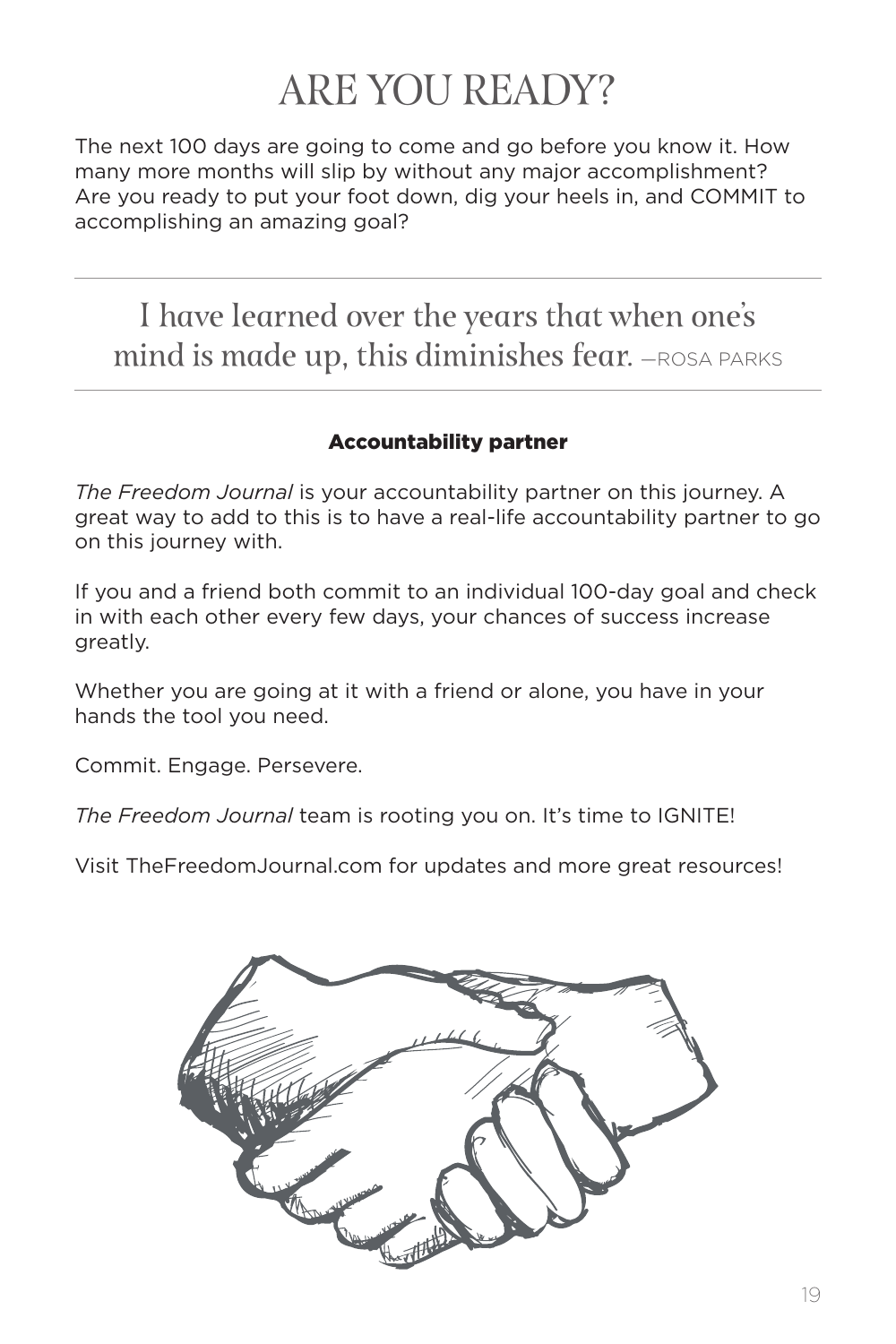

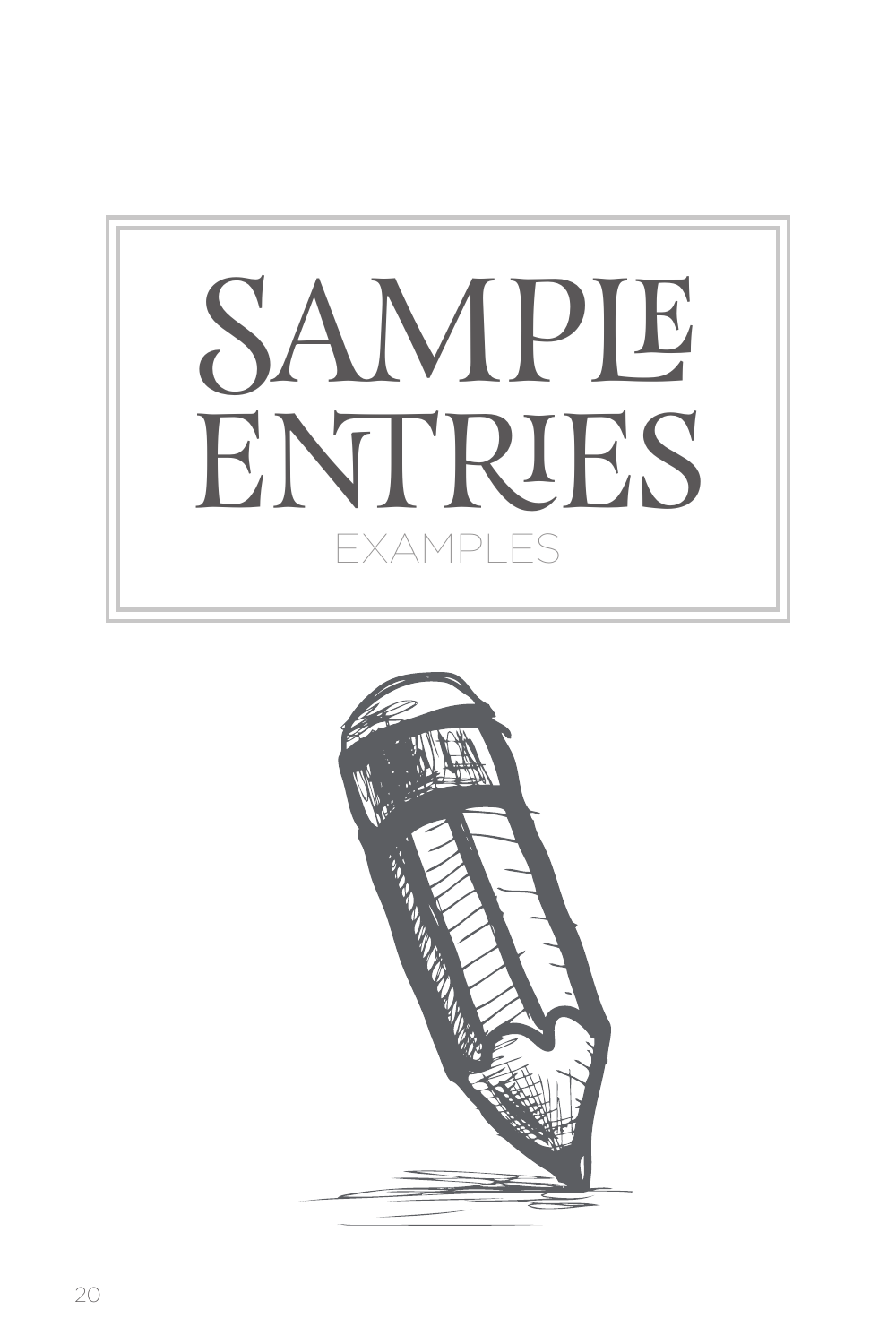### SAMPLE DAY

### Try not to become a person of success, but rather try to become a person of value. - ALBERT EINSTEIN

#### I am grateful for:

I am grateful for the opportunity to accomplish my dream goal. Now it's up to me to take action! I am grateful to have a project I am excited about that I know will help thousands of people get a better night's sleep!

In 99 days I will: self-publish my book, Top 10 Ways to Get a Better Night's Sleep.

My #1 focus today is: write the first 5 pages of my book. So exciting!

To get closer to my goal today, I will:

1. Review the notes I have taken from other books and manuscripts

2. Write!

By the end of today, I will have accomplished:

- 1. Five written pages
- 2. Reached out to one potential authority figure on sleeping to interview
- 3. Exercise!

#### Action plan for the day:

I will spend 45 minutes reading over my notes and then I will take a short break to clear my head. Then, I will use a pomodoro timer and for 53 minutes I will have no distractions on my screen and will simply write. At the end of 53 minutes of distraction-free writing, I will set the pomodoro timer for 7 minutes and take a break. Then I will take 20 minutes to review my prior writing before setting off for another 53-minute timed writing spree. I will not stop this cycle until I have 5 pages of written content that is to my satisfaction.

#### Thoughts/ideas/musings:

I thought writing a book was going to be a scary and daunting proposition, but when I break it down in this manner it truly seems doable…almost easy. I am very knowledgeable on sleep and can easily write 5 pages a day, if I simply sit down and write. OK, gotta go…it's writing time!

*Recommended Resource:* Hootsuite: Enhance your social media management with Hootsuite, the leading social media dashboard.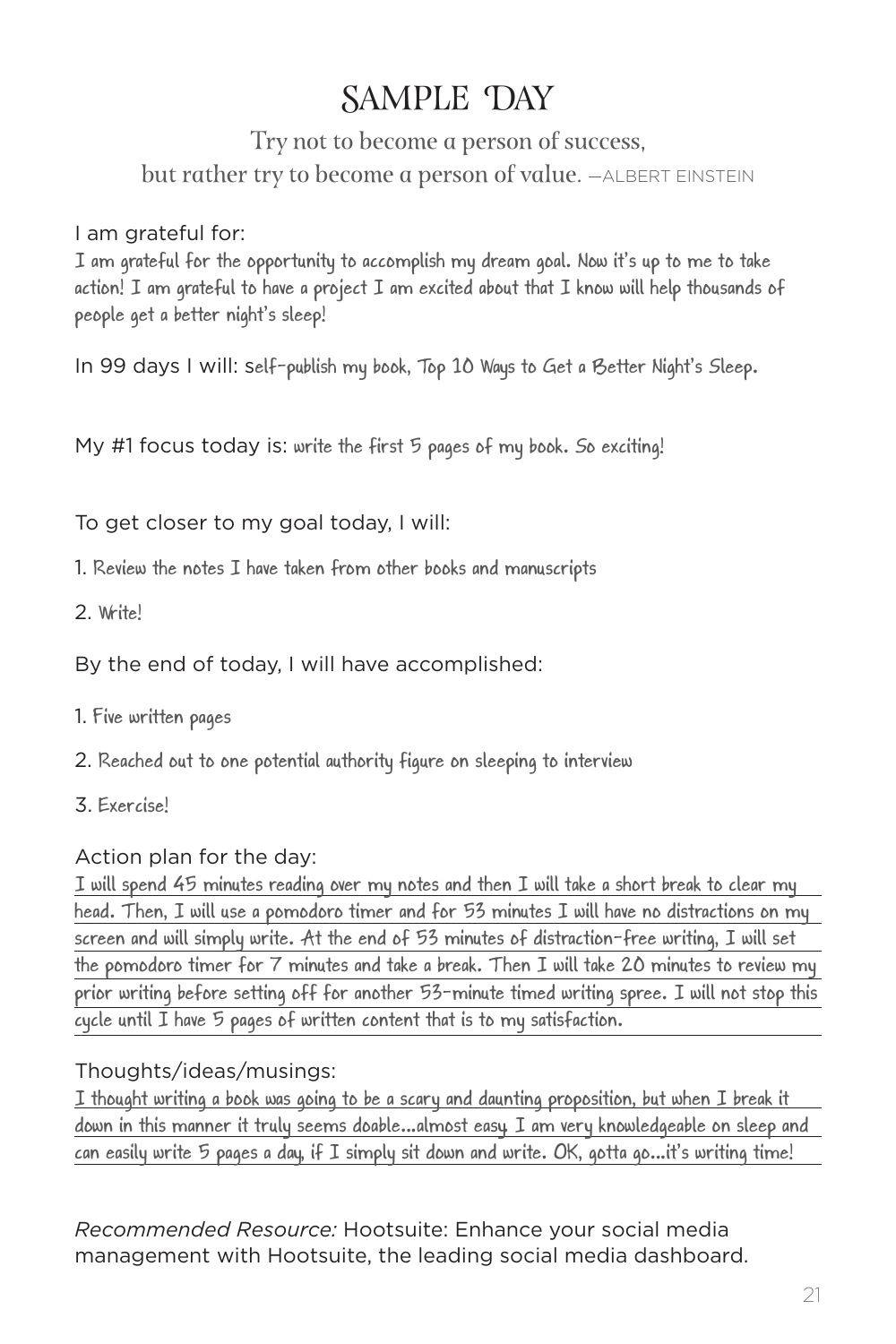### SAMPLE NIGHT

#### Two wonderful things that happened today:

1. I finished my first 5 pages of my book! I can do this!

2. While I was writing I had two AH-HA moments that came from my writing. I am shocked I never thought of these ideas before, but I can't wait to incorporate them into the book. Will share soon!

#### I struggled with:

1. A couple of times I didn't take the full 7-minute break as I was on a roll, but I hit a wall and my writing suffered. I need to stick to my plan.

2. 20 minutes is not long enough to review my 53 minutes of writing. I kept running out of time.

#### Possible solutions for the struggles:

- 1. Commit to the plan, John. You can do this!
- 2. I will bump my review time to 30 minutes starting tomorrow.

#### Tomorrow will be a great day because:

I have CONFIDENCE that I can and will finish this book. Today was not terrifying or exhausting, it was thrilling and energizing! I can't wait to wake up fresh and ready to tackle the next 5 pages of my book!

#### Thoughts/ideas/musings:

A 250-page book is daunting and scary, and that's why I have never even started over the last 5 years. However, in these bite-size increments, I know I can do it, and that's 90% of the battle!

#### Final thought of the day:

Life is about the journey, not the destination. I have to make sure to enjoy this journey to my goal, each and every day, for what it is.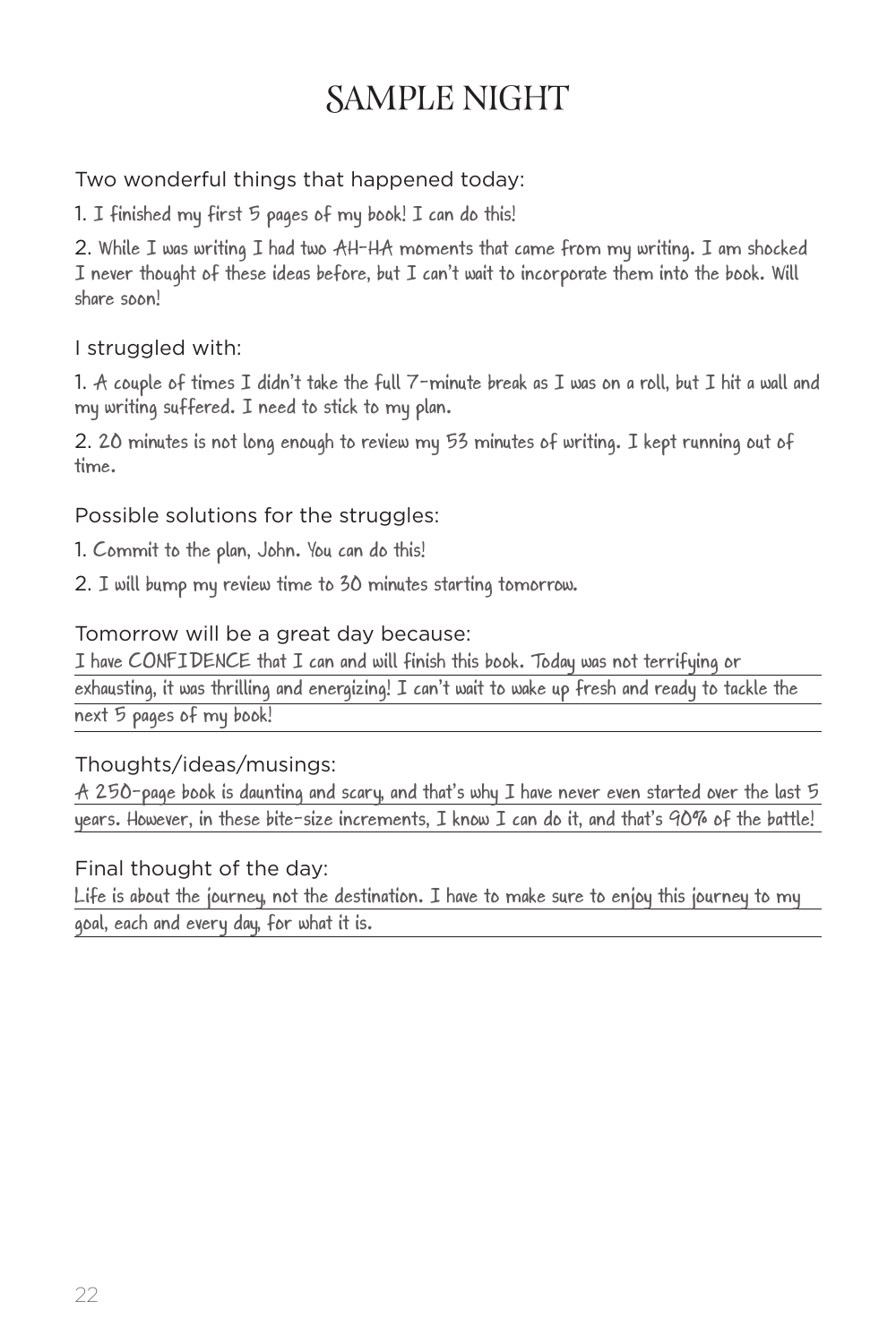### SAMPLE FIRST SPRINT

My top three goals to accomplish during this sprint:

- 1. Write the first 50 pages of my book.
- 2. Schedule three interviews with top sleep experts in the industry.
- 3. Work out in some capacity daily.

One habit I will implement over the next 10 days:

I will be in bed by 9:30pm every night, with the goal of awaking at 5:30am to start my morning ritual!

Thoughts/ideas/musings:

For the first time in a long time I feel like I am gaining back control of my life. Bedtimes, rituals, structure, regimens…I LOVE IT!

### IT'S GAME TIME!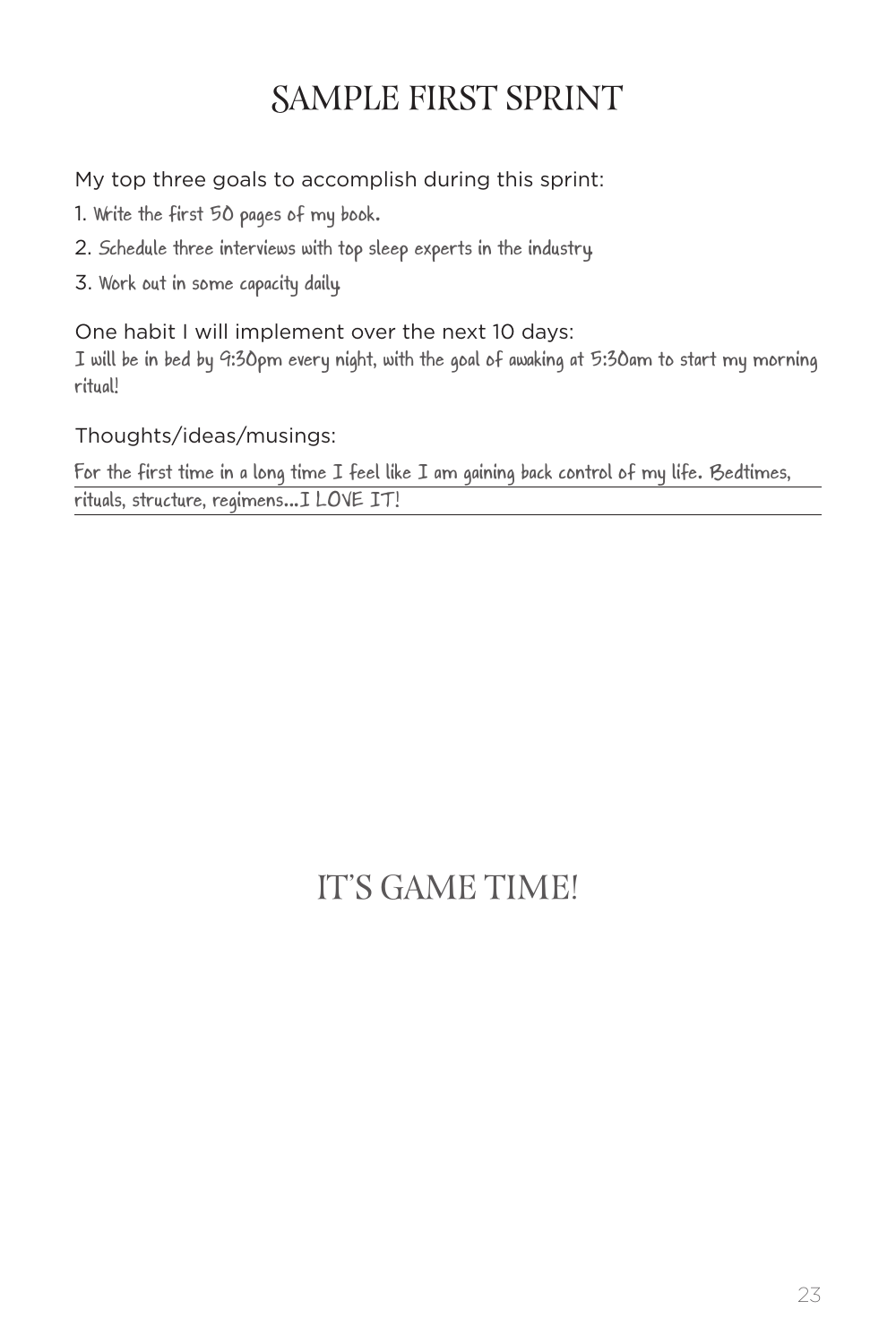### SAMPLE 10-DAY SPRINT RECAP

Three goals I accomplished during this sprint:

1. Write pages 1-50 of my book, Top 10 Ways to Get a Better Night's Sleep.

2. Research three herbal supplements that claim to help with sleep.

3. Buy the app Sleep Cycle and start tracking my own sleep.

#### A surprise accomplishment during this sprint:

I was actually able to sit down and write 5 pages EVERY day. There were many days I didn't want to, but I had made the commitment to myself and to The Freedom Journal.

#### My top three goals to accomplish during the next sprint:

- 1. Write pages 51-100.
- 2. Interview three sleep specialists on the effects of caffeine and REM sleep.
- 3. Read one book on sleep by an author I respect.

One habit I will implement over the next 10 days: A 35-minute power walk first thing every morning.

#### Thoughts/ideas/musings:

I seriously can't believe that in 10 days I already have 50 pages written! It has taken me 5 years to start this dream goal, and now by committing to just 5 pages a day I am 10% of the way to my goal of a published book!

### CONGRATULATIONS! YOU ARE 10% TO YOUR GOAL!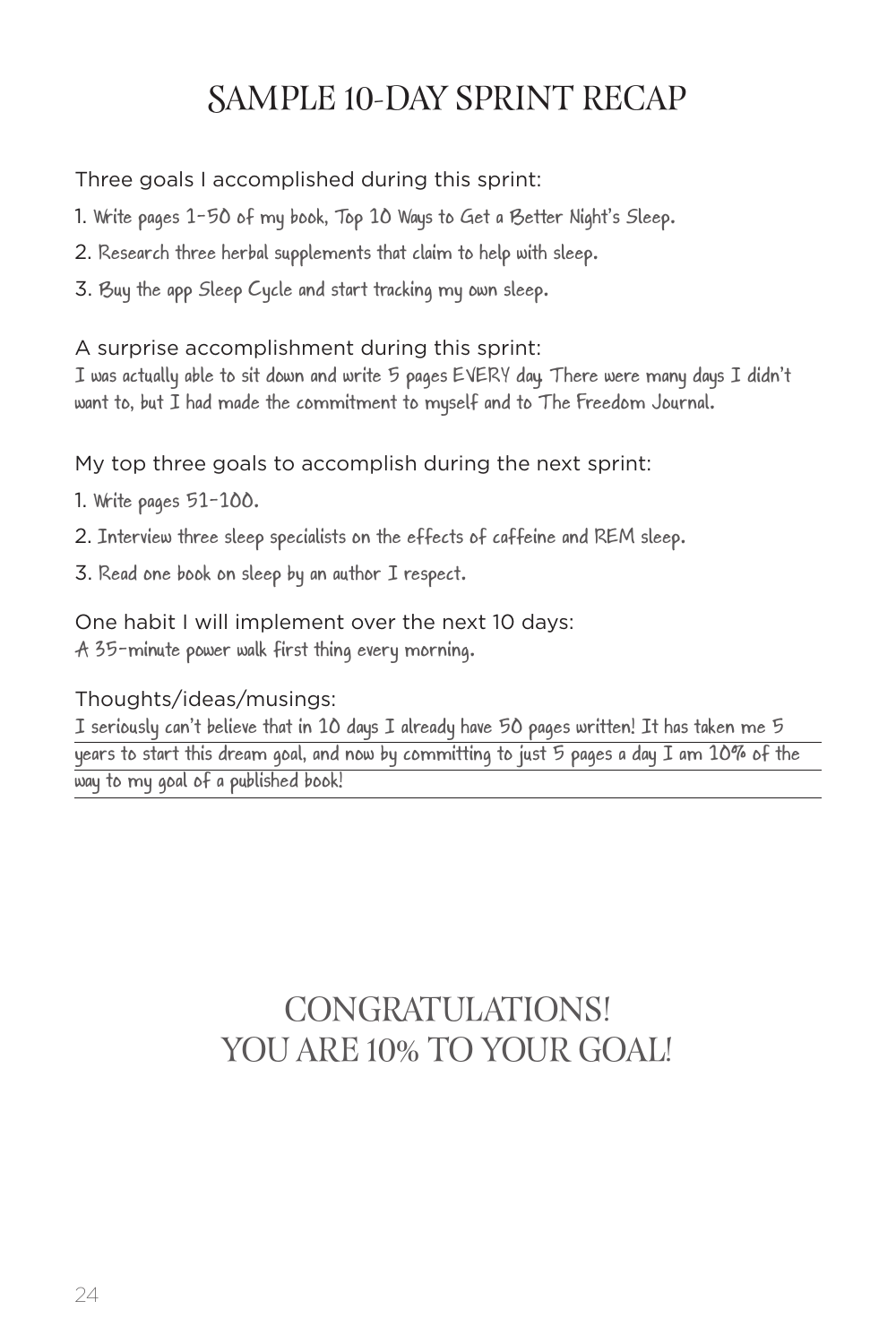### SAMPLE QUARTERLY REVIEW

#### Big accomplishments in the last 25 days:

1. I have 125 COMPLETED pages in my book…halfway to completion…YAY!

2. I have been tracking my own sleep and testing different strategies to prove and disprove different hypotheses. This is fun!

3. I have been doing a daily 35-minute power walk to start the day…yay!

#### Areas I need to improve in the next 25 days:

1. I had wanted to interview six sleep experts in these 25 days and I interviewed only two. I need a lot more time to reach out and schedule these chats.

2. I had wanted to start learning how to do a podcast to help market my book when it's live. I will have to sign up at FreePodcastCourse.com today to get going on that!

3. Cutting out distractions. I will use the Anti-Social app to block my use of social media and stay on task!

#### I am proud that: I stuck to my goal of 5 pages a day!

#### I am excited about: The next 25 days. I will be talking about my completed book at that time!

#### I am surprised by:

The ease and power of doing the small things right every day, and how that adds up to something substantial in a relatively short period of time!

#### Thoughts/ideas/musings:

Once you start working on a project with consistency, it's unbelievable the ideas that start springing to mind. Just by constantly working my idea muscle in the daily writing of this book, I have had breakthroughs in mere days that have previously taken years! I can't wait to see what the next 75 days unveil!

> CONGRATULATIONS! YOU ARE 25% TO YOUR GOAL!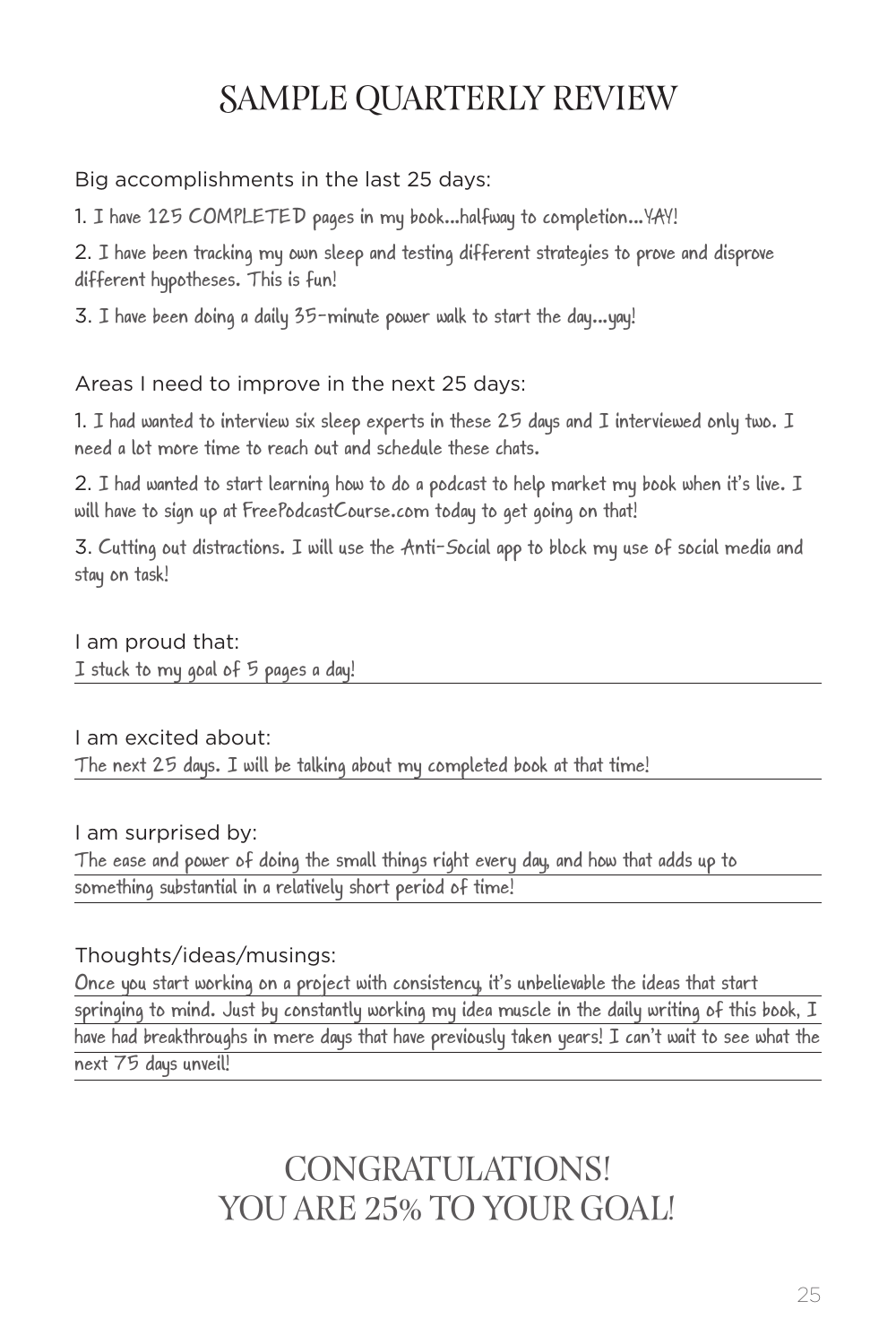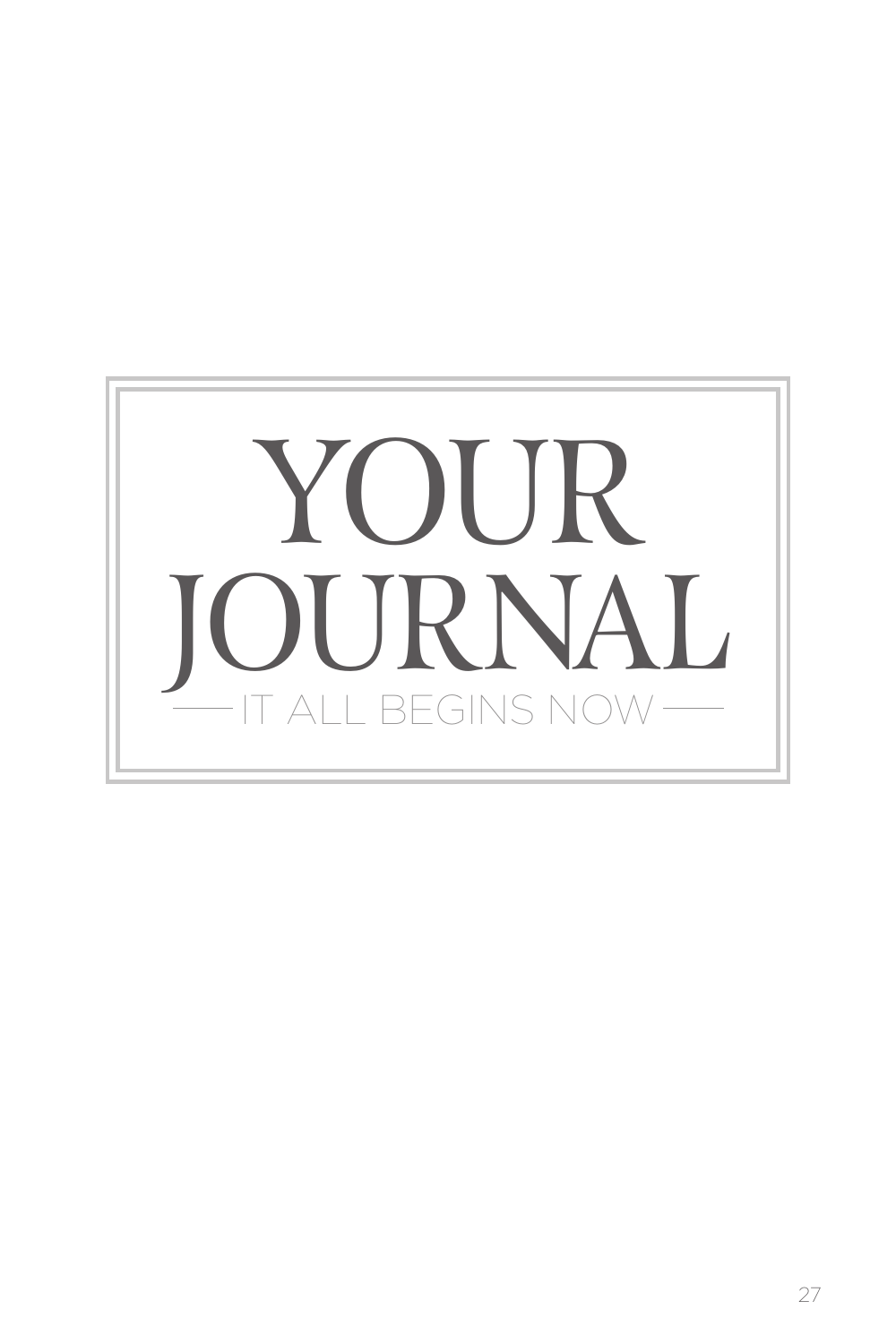

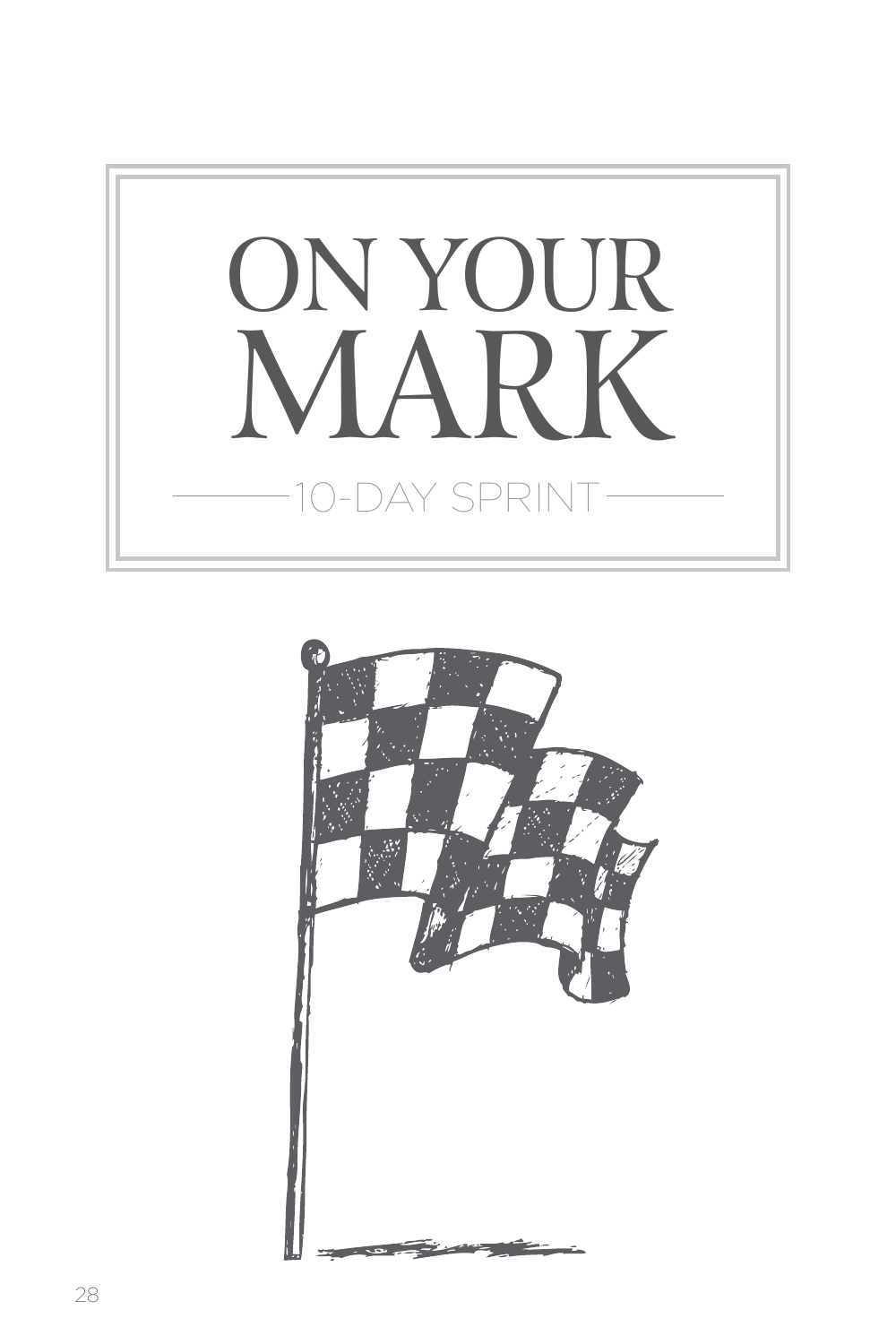### FIRST 10-DAY SPRINT

My top three goals to accomplish during this sprint:

1.

2.

3.

One habit I will implement over the next 10 days:

Thoughts/ideas/musings:

### IT'S GAME TIME!

\_\_\_\_\_\_\_\_\_\_\_\_\_\_\_\_\_\_\_\_\_\_\_\_\_\_\_\_\_\_\_\_\_\_\_\_\_\_\_\_\_\_\_\_\_\_\_\_\_\_\_\_\_\_\_\_\_\_\_\_  $\_$  , and the state of the state of the state of the state of the state of the state of the state of the state of the state of the state of the state of the state of the state of the state of the state of the state of the \_\_\_\_\_\_\_\_\_\_\_\_\_\_\_\_\_\_\_\_\_\_\_\_\_\_\_\_\_\_\_\_\_\_\_\_\_\_\_\_\_\_\_\_\_\_\_\_\_\_\_\_\_\_\_\_\_\_\_\_ \_\_\_\_\_\_\_\_\_\_\_\_\_\_\_\_\_\_\_\_\_\_\_\_\_\_\_\_\_\_\_\_\_\_\_\_\_\_\_\_\_\_\_\_\_\_\_\_\_\_\_\_\_\_\_\_\_\_\_\_  $\_$  , and the state of the state of the state of the state of the state of the state of the state of the state of the state of the state of the state of the state of the state of the state of the state of the state of the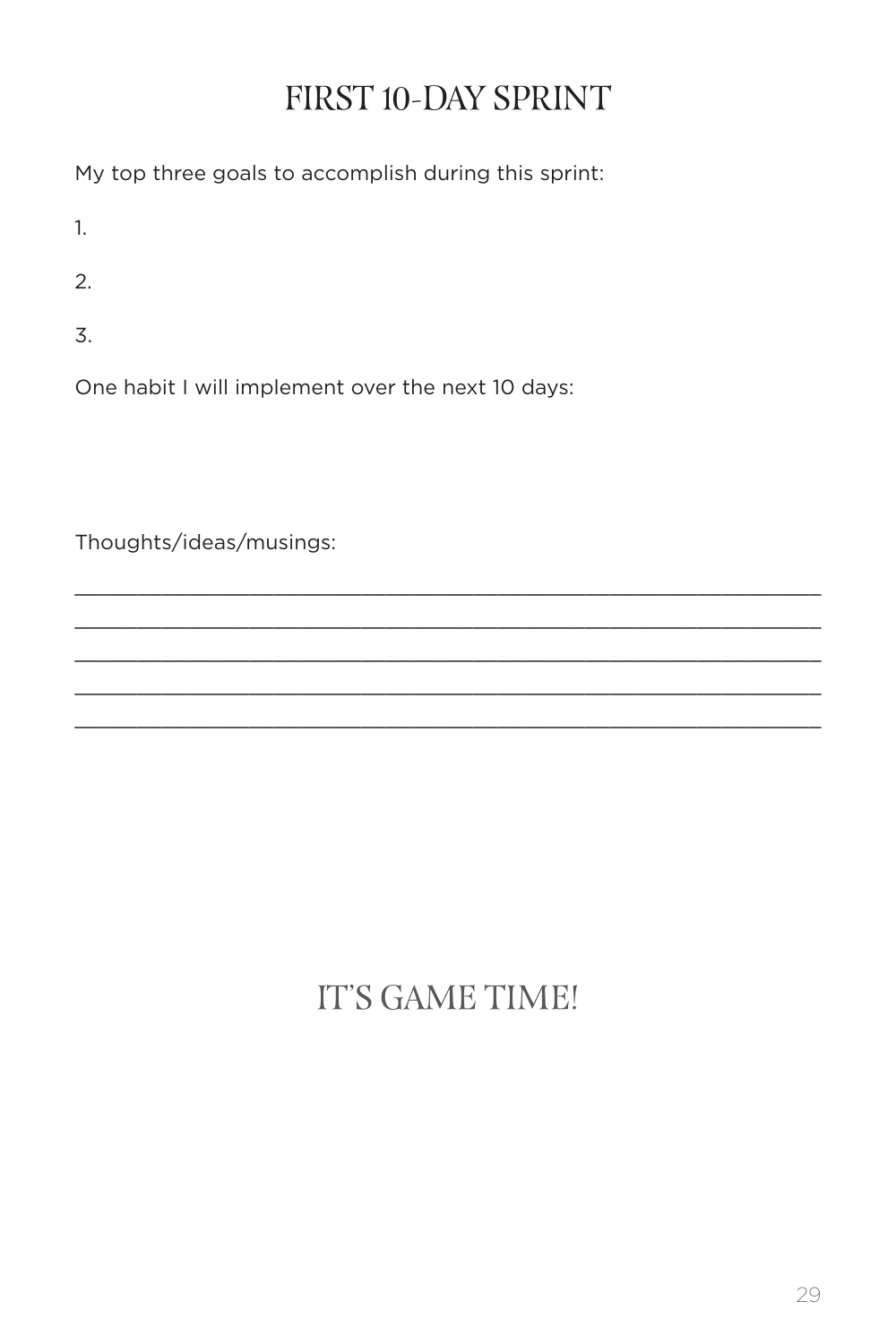### If you really want to do something, you'll find a way. If you don't, you'll find an excuse.  $-$ JIM ROHN

I am grateful for:

In 99 days I will:

My #1 focus today is:

To get closer to my goal today, I will:

1.

2.

By the end of today, I will have accomplished:

1.

 $\mathcal{L}$ 

3.

Action plan for the day:

Thoughts/ideas/musings:

*Recommended Resource:* Hootsuite: Enhance your social media management with Hootsuite, the leading social media dashboard.

\_\_\_\_\_\_\_\_\_\_\_\_\_\_\_\_\_\_\_\_\_\_\_\_\_\_\_\_\_\_\_\_\_\_\_\_\_\_\_\_\_\_\_\_\_\_\_\_\_\_\_\_\_\_\_\_\_\_\_\_  $\_$  , and the state of the state of the state of the state of the state of the state of the state of the state of the state of the state of the state of the state of the state of the state of the state of the state of the \_\_\_\_\_\_\_\_\_\_\_\_\_\_\_\_\_\_\_\_\_\_\_\_\_\_\_\_\_\_\_\_\_\_\_\_\_\_\_\_\_\_\_\_\_\_\_\_\_\_\_\_\_\_\_\_\_\_\_\_ \_\_\_\_\_\_\_\_\_\_\_\_\_\_\_\_\_\_\_\_\_\_\_\_\_\_\_\_\_\_\_\_\_\_\_\_\_\_\_\_\_\_\_\_\_\_\_\_\_\_\_\_\_\_\_\_\_\_\_\_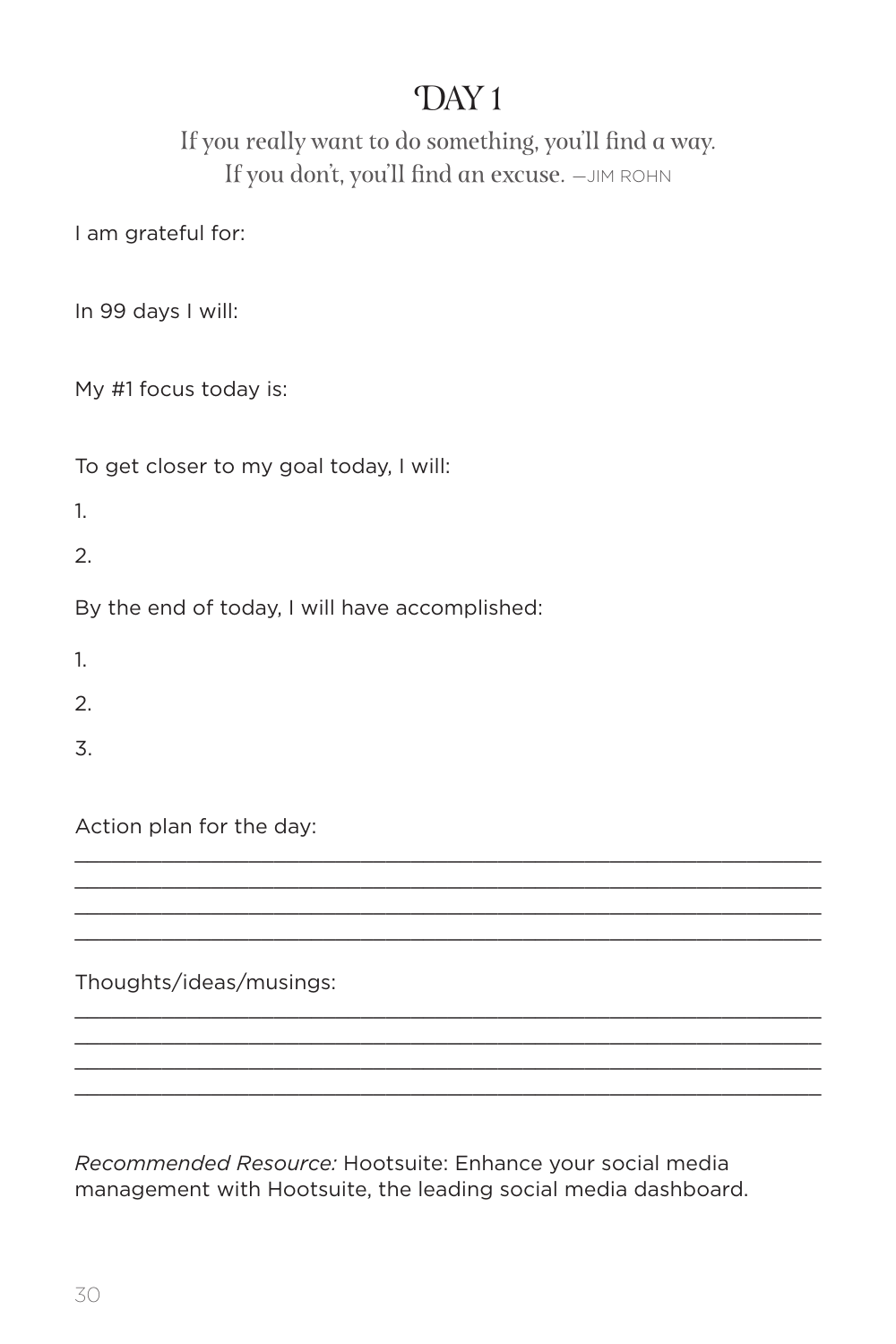### NIGHT<sub>1</sub>

<u> 1989 - Johann Harry Harry Harry Harry Harry Harry Harry Harry Harry Harry Harry Harry Harry Harry Harry Harry</u>

| Two wonderful things that happened today: |
|-------------------------------------------|
| 1.                                        |
| 2.                                        |
| I struggled with:                         |
| 1.                                        |
| 2.                                        |
| Possible solutions for the struggles:     |
| 1.                                        |
| 2.                                        |
| Tomorrow will be a great day because:     |
|                                           |
|                                           |
|                                           |
| Thoughts/ideas/musings:                   |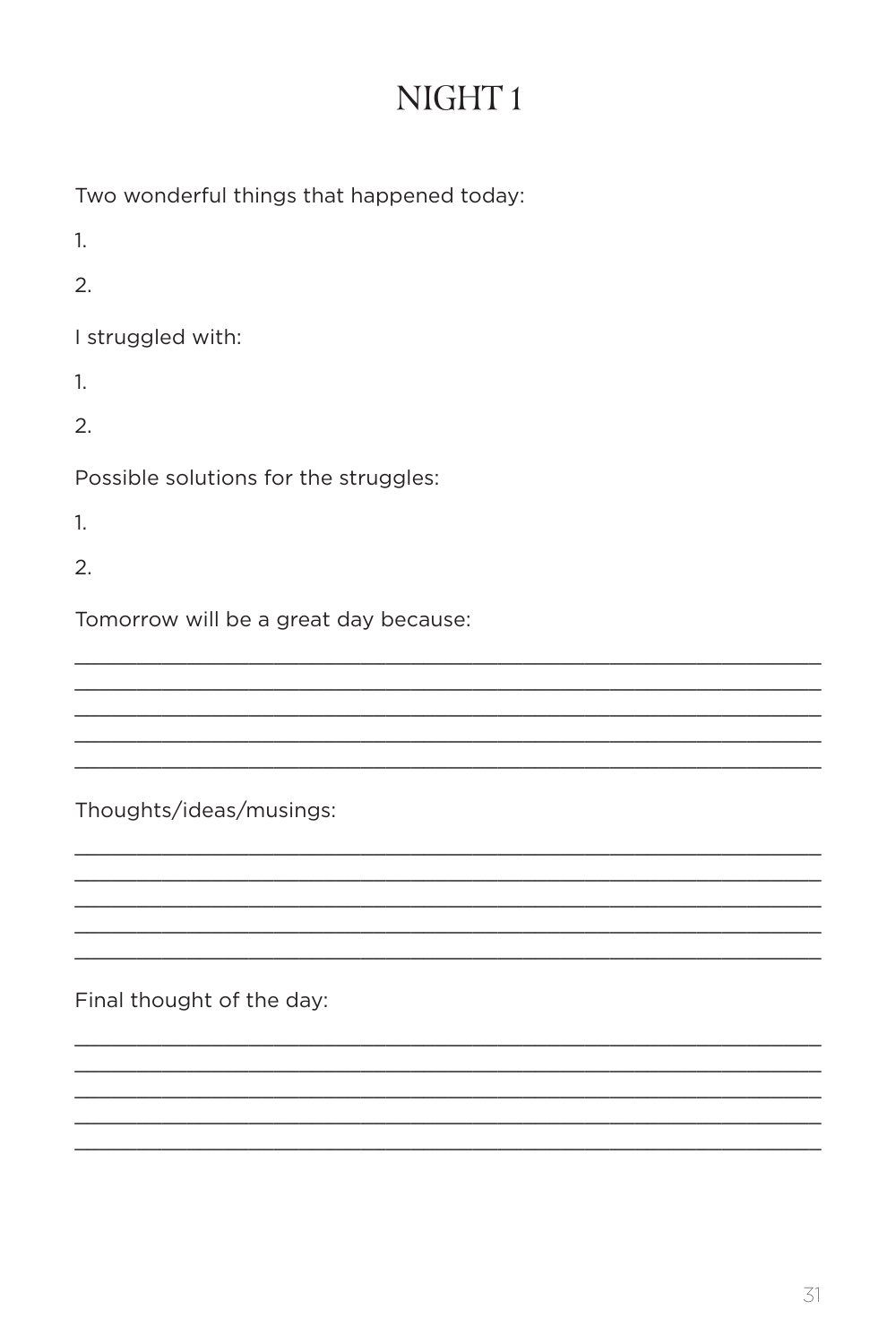### Courage is resistance to fear, mastery of fear not absence of fear. - MARK TWAIN

I am grateful for:

In 98 days I will:

My #1 focus today is:

To get closer to my goal today, I will:

1.

2.

By the end of today, I will have accomplished:

1.

 $\mathcal{L}$ 

3.

Action plan for the day:

Thoughts/ideas/musings:

*Recommended Resource:* WorkFlowy: An organizational tool that makes life easier. It's a surprisingly powerful way to take notes, make lists, collaborate, brainstorm, and plan.

\_\_\_\_\_\_\_\_\_\_\_\_\_\_\_\_\_\_\_\_\_\_\_\_\_\_\_\_\_\_\_\_\_\_\_\_\_\_\_\_\_\_\_\_\_\_\_\_\_\_\_\_\_\_\_\_\_\_\_\_  $\_$  , and the state of the state of the state of the state of the state of the state of the state of the state of the state of the state of the state of the state of the state of the state of the state of the state of the \_\_\_\_\_\_\_\_\_\_\_\_\_\_\_\_\_\_\_\_\_\_\_\_\_\_\_\_\_\_\_\_\_\_\_\_\_\_\_\_\_\_\_\_\_\_\_\_\_\_\_\_\_\_\_\_\_\_\_\_ \_\_\_\_\_\_\_\_\_\_\_\_\_\_\_\_\_\_\_\_\_\_\_\_\_\_\_\_\_\_\_\_\_\_\_\_\_\_\_\_\_\_\_\_\_\_\_\_\_\_\_\_\_\_\_\_\_\_\_\_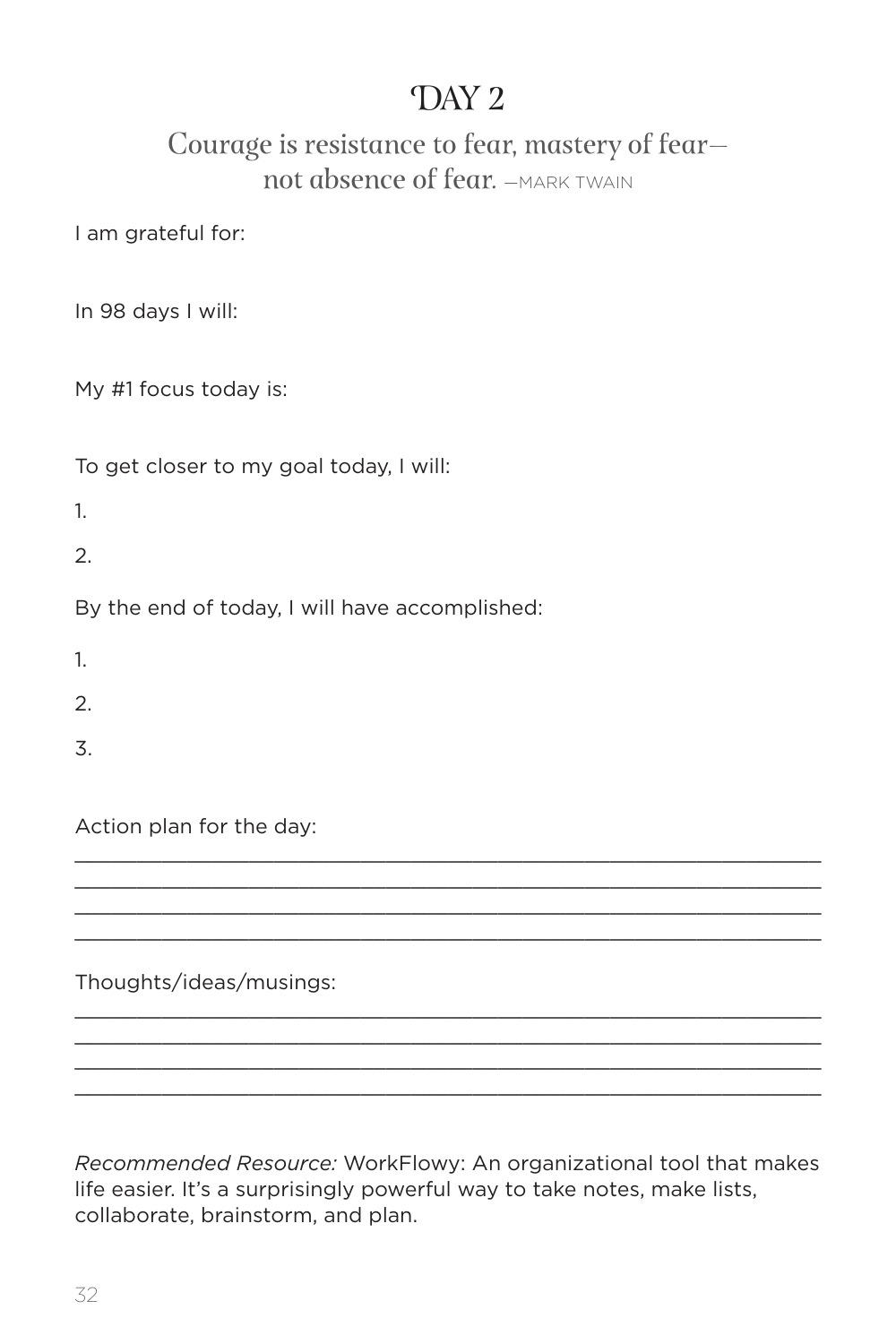### NIGHT<sub>2</sub>

| Two wonderful things that happened today: |
|-------------------------------------------|
| 1.                                        |
| 2.                                        |
| I struggled with:                         |
| 1.                                        |
| 2.                                        |
| Possible solutions for the struggles:     |
| 1.                                        |
| 2.                                        |
| Tomorrow will be a great day because:     |
|                                           |
|                                           |
|                                           |
|                                           |

Thoughts/ideas/musings: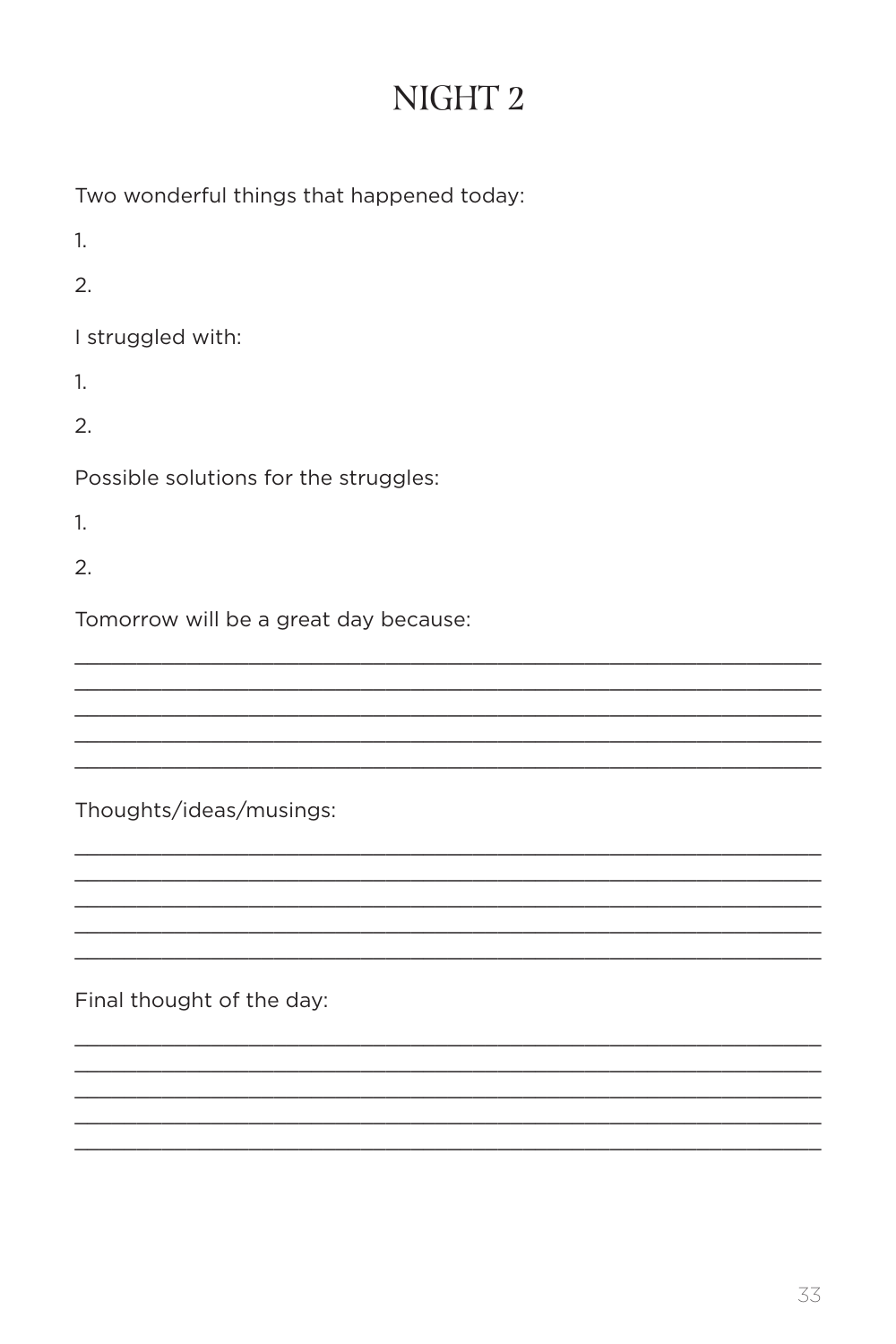### Motivation is what gets you started. Habit is what keeps you going.  $-$ JIM RYUN

I am grateful for:

In 97 days I will:

My #1 focus today is:

To get closer to my goal today, I will:

1.

2.

By the end of today, I will have accomplished:

1.

 $\mathcal{L}$ 

3.

Action plan for the day:

Thoughts/ideas/musings:

*Recommended Resource:* Buffer: Makes it easy to share any page you're reading. Keep your Buffer topped up and they automatically share posts for you throughout the day.

\_\_\_\_\_\_\_\_\_\_\_\_\_\_\_\_\_\_\_\_\_\_\_\_\_\_\_\_\_\_\_\_\_\_\_\_\_\_\_\_\_\_\_\_\_\_\_\_\_\_\_\_\_\_\_\_\_\_\_\_  $\_$  , and the state of the state of the state of the state of the state of the state of the state of the state of the state of the state of the state of the state of the state of the state of the state of the state of the \_\_\_\_\_\_\_\_\_\_\_\_\_\_\_\_\_\_\_\_\_\_\_\_\_\_\_\_\_\_\_\_\_\_\_\_\_\_\_\_\_\_\_\_\_\_\_\_\_\_\_\_\_\_\_\_\_\_\_\_ \_\_\_\_\_\_\_\_\_\_\_\_\_\_\_\_\_\_\_\_\_\_\_\_\_\_\_\_\_\_\_\_\_\_\_\_\_\_\_\_\_\_\_\_\_\_\_\_\_\_\_\_\_\_\_\_\_\_\_\_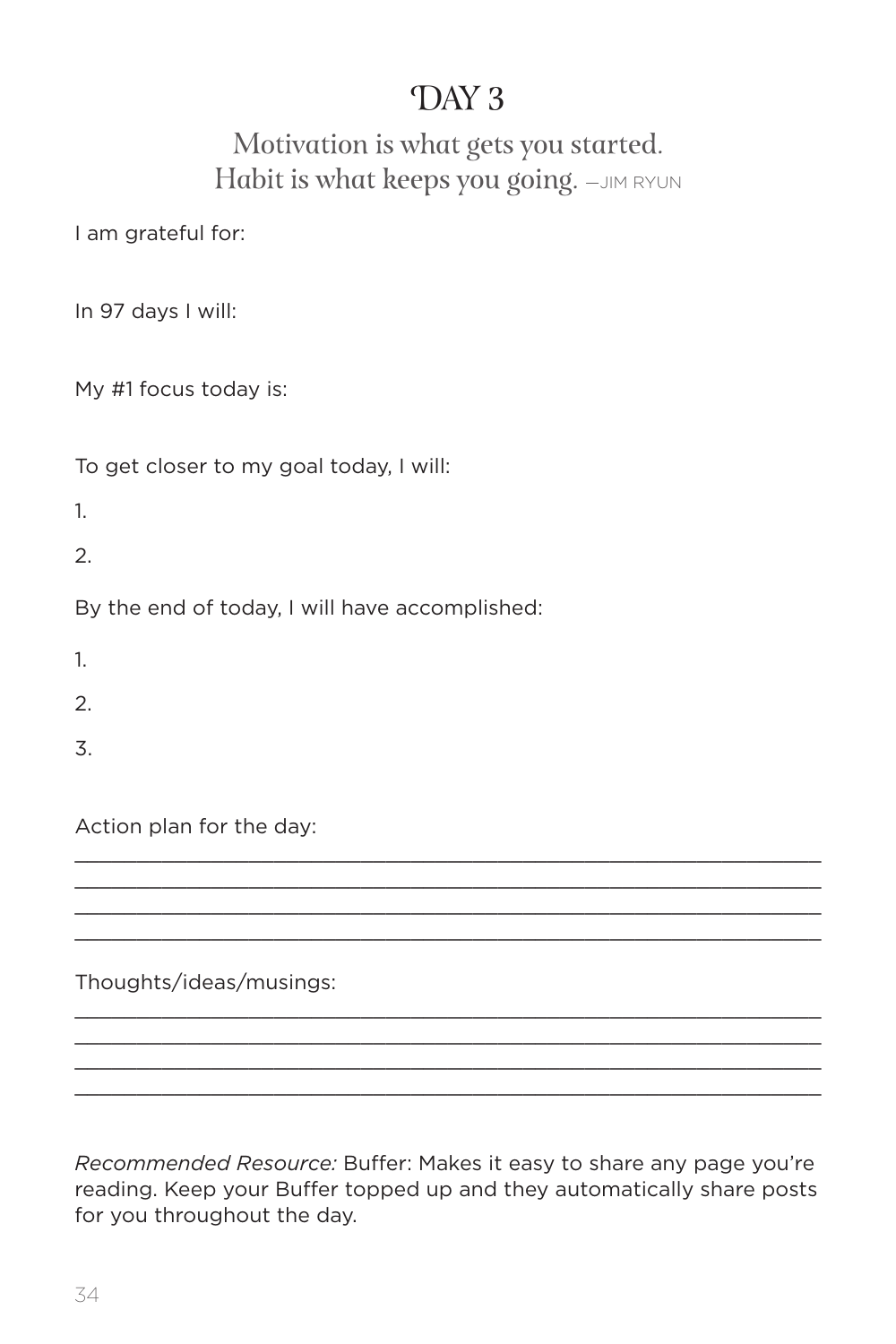### NIGHT 3

<u> 1989 - Johann Harry Harry Harry Harry Harry Harry Harry Harry Harry Harry Harry Harry Harry Harry Harry Harry</u>

| Two wonderful things that happened today: |
|-------------------------------------------|
| 1.                                        |
| $\mathfrak{D}$                            |
| I struggled with:                         |
| 1.                                        |
| 2.                                        |
| Possible solutions for the struggles:     |
| 1.                                        |
| 2.                                        |
| Tomorrow will be a great day because:     |
|                                           |
|                                           |
|                                           |
| Thoughts/ideas/musings:                   |

Final thought of the day: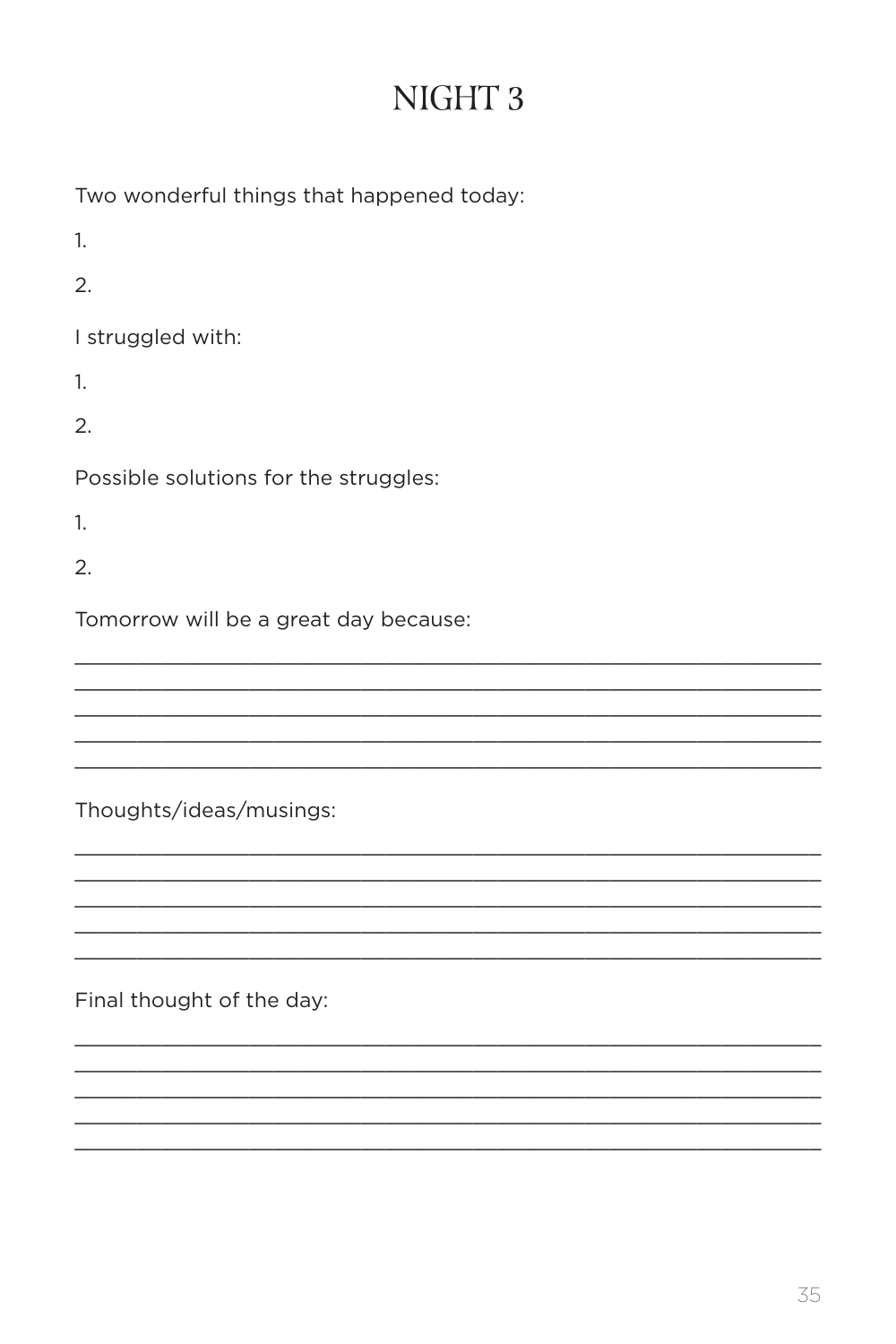The starting point of all achievement is desire.

—NAPOLEON HILL

I am grateful for:

In 96 days I will:

My #1 focus today is:

To get closer to my goal today, I will:

1.

2.

By the end of today, I will have accomplished:

1.

 $\mathcal{L}$ 

3.

Action plan for the day:

Thoughts/ideas/musings:

*Recommended Resource:* FourHourWorkWeek.com: #1 *New York Times* best-selling author Tim Ferriss teaches you how to escape the 9-5, live anywhere, and join the new rich.

\_\_\_\_\_\_\_\_\_\_\_\_\_\_\_\_\_\_\_\_\_\_\_\_\_\_\_\_\_\_\_\_\_\_\_\_\_\_\_\_\_\_\_\_\_\_\_\_\_\_\_\_\_\_\_\_\_\_\_\_  $\_$  , and the state of the state of the state of the state of the state of the state of the state of the state of the state of the state of the state of the state of the state of the state of the state of the state of the \_\_\_\_\_\_\_\_\_\_\_\_\_\_\_\_\_\_\_\_\_\_\_\_\_\_\_\_\_\_\_\_\_\_\_\_\_\_\_\_\_\_\_\_\_\_\_\_\_\_\_\_\_\_\_\_\_\_\_\_ \_\_\_\_\_\_\_\_\_\_\_\_\_\_\_\_\_\_\_\_\_\_\_\_\_\_\_\_\_\_\_\_\_\_\_\_\_\_\_\_\_\_\_\_\_\_\_\_\_\_\_\_\_\_\_\_\_\_\_\_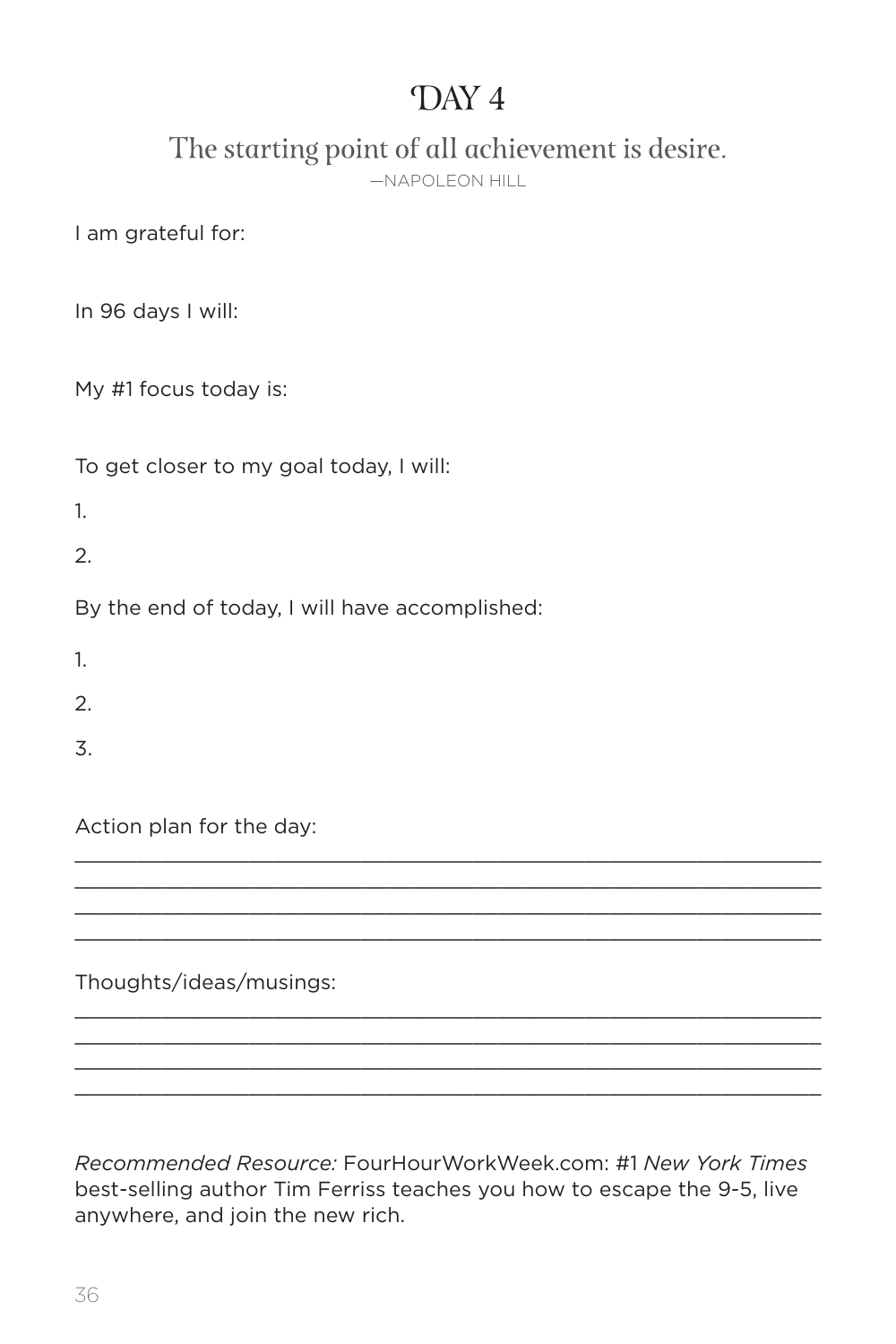### NIGHT 4

<u> 1980 - Johann Stoff, amerikansk politik (d. 1980)</u>

| Two wonderful things that happened today: |
|-------------------------------------------|
| 1.                                        |
| 2.                                        |
| I struggled with:                         |
| 1.                                        |
| 2.                                        |
| Possible solutions for the struggles:     |
| 1.                                        |
| $\mathfrak{D}$                            |
| Tomorrow will be a great day because:     |
|                                           |
|                                           |
|                                           |
| Thoughts/ideas/musings:                   |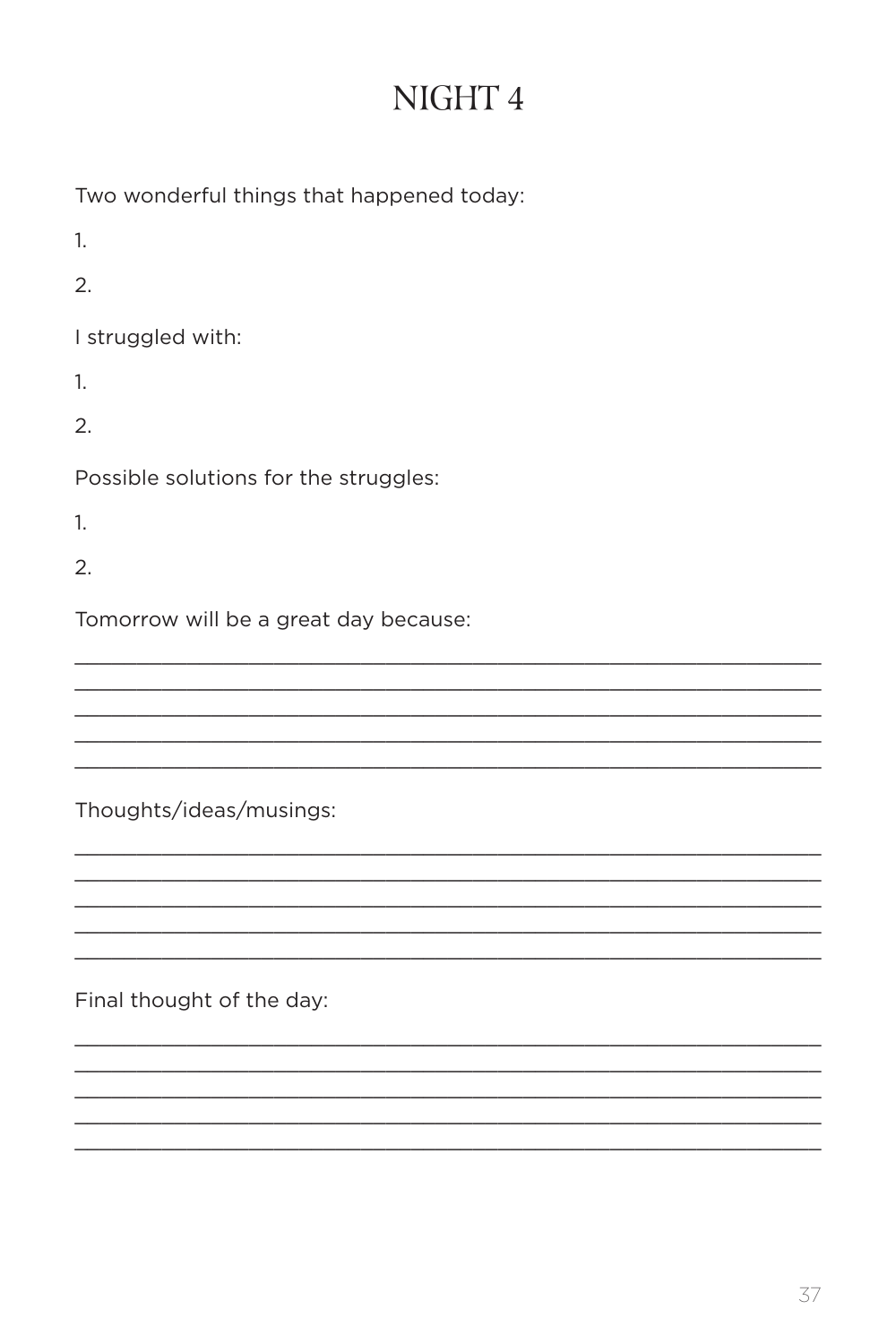People often say that motivation doesn't last. Well, neither does bathing-that's why we recommend it daily.  $-z$ IG ZIGLAR

I am grateful for:

In 95 days I will:

My #1 focus today is:

To get closer to my goal today, I will:

1.

2.

By the end of today, I will have accomplished:

1.

 $\mathcal{L}$ 

3.

Action plan for the day:

Thoughts/ideas/musings:

*Recommended Resource:* Lynda: Learn software, creative, and business skills to achieve your personal and professional goals.

\_\_\_\_\_\_\_\_\_\_\_\_\_\_\_\_\_\_\_\_\_\_\_\_\_\_\_\_\_\_\_\_\_\_\_\_\_\_\_\_\_\_\_\_\_\_\_\_\_\_\_\_\_\_\_\_\_\_\_\_  $\_$  , and the state of the state of the state of the state of the state of the state of the state of the state of the state of the state of the state of the state of the state of the state of the state of the state of the \_\_\_\_\_\_\_\_\_\_\_\_\_\_\_\_\_\_\_\_\_\_\_\_\_\_\_\_\_\_\_\_\_\_\_\_\_\_\_\_\_\_\_\_\_\_\_\_\_\_\_\_\_\_\_\_\_\_\_\_ \_\_\_\_\_\_\_\_\_\_\_\_\_\_\_\_\_\_\_\_\_\_\_\_\_\_\_\_\_\_\_\_\_\_\_\_\_\_\_\_\_\_\_\_\_\_\_\_\_\_\_\_\_\_\_\_\_\_\_\_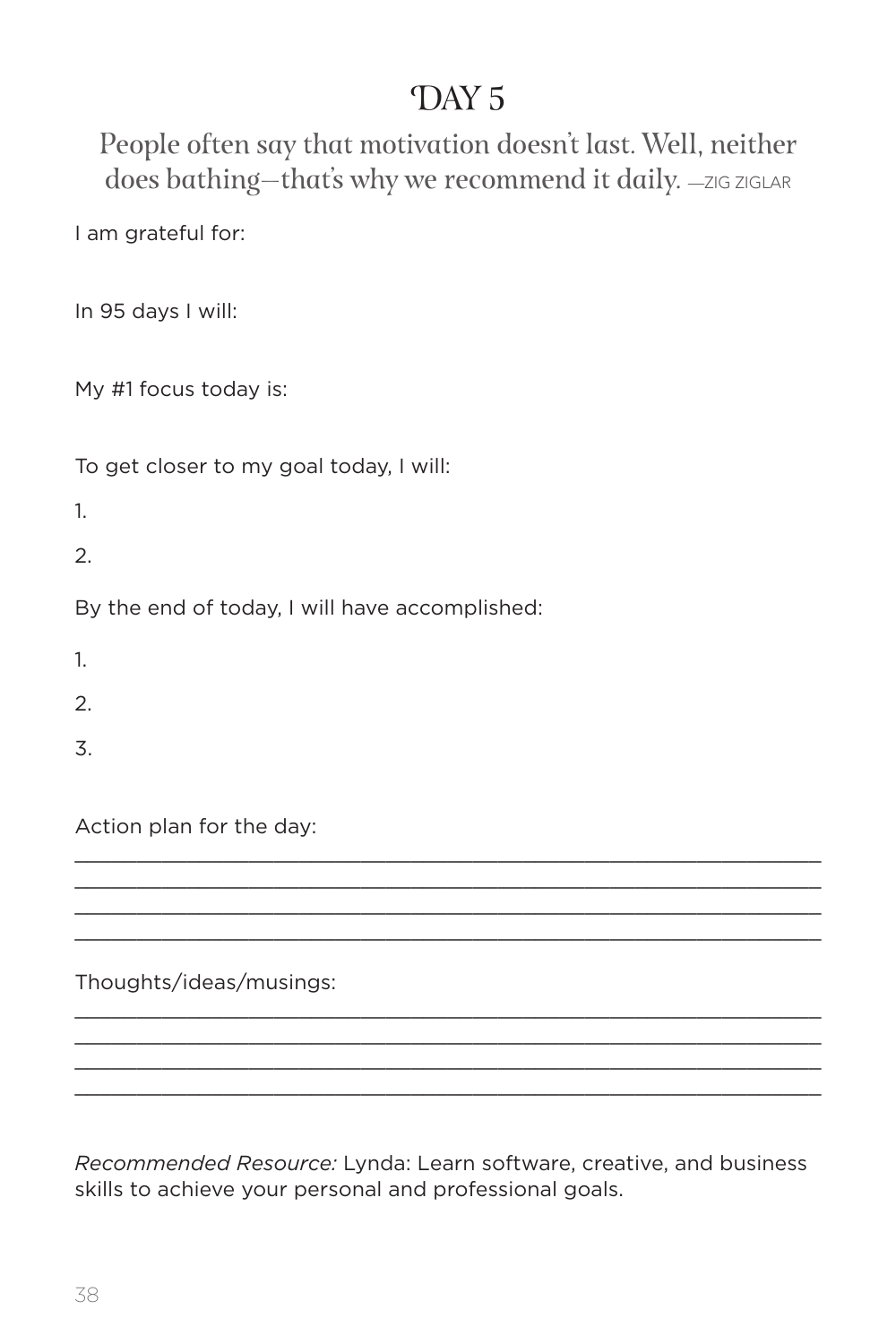### NIGHT 5

<u> 1989 - Johann Harry Harry Harry Harry Harry Harry Harry Harry Harry Harry Harry Harry Harry Harry Harry Harry</u>

| Two wonderful things that happened today: |
|-------------------------------------------|
| 1.                                        |
| 2.                                        |
| I struggled with:                         |
| 1.                                        |
| 2.                                        |
| Possible solutions for the struggles:     |
| 1.                                        |
| 2.                                        |
| Tomorrow will be a great day because:     |
|                                           |
|                                           |
|                                           |
| Thoughts/ideas/musings:                   |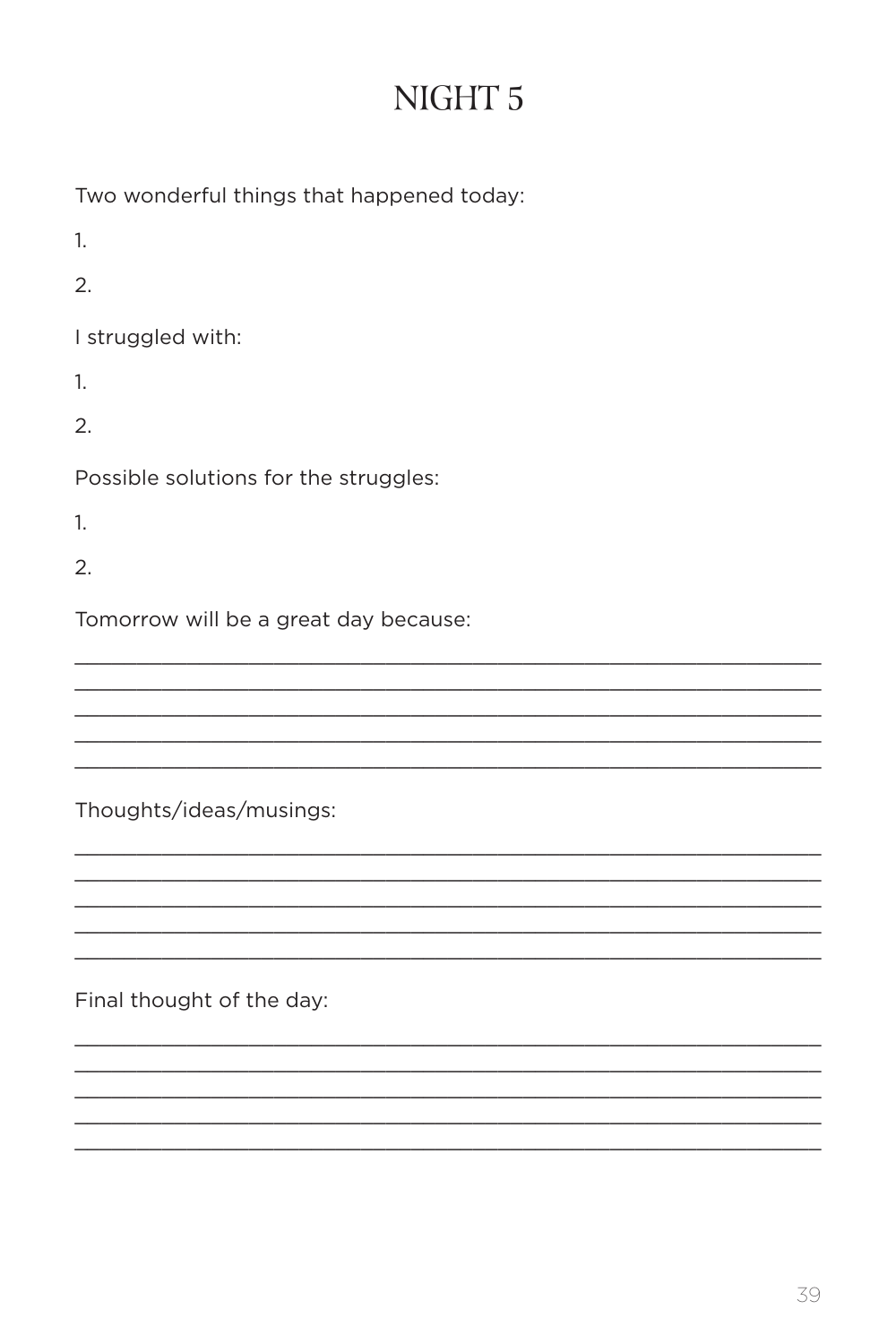Don't be afraid to give up the good to go for the great. —JOHN D. ROCKEFELLER

I am grateful for:

In 94 days I will:

My #1 focus today is:

To get closer to my goal today, I will:

1.

2.

By the end of today, I will have accomplished:

1.

 $\mathcal{L}$ 

3.

Action plan for the day:

Thoughts/ideas/musings:

*Recommended Resource:* Fiverr: The place for people to share things they're willing to do for \$5.

\_\_\_\_\_\_\_\_\_\_\_\_\_\_\_\_\_\_\_\_\_\_\_\_\_\_\_\_\_\_\_\_\_\_\_\_\_\_\_\_\_\_\_\_\_\_\_\_\_\_\_\_\_\_\_\_\_\_\_\_  $\_$  , and the state of the state of the state of the state of the state of the state of the state of the state of the state of the state of the state of the state of the state of the state of the state of the state of the \_\_\_\_\_\_\_\_\_\_\_\_\_\_\_\_\_\_\_\_\_\_\_\_\_\_\_\_\_\_\_\_\_\_\_\_\_\_\_\_\_\_\_\_\_\_\_\_\_\_\_\_\_\_\_\_\_\_\_\_ \_\_\_\_\_\_\_\_\_\_\_\_\_\_\_\_\_\_\_\_\_\_\_\_\_\_\_\_\_\_\_\_\_\_\_\_\_\_\_\_\_\_\_\_\_\_\_\_\_\_\_\_\_\_\_\_\_\_\_\_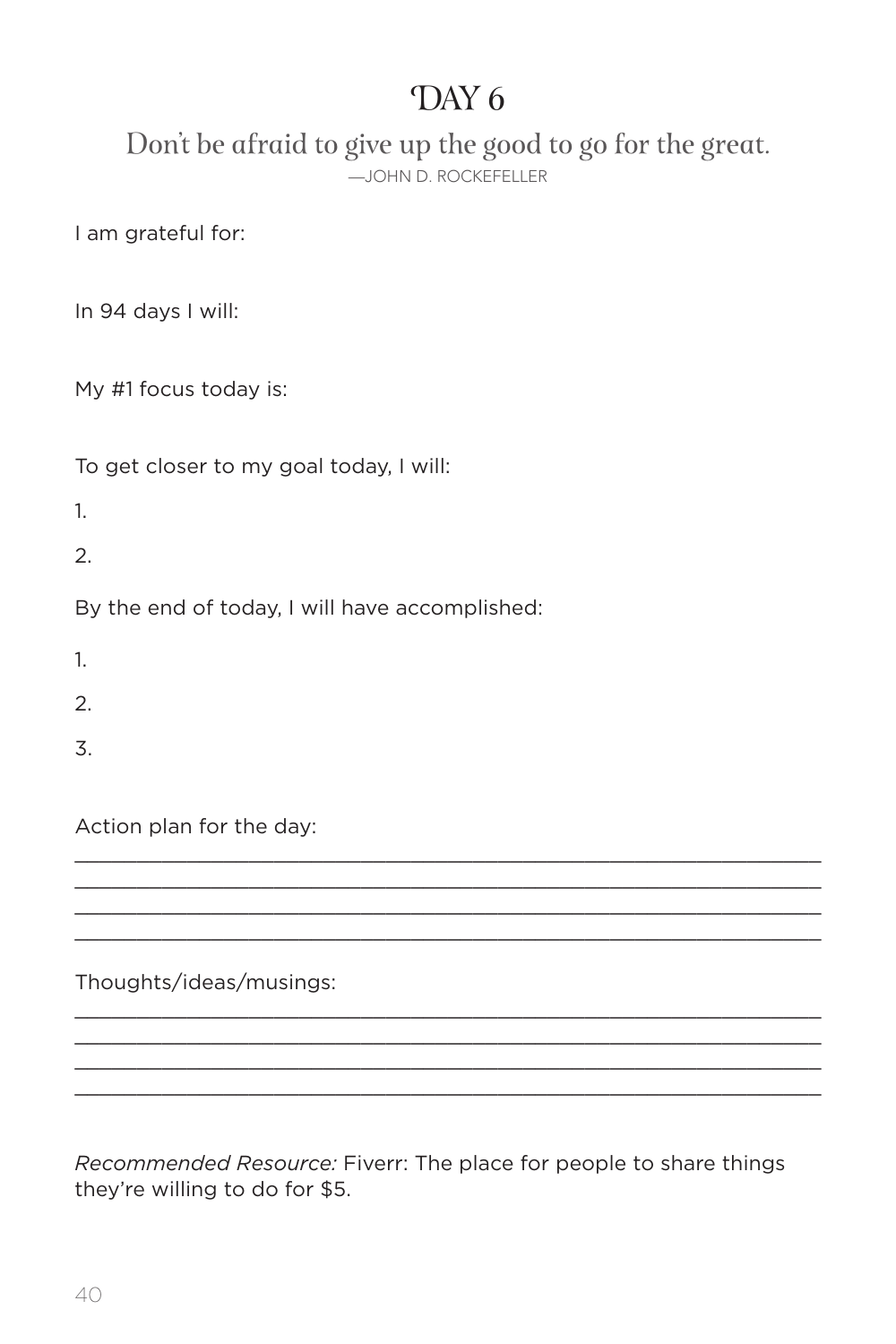### NIGHT<sub>6</sub>

| Two wonderful things that happened today: |
|-------------------------------------------|
| 1.                                        |
| 2.                                        |
| I struggled with:                         |
| 1.                                        |
| 2.                                        |
| Possible solutions for the struggles:     |
| 1.                                        |
| 2.                                        |
| Tomorrow will be a great day because:     |
|                                           |
|                                           |
|                                           |
| Thoughts/ideas/musings:                   |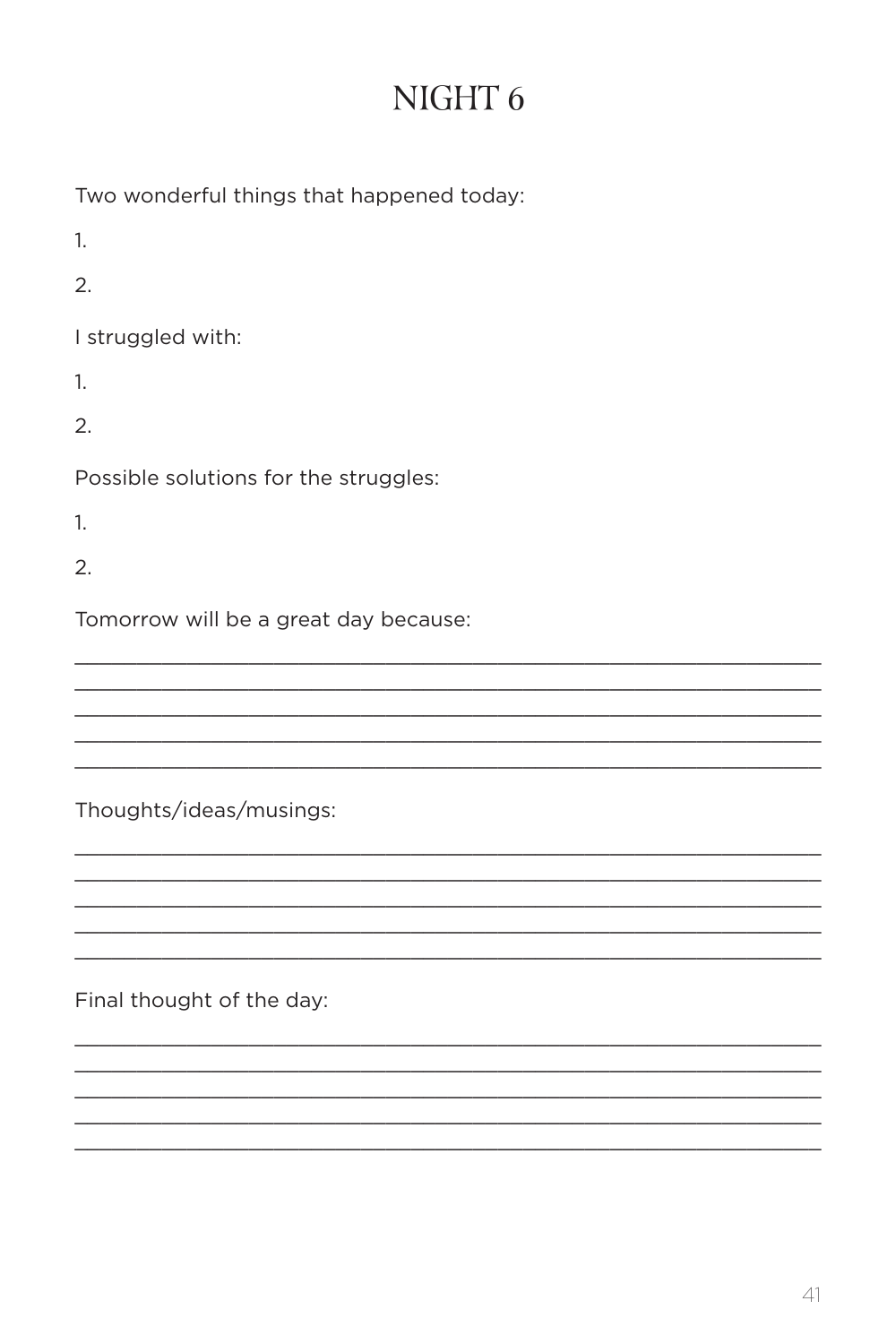I am grateful for: There are two types of people who will tell you that you cannot make a difference in this world: those who are afraid to try and those who are afraid you will succeed. - RAY GOFORTH

In 93 days I will:

My #1 focus today is:

To get closer to my goal today, I will:

1.

 $\mathcal{L}$ 

By the end of today, I will have accomplished:

1.

2.

3.

Action plan for the day:

Thoughts/ideas/musings:

*Recommended Resource:* Evernote: The Evernote family of products help you remember and act upon ideas, projects and experiences across all the computers, phones and tablets you use.

\_\_\_\_\_\_\_\_\_\_\_\_\_\_\_\_\_\_\_\_\_\_\_\_\_\_\_\_\_\_\_\_\_\_\_\_\_\_\_\_\_\_\_\_\_\_\_\_\_\_\_\_\_\_\_\_\_\_\_\_  $\_$  , and the state of the state of the state of the state of the state of the state of the state of the state of the state of the state of the state of the state of the state of the state of the state of the state of the \_\_\_\_\_\_\_\_\_\_\_\_\_\_\_\_\_\_\_\_\_\_\_\_\_\_\_\_\_\_\_\_\_\_\_\_\_\_\_\_\_\_\_\_\_\_\_\_\_\_\_\_\_\_\_\_\_\_\_\_ \_\_\_\_\_\_\_\_\_\_\_\_\_\_\_\_\_\_\_\_\_\_\_\_\_\_\_\_\_\_\_\_\_\_\_\_\_\_\_\_\_\_\_\_\_\_\_\_\_\_\_\_\_\_\_\_\_\_\_\_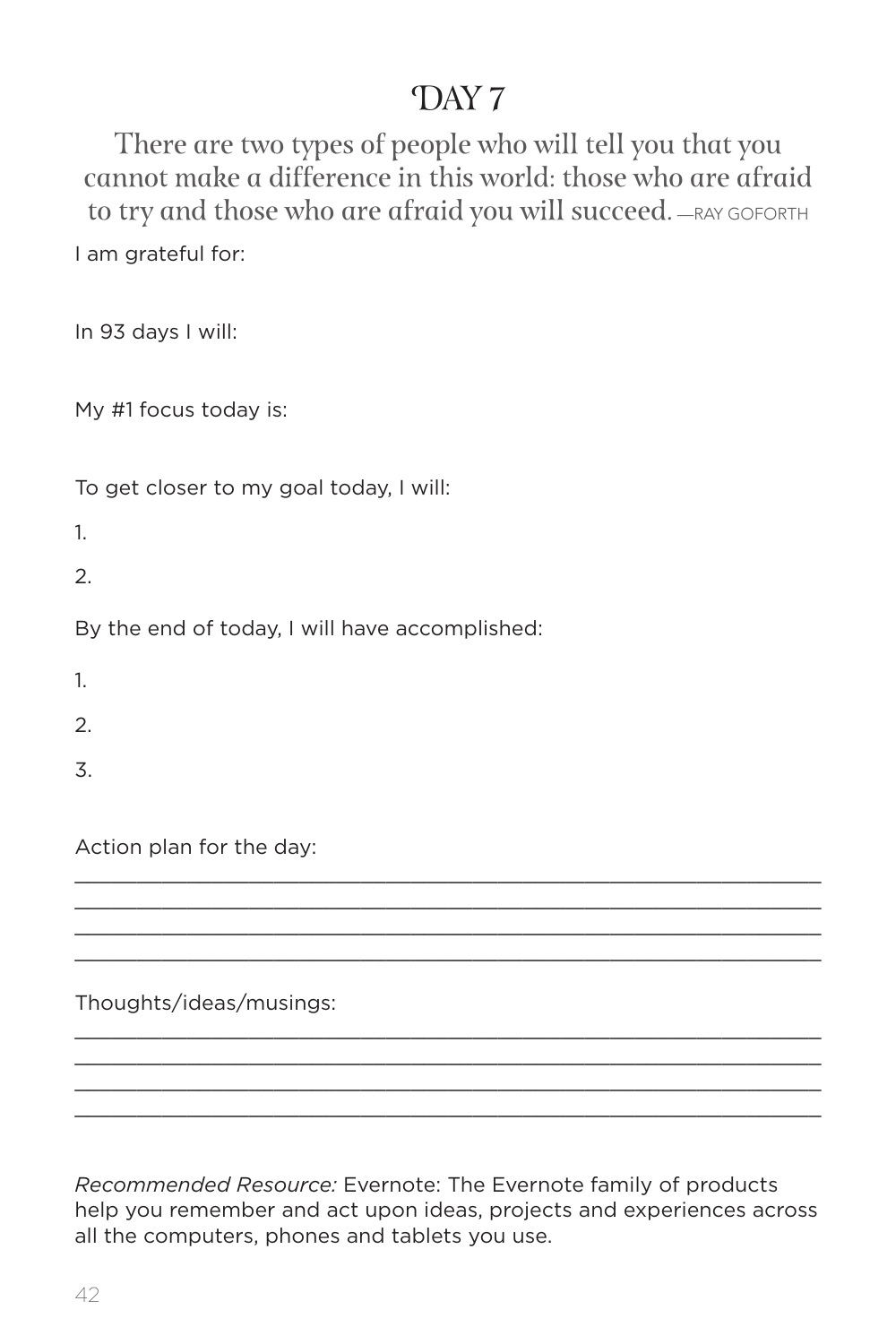### NIGHT7

| Two wonderful things that happened today: |
|-------------------------------------------|
| 1.                                        |
| 2.                                        |
| I struggled with:                         |
| 1.                                        |
| 2.                                        |
| Possible solutions for the struggles:     |
| 1.                                        |
| $\mathfrak{D}$                            |
| Tomorrow will be a great day because:     |
|                                           |
|                                           |
|                                           |
| Thoughts/ideas/musings:                   |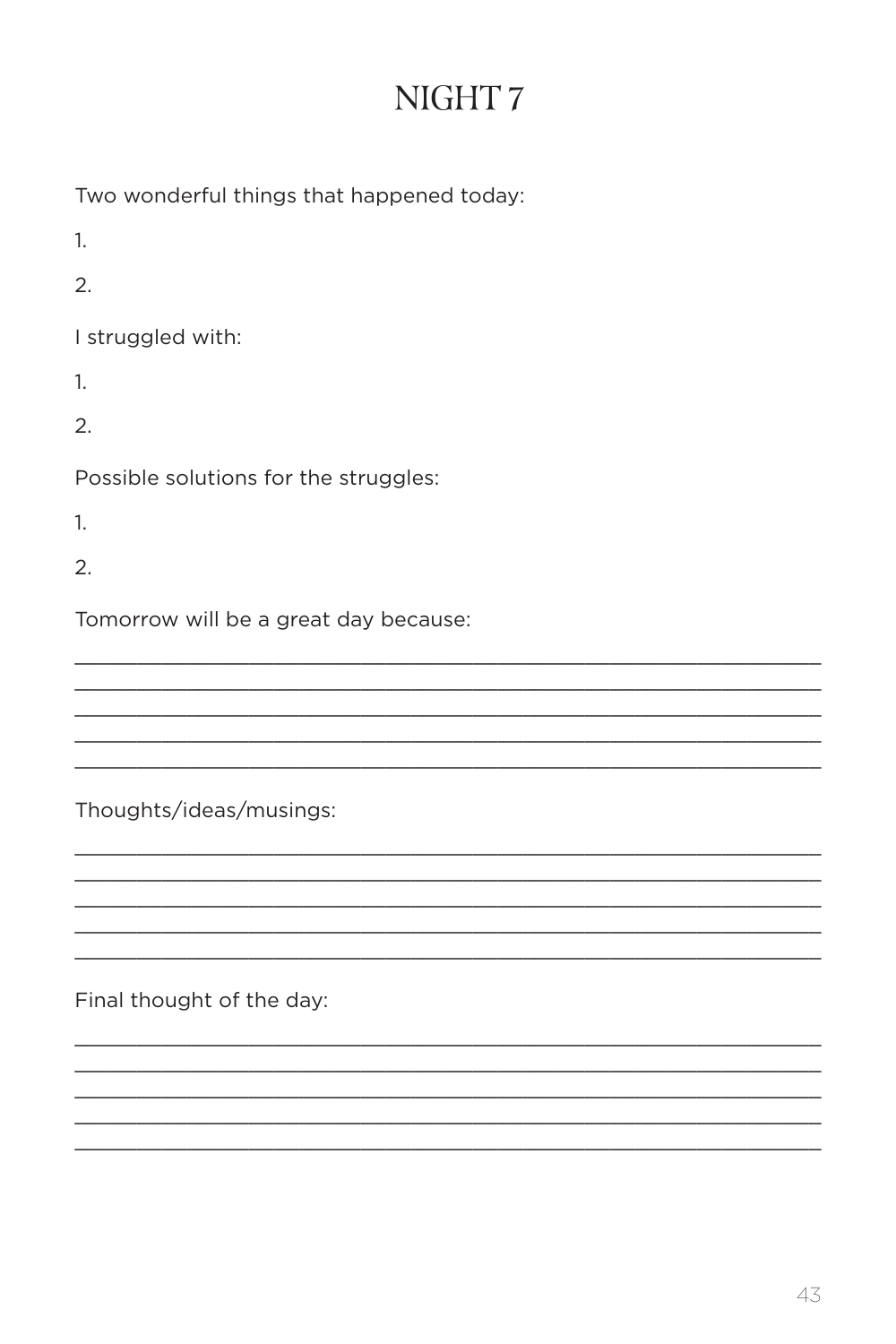### DAY<sub>8</sub>

The whole secret of a successful life is to find out what is one's destiny to do, and then do it.  $-$ HENRY FORD

I am grateful for:

In 92 days I will:

My #1 focus today is:

To get closer to my goal today, I will:

1.

2.

By the end of today, I will have accomplished:

1.

 $\mathcal{L}$ 

3.

Action plan for the day:

Thoughts/ideas/musings:

*Recommended Resource:* EOFire.com: In his award-winning podcast, John Lee Dumas chats with today's most inspiring entrepreneurs 7 days a week. Prepare to IGNITE!

\_\_\_\_\_\_\_\_\_\_\_\_\_\_\_\_\_\_\_\_\_\_\_\_\_\_\_\_\_\_\_\_\_\_\_\_\_\_\_\_\_\_\_\_\_\_\_\_\_\_\_\_\_\_\_\_\_\_\_\_  $\_$  , and the state of the state of the state of the state of the state of the state of the state of the state of the state of the state of the state of the state of the state of the state of the state of the state of the \_\_\_\_\_\_\_\_\_\_\_\_\_\_\_\_\_\_\_\_\_\_\_\_\_\_\_\_\_\_\_\_\_\_\_\_\_\_\_\_\_\_\_\_\_\_\_\_\_\_\_\_\_\_\_\_\_\_\_\_ \_\_\_\_\_\_\_\_\_\_\_\_\_\_\_\_\_\_\_\_\_\_\_\_\_\_\_\_\_\_\_\_\_\_\_\_\_\_\_\_\_\_\_\_\_\_\_\_\_\_\_\_\_\_\_\_\_\_\_\_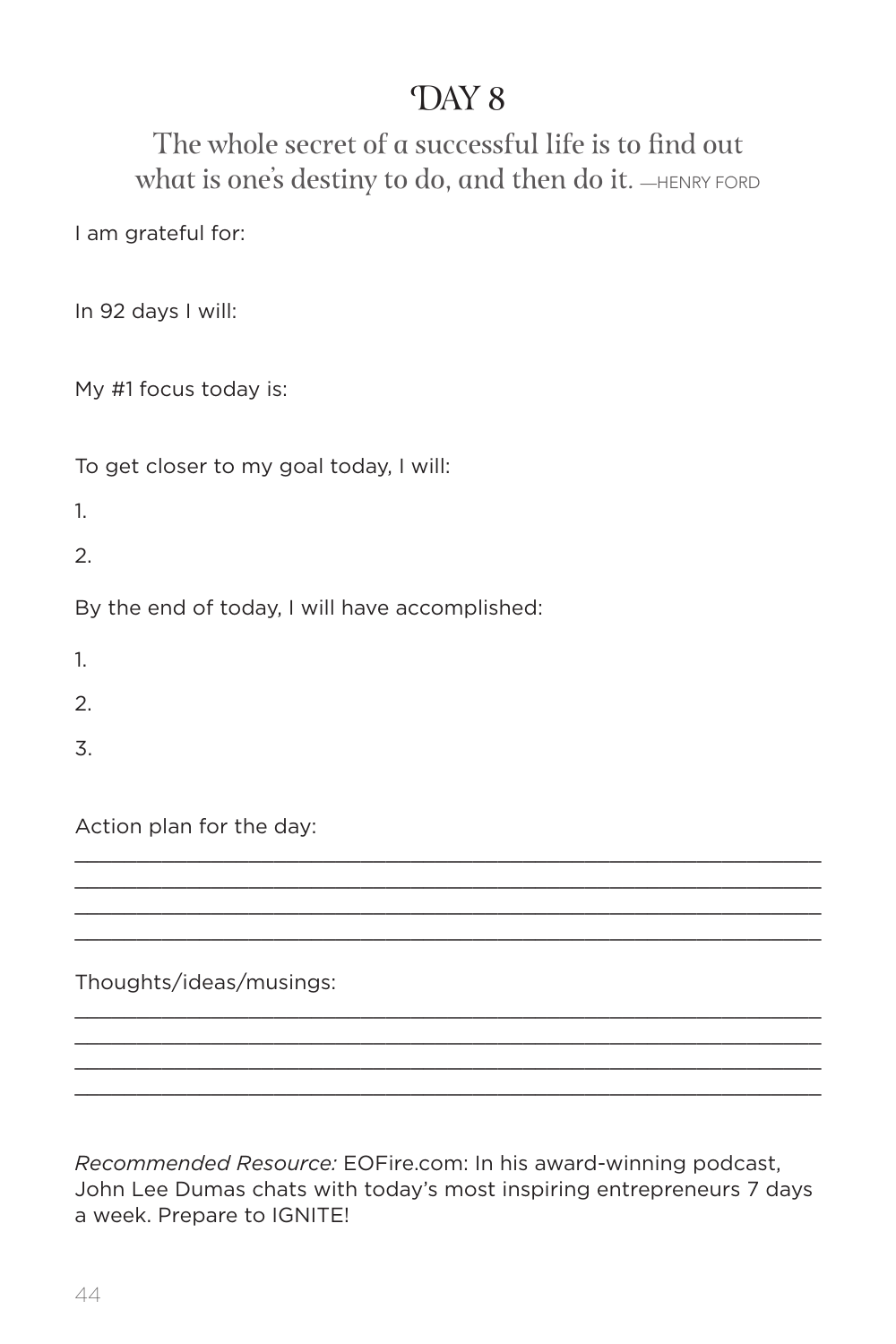### NIGHT 8

| Two wonderful things that happened today: |
|-------------------------------------------|
| 1.                                        |
| 2.                                        |
| I struggled with:                         |
| 1.                                        |
| 2.                                        |
| Possible solutions for the struggles:     |
| 1.                                        |
| 2.                                        |
| Tomorrow will be a great day because:     |
|                                           |
|                                           |
|                                           |
| Thoughts/ideas/musings:                   |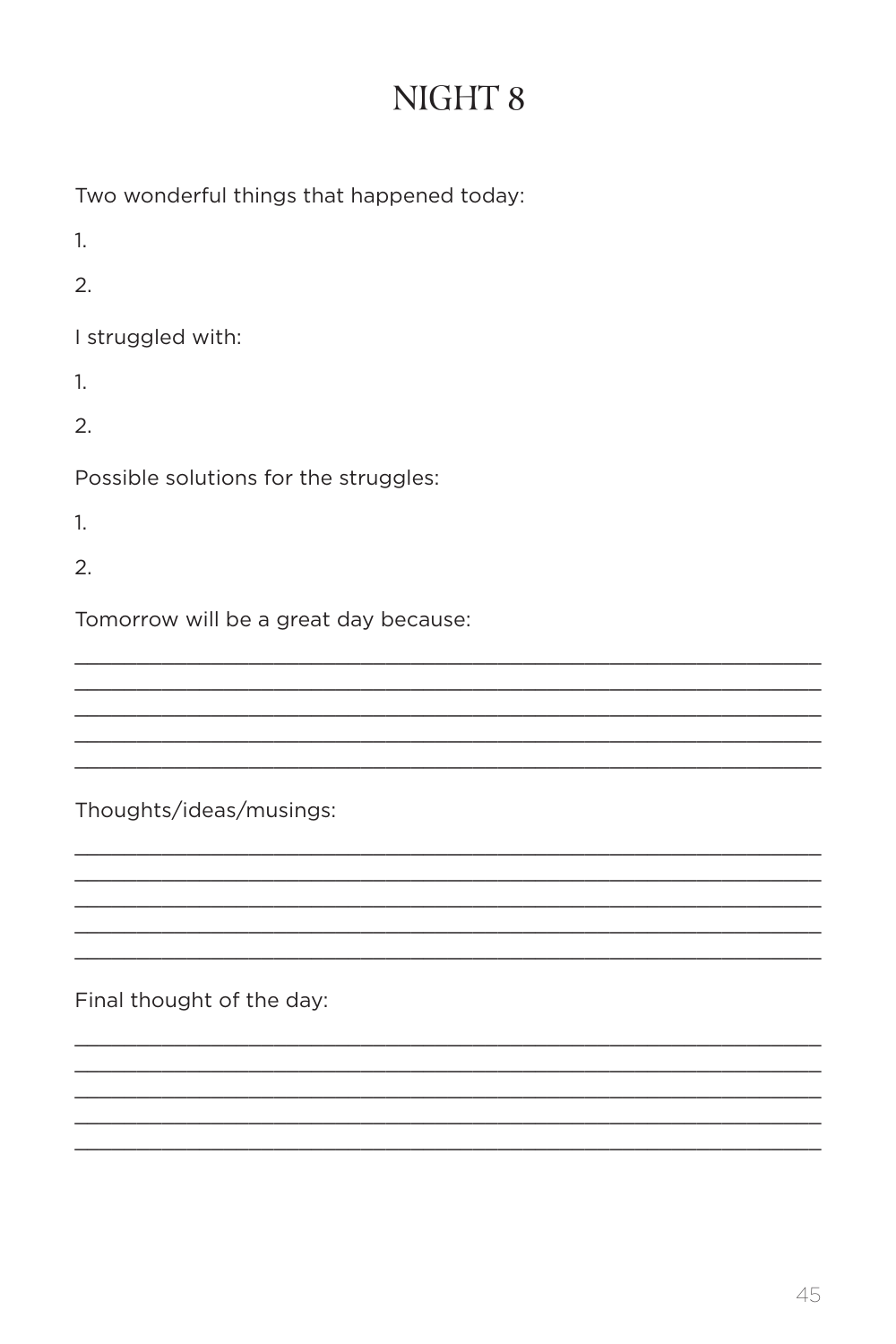#### If you are not willing to risk the unusual, you will have to settle for the ordinary.  $-$ JIM ROHN

I am grateful for:

In 91 days I will:

My #1 focus today is:

To get closer to my goal today, I will:

1.

2.

By the end of today, I will have accomplished:

1.

 $\mathcal{L}$ 

3.

Action plan for the day:

Thoughts/ideas/musings:

*Recommended Resource:* Jing: Try Jing for a free and simple way to start sharing images and short videos of your computer screen. For work, home, or play.

\_\_\_\_\_\_\_\_\_\_\_\_\_\_\_\_\_\_\_\_\_\_\_\_\_\_\_\_\_\_\_\_\_\_\_\_\_\_\_\_\_\_\_\_\_\_\_\_\_\_\_\_\_\_\_\_\_\_\_\_  $\_$  , and the state of the state of the state of the state of the state of the state of the state of the state of the state of the state of the state of the state of the state of the state of the state of the state of the \_\_\_\_\_\_\_\_\_\_\_\_\_\_\_\_\_\_\_\_\_\_\_\_\_\_\_\_\_\_\_\_\_\_\_\_\_\_\_\_\_\_\_\_\_\_\_\_\_\_\_\_\_\_\_\_\_\_\_\_ \_\_\_\_\_\_\_\_\_\_\_\_\_\_\_\_\_\_\_\_\_\_\_\_\_\_\_\_\_\_\_\_\_\_\_\_\_\_\_\_\_\_\_\_\_\_\_\_\_\_\_\_\_\_\_\_\_\_\_\_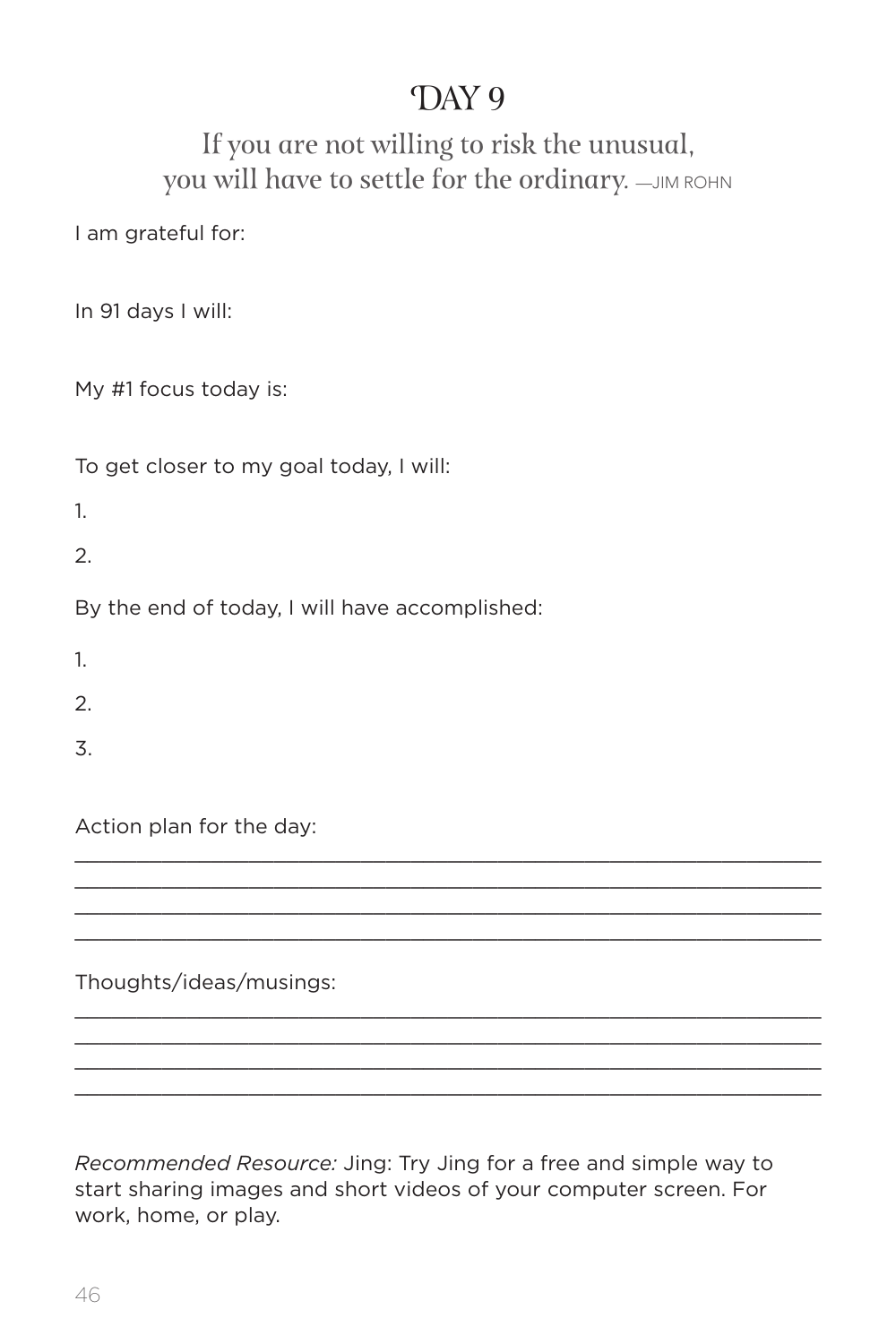## NIGHT 9

| Two wonderful things that happened today: |
|-------------------------------------------|
| 1.                                        |
| 2.                                        |
| I struggled with:                         |
| 1.                                        |
| 2.                                        |
| Possible solutions for the struggles:     |
| 1.                                        |
| 2.                                        |
| Tomorrow will be a great day because:     |
|                                           |
|                                           |
|                                           |
| Thoughts/ideas/musings:                   |

Final thought of the day:

the control of the control of the control of the control of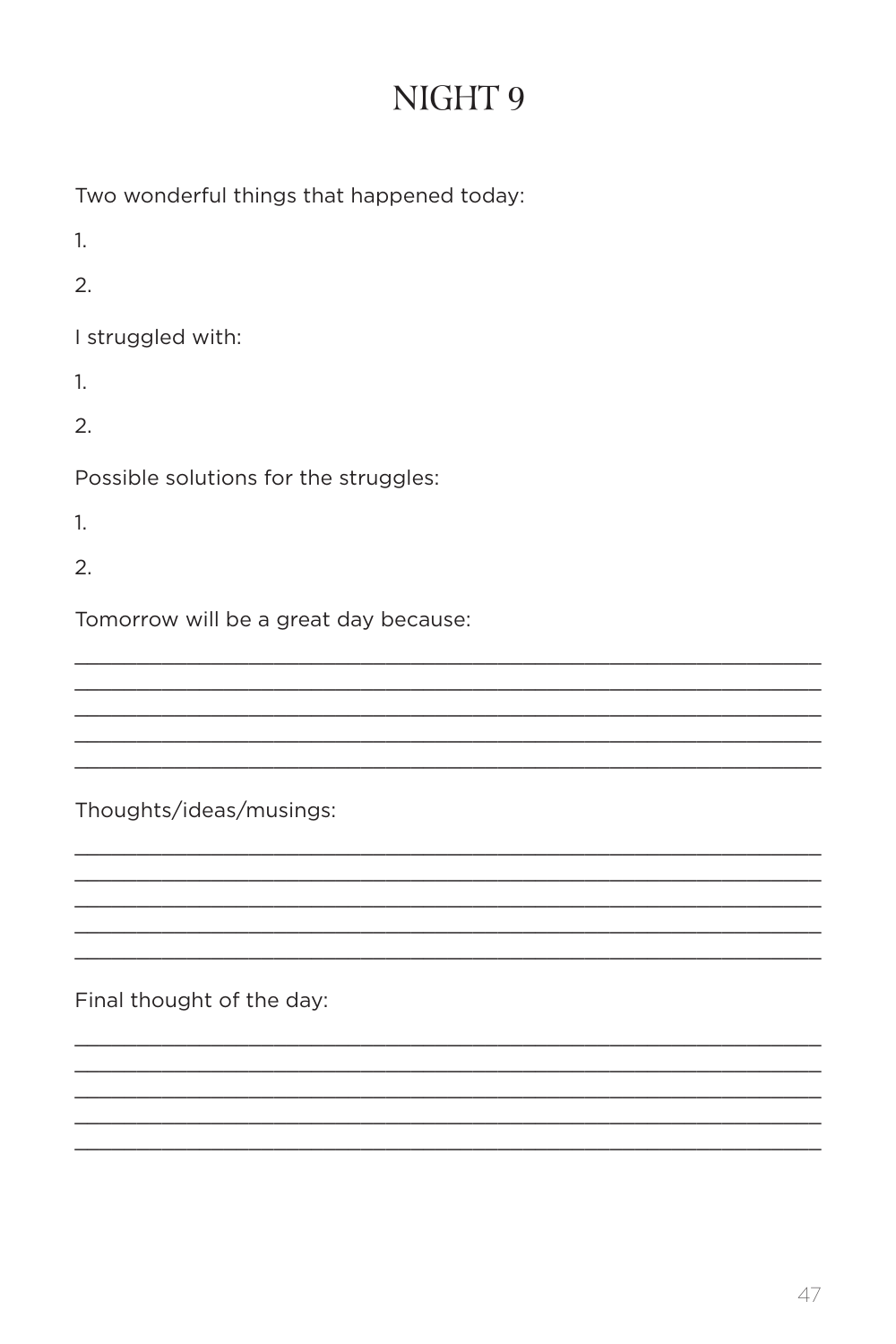#### I find that the harder I work, the more luck I seem to have. —THOMAS JEFFERSON

I am grateful for:

In 90 days I will:

My #1 focus today is:

To get closer to my goal today, I will:

1.

2.

By the end of today, I will have accomplished:

1.

 $\mathcal{L}$ 

3.

Action plan for the day:

Thoughts/ideas/musings:

*Recommended Resource:* Asana: Teamwork without email. Asana puts conversations and tasks together, so you can get more done with less effort.

\_\_\_\_\_\_\_\_\_\_\_\_\_\_\_\_\_\_\_\_\_\_\_\_\_\_\_\_\_\_\_\_\_\_\_\_\_\_\_\_\_\_\_\_\_\_\_\_\_\_\_\_\_\_\_\_\_\_\_\_  $\_$  , and the state of the state of the state of the state of the state of the state of the state of the state of the state of the state of the state of the state of the state of the state of the state of the state of the \_\_\_\_\_\_\_\_\_\_\_\_\_\_\_\_\_\_\_\_\_\_\_\_\_\_\_\_\_\_\_\_\_\_\_\_\_\_\_\_\_\_\_\_\_\_\_\_\_\_\_\_\_\_\_\_\_\_\_\_ \_\_\_\_\_\_\_\_\_\_\_\_\_\_\_\_\_\_\_\_\_\_\_\_\_\_\_\_\_\_\_\_\_\_\_\_\_\_\_\_\_\_\_\_\_\_\_\_\_\_\_\_\_\_\_\_\_\_\_\_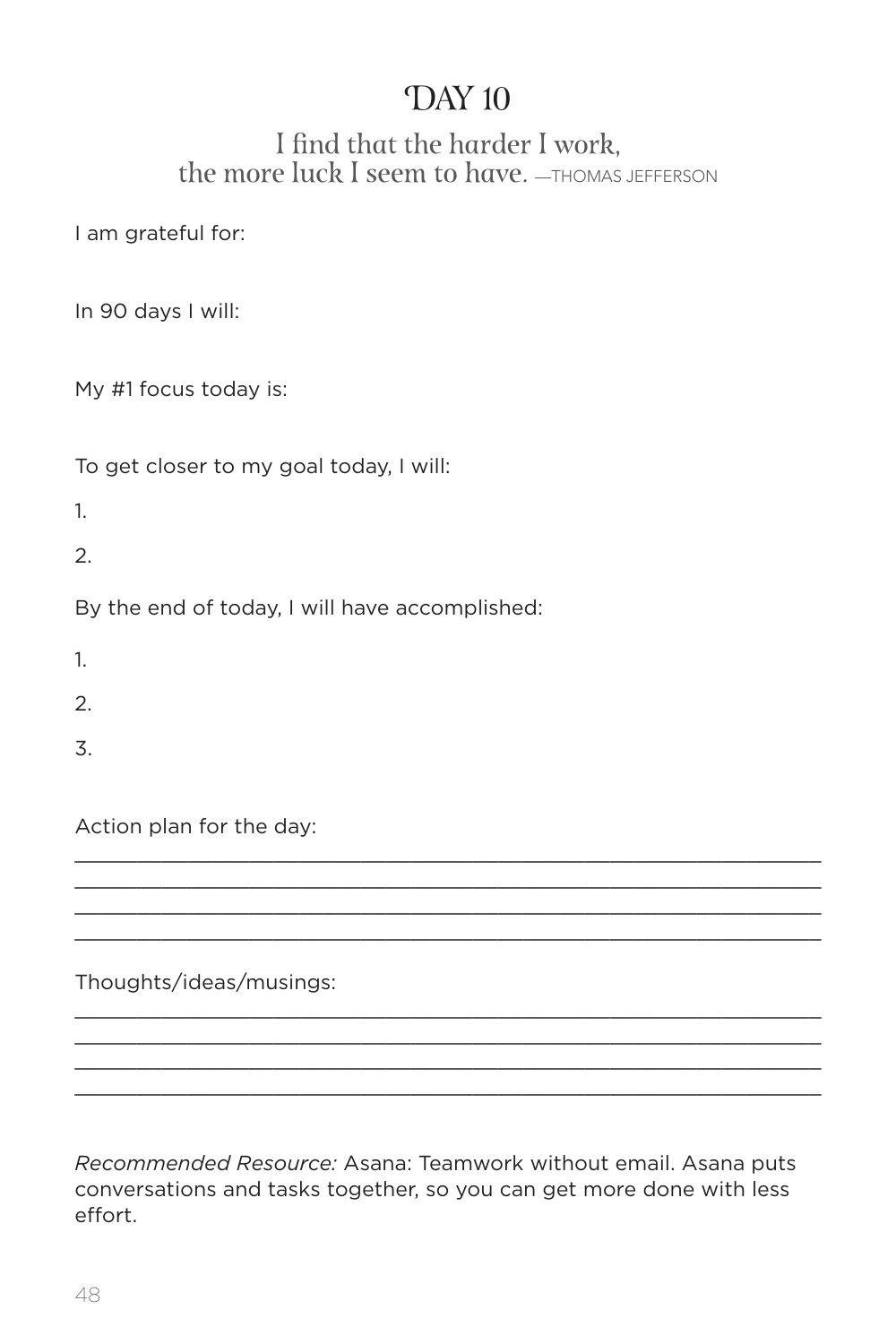## NIGHT<sub>10</sub>

| Two wonderful things that happened today: |
|-------------------------------------------|
| 1.                                        |
| 2.                                        |
| I struggled with:                         |
| 1.                                        |
| 2.                                        |
| Possible solutions for the struggles:     |
| 1.                                        |
| 2.                                        |
| Tomorrow will be a great day because:     |
|                                           |
|                                           |
|                                           |
|                                           |

Thoughts/ideas/musings: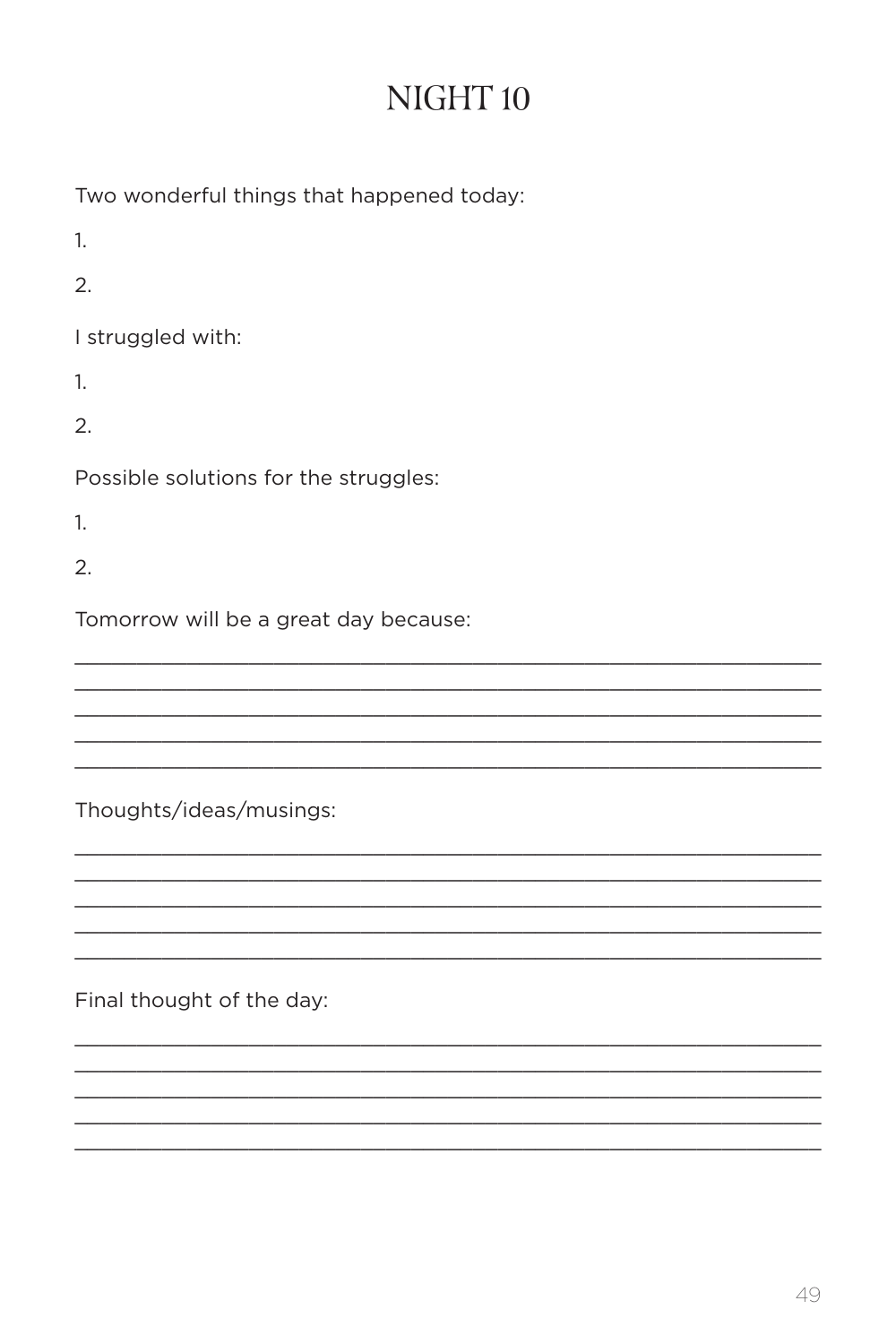

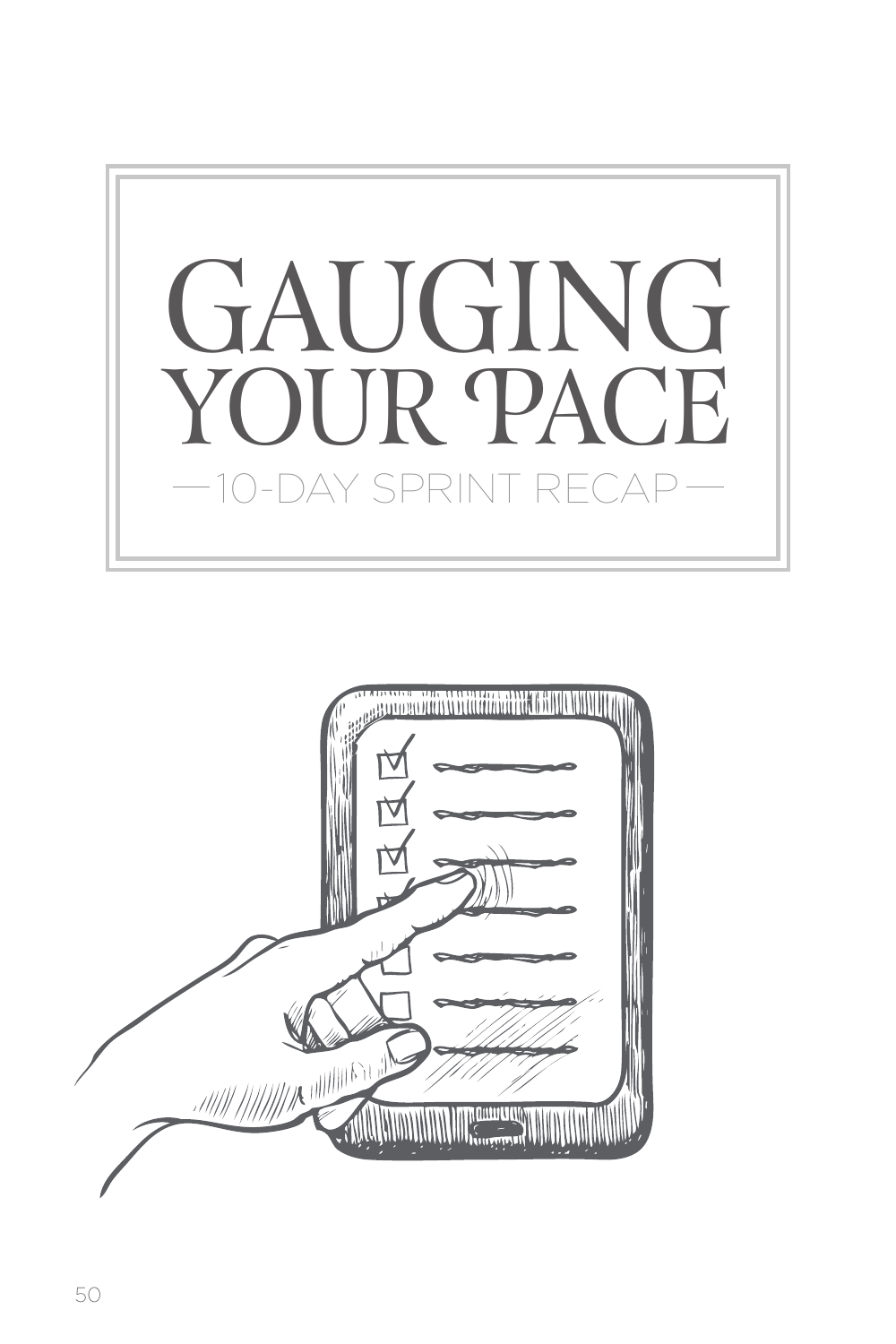## 10-DAY SPRINT RECAP

Three goals I accomplished during this sprint:

1.

2.

3.

A surprise accomplishment during this sprint:

My top three goals to accomplish during the next sprint:

1.

2.

3.

I want to put a ding in the universe.  $-$ STEVE JOBS

\_\_\_\_\_\_\_\_\_\_\_\_\_\_\_\_\_\_\_\_\_\_\_\_\_\_\_\_\_\_\_\_\_\_\_\_\_\_\_\_\_\_\_\_\_\_\_\_\_\_\_\_\_\_\_\_\_\_\_\_ \_\_\_\_\_\_\_\_\_\_\_\_\_\_\_\_\_\_\_\_\_\_\_\_\_\_\_\_\_\_\_\_\_\_\_\_\_\_\_\_\_\_\_\_\_\_\_\_\_\_\_\_\_\_\_\_\_\_\_\_  $\_$  , and the state of the state of the state of the state of the state of the state of the state of the state of the state of the state of the state of the state of the state of the state of the state of the state of the \_\_\_\_\_\_\_\_\_\_\_\_\_\_\_\_\_\_\_\_\_\_\_\_\_\_\_\_\_\_\_\_\_\_\_\_\_\_\_\_\_\_\_\_\_\_\_\_\_\_\_\_\_\_\_\_\_\_\_\_ \_\_\_\_\_\_\_\_\_\_\_\_\_\_\_\_\_\_\_\_\_\_\_\_\_\_\_\_\_\_\_\_\_\_\_\_\_\_\_\_\_\_\_\_\_\_\_\_\_\_\_\_\_\_\_\_\_\_\_\_

One habit I will implement over the next 10 days:

Thoughts/ideas/musings:

CONGRATULATIONS! YOU ARE 10% TO YOUR GOAL!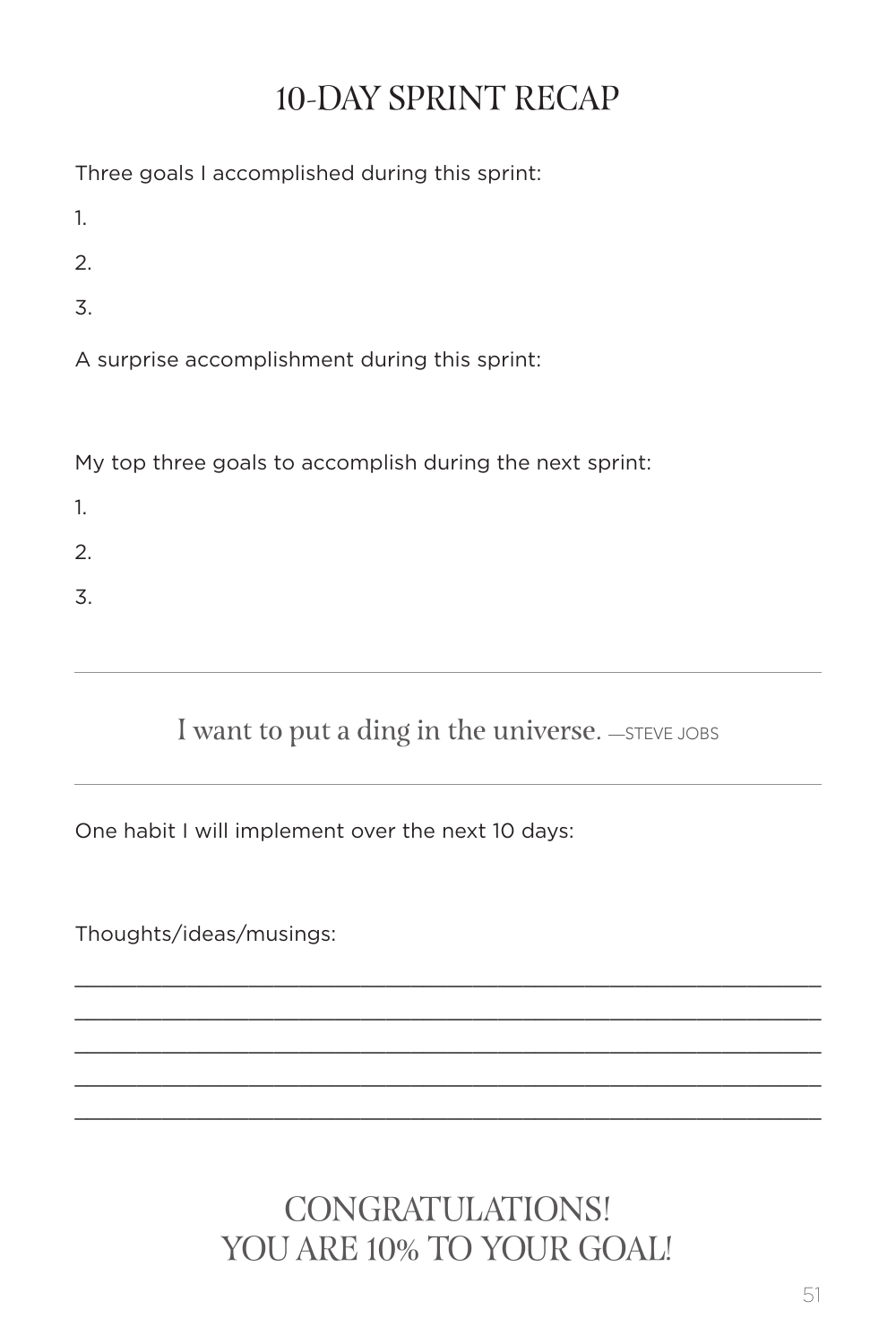

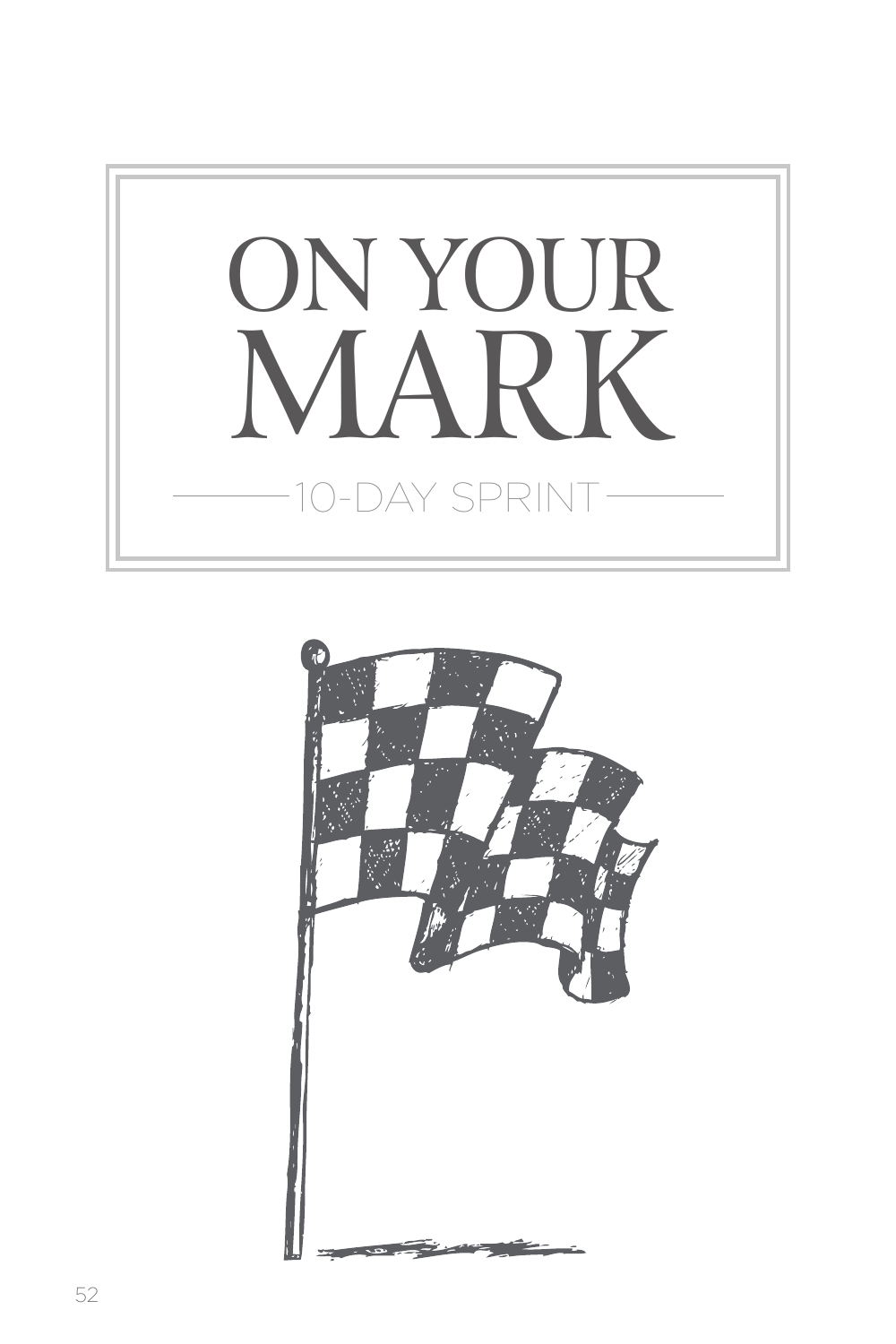## SECOND 10-DAY SPRINT

My top three goals to accomplish during this sprint:

1.

2.

3.

One habit I will implement over the next 10 days:

Thoughts/ideas/musings:

# IT'S GAME TIME!

\_\_\_\_\_\_\_\_\_\_\_\_\_\_\_\_\_\_\_\_\_\_\_\_\_\_\_\_\_\_\_\_\_\_\_\_\_\_\_\_\_\_\_\_\_\_\_\_\_\_\_\_\_\_\_\_\_\_\_\_  $\_$  , and the state of the state of the state of the state of the state of the state of the state of the state of the state of the state of the state of the state of the state of the state of the state of the state of the \_\_\_\_\_\_\_\_\_\_\_\_\_\_\_\_\_\_\_\_\_\_\_\_\_\_\_\_\_\_\_\_\_\_\_\_\_\_\_\_\_\_\_\_\_\_\_\_\_\_\_\_\_\_\_\_\_\_\_\_ \_\_\_\_\_\_\_\_\_\_\_\_\_\_\_\_\_\_\_\_\_\_\_\_\_\_\_\_\_\_\_\_\_\_\_\_\_\_\_\_\_\_\_\_\_\_\_\_\_\_\_\_\_\_\_\_\_\_\_\_  $\_$  , and the state of the state of the state of the state of the state of the state of the state of the state of the state of the state of the state of the state of the state of the state of the state of the state of the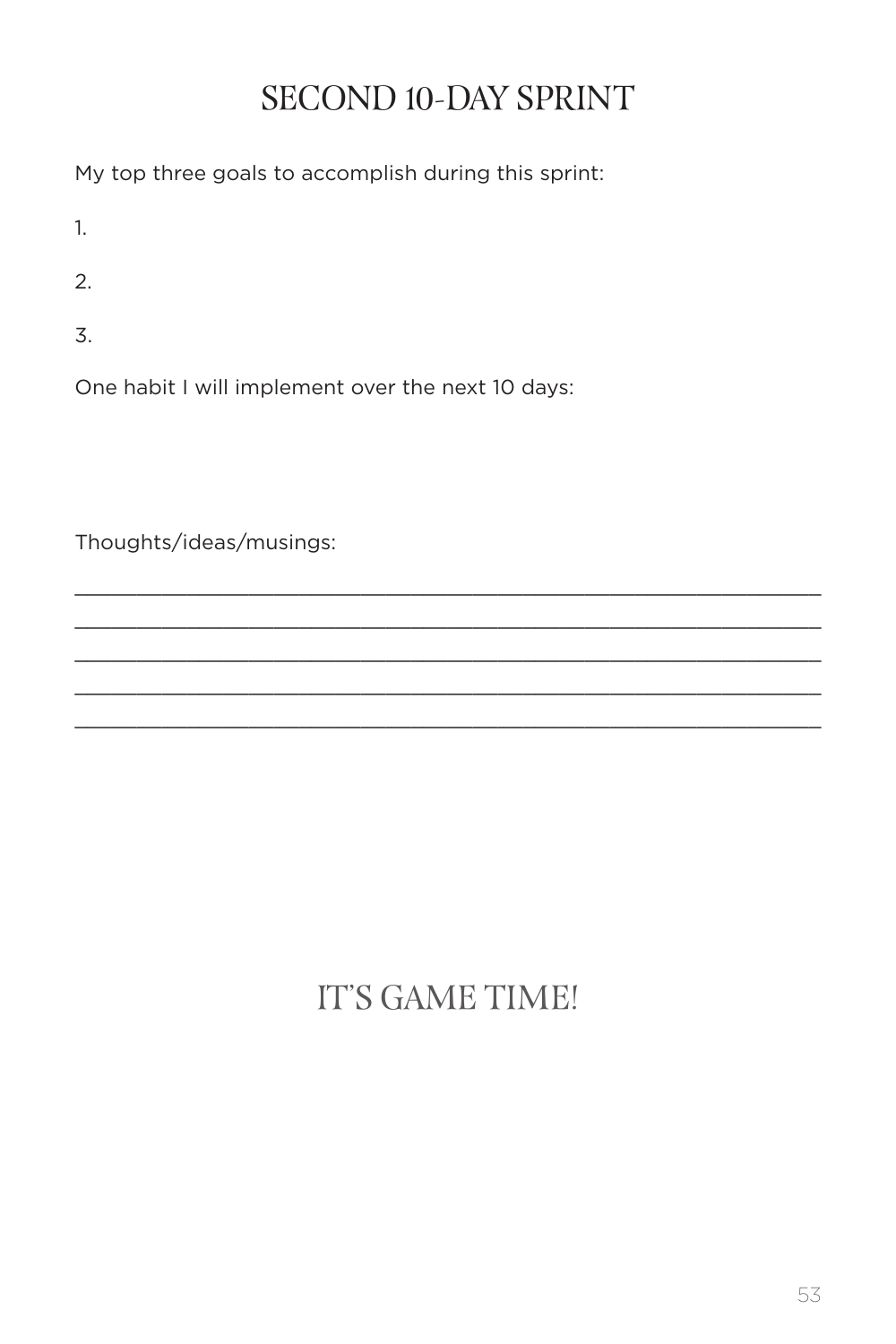#### Only put off until tomorrow what you are willing to die having left undone. —PABLO PICASSO

I am grateful for:

In 89 days I will:

My #1 focus today is:

To get closer to my goal today, I will:

1.

2.

By the end of today, I will have accomplished:

1.

 $\mathcal{L}$ 

3.

Action plan for the day:

Thoughts/ideas/musings:

*Recommended Resource:* Dropbox: Dropbox is a free service that lets you bring your photos, docs, and videos anywhere and share them easily. Never email yourself a file again!

\_\_\_\_\_\_\_\_\_\_\_\_\_\_\_\_\_\_\_\_\_\_\_\_\_\_\_\_\_\_\_\_\_\_\_\_\_\_\_\_\_\_\_\_\_\_\_\_\_\_\_\_\_\_\_\_\_\_\_\_  $\_$  , and the state of the state of the state of the state of the state of the state of the state of the state of the state of the state of the state of the state of the state of the state of the state of the state of the \_\_\_\_\_\_\_\_\_\_\_\_\_\_\_\_\_\_\_\_\_\_\_\_\_\_\_\_\_\_\_\_\_\_\_\_\_\_\_\_\_\_\_\_\_\_\_\_\_\_\_\_\_\_\_\_\_\_\_\_ \_\_\_\_\_\_\_\_\_\_\_\_\_\_\_\_\_\_\_\_\_\_\_\_\_\_\_\_\_\_\_\_\_\_\_\_\_\_\_\_\_\_\_\_\_\_\_\_\_\_\_\_\_\_\_\_\_\_\_\_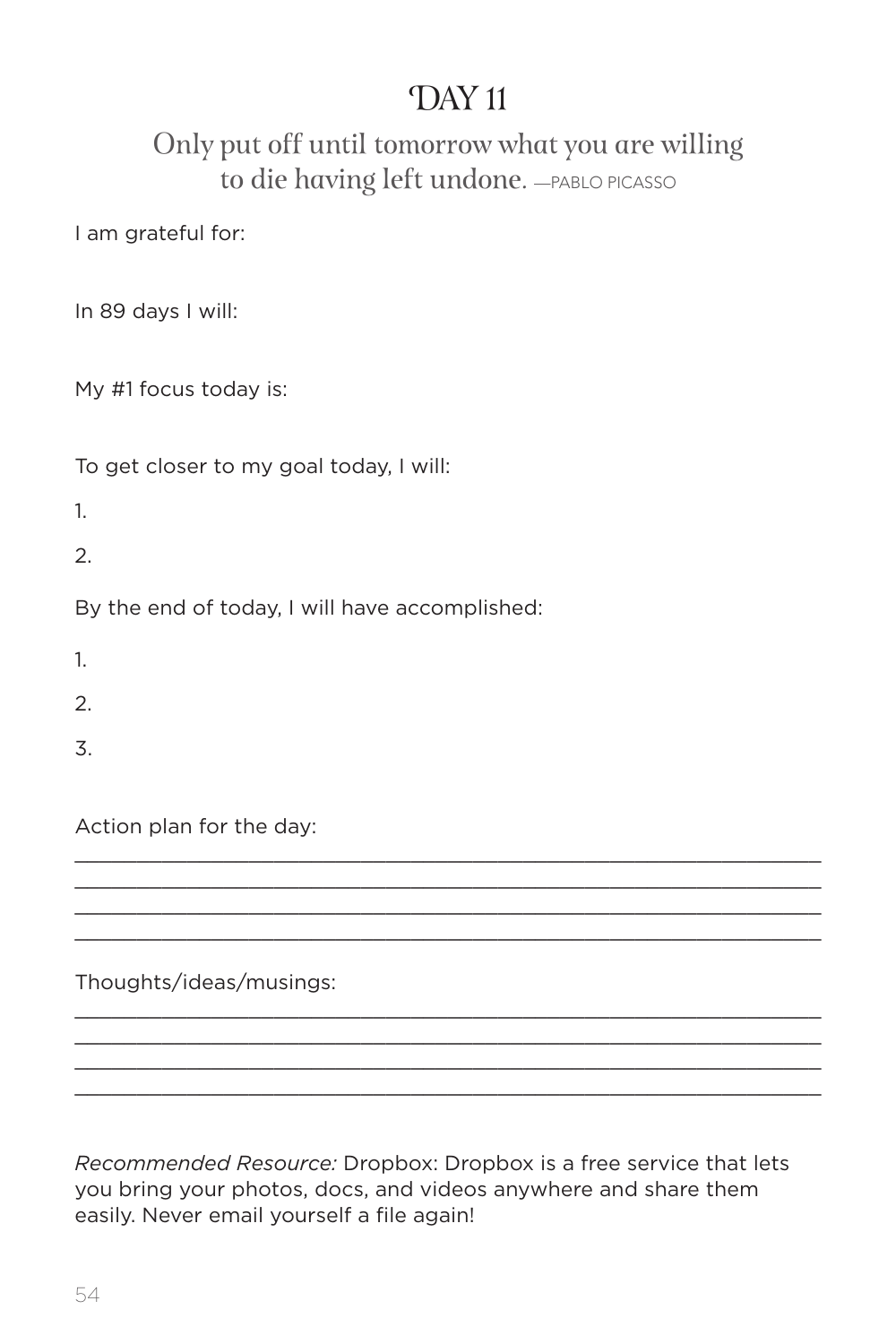## NIGHT<sub>11</sub>

| Two wonderful things that happened today: |
|-------------------------------------------|
| 1.                                        |
| 2.                                        |
| I struggled with:                         |
| 1.                                        |
| 2.                                        |
| Possible solutions for the struggles:     |
| 1.                                        |
| $\mathcal{P}$                             |
| Tomorrow will be a great day because:     |
|                                           |
|                                           |
|                                           |
| Thoughts/ideas/musings:                   |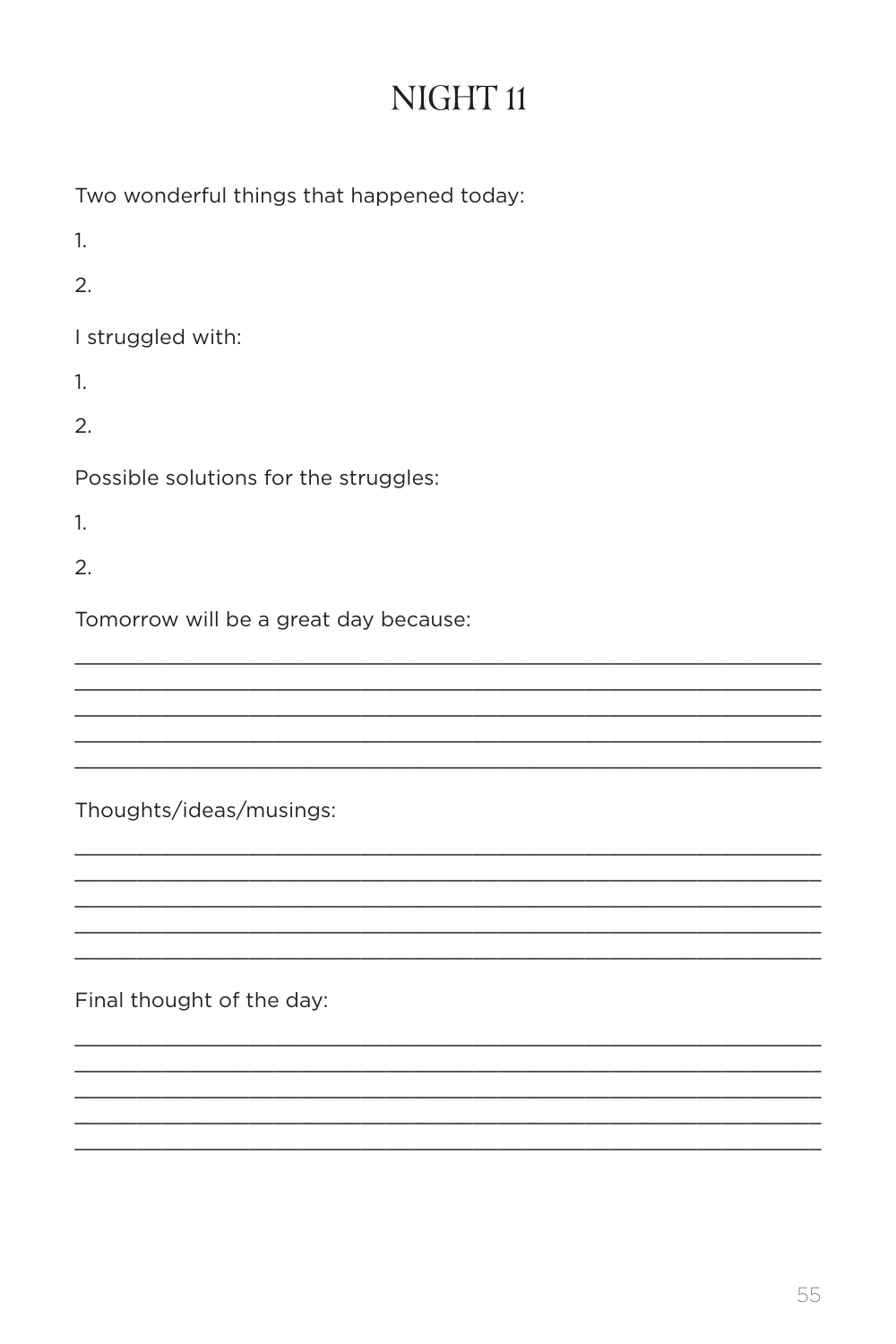#### Success is liking yourself, liking what you do, and liking how you do it.  $-MAYA ANGELOU$

I am grateful for:

In 88 days I will:

My #1 focus today is:

To get closer to my goal today, I will:

1.

2.

By the end of today, I will have accomplished:

1.

 $\mathcal{L}$ 

3.

Action plan for the day:

Thoughts/ideas/musings:

*Recommended Resource:* MarcandAngel.com: Marc and Angel share practical tips and ideas on life, hacks, productivity, aspirations, health, work, tech and general self-improvement.

\_\_\_\_\_\_\_\_\_\_\_\_\_\_\_\_\_\_\_\_\_\_\_\_\_\_\_\_\_\_\_\_\_\_\_\_\_\_\_\_\_\_\_\_\_\_\_\_\_\_\_\_\_\_\_\_\_\_\_\_  $\_$  , and the state of the state of the state of the state of the state of the state of the state of the state of the state of the state of the state of the state of the state of the state of the state of the state of the \_\_\_\_\_\_\_\_\_\_\_\_\_\_\_\_\_\_\_\_\_\_\_\_\_\_\_\_\_\_\_\_\_\_\_\_\_\_\_\_\_\_\_\_\_\_\_\_\_\_\_\_\_\_\_\_\_\_\_\_ \_\_\_\_\_\_\_\_\_\_\_\_\_\_\_\_\_\_\_\_\_\_\_\_\_\_\_\_\_\_\_\_\_\_\_\_\_\_\_\_\_\_\_\_\_\_\_\_\_\_\_\_\_\_\_\_\_\_\_\_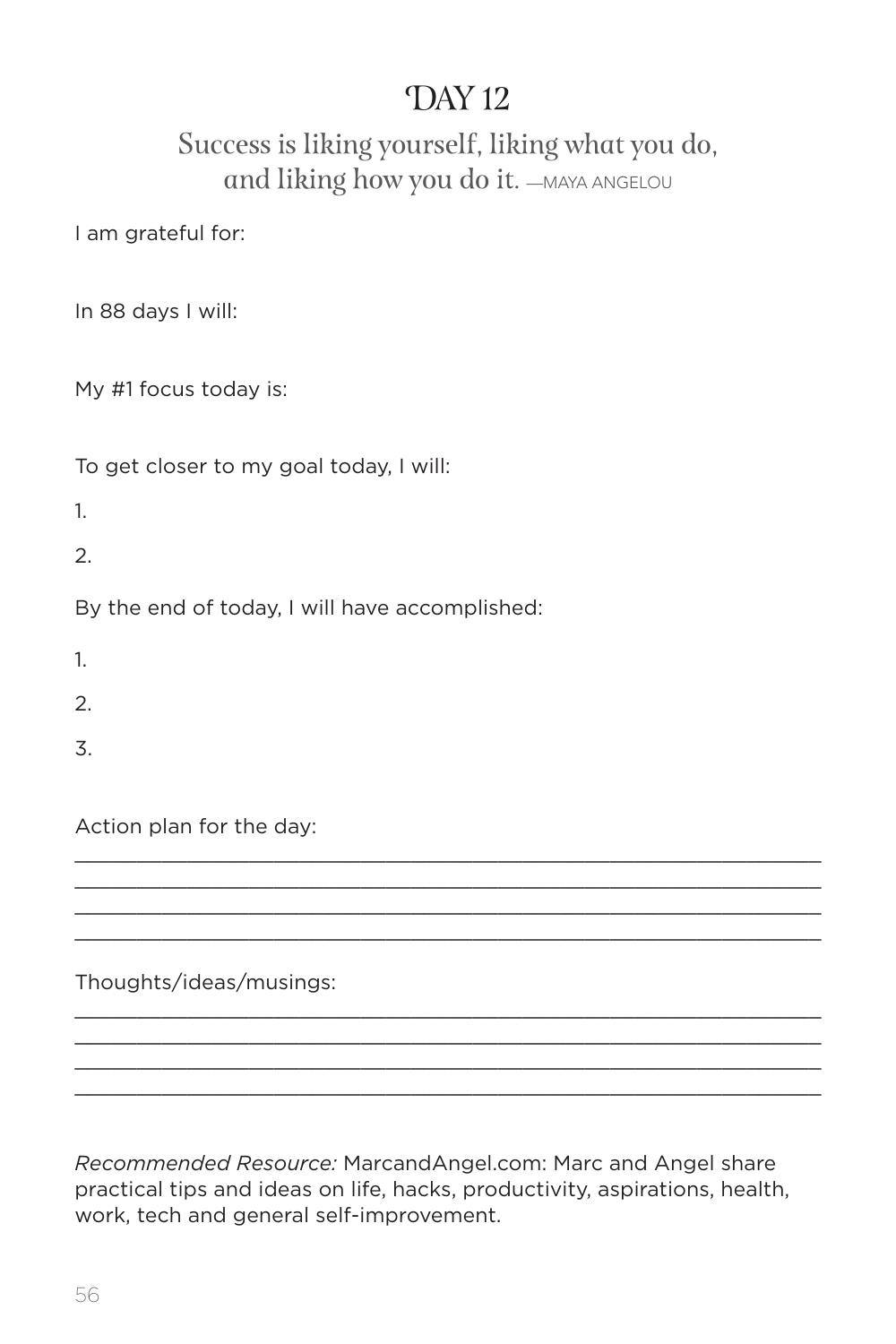## NIGHT<sub>12</sub>

| Two wonderful things that happened today: |
|-------------------------------------------|
| 1.                                        |
| 2.                                        |
| I struggled with:                         |
| 1.                                        |
| 2.                                        |
| Possible solutions for the struggles:     |
| 1.                                        |
| 2.                                        |
| Tomorrow will be a great day because:     |
|                                           |
|                                           |
|                                           |
|                                           |

Thoughts/ideas/musings: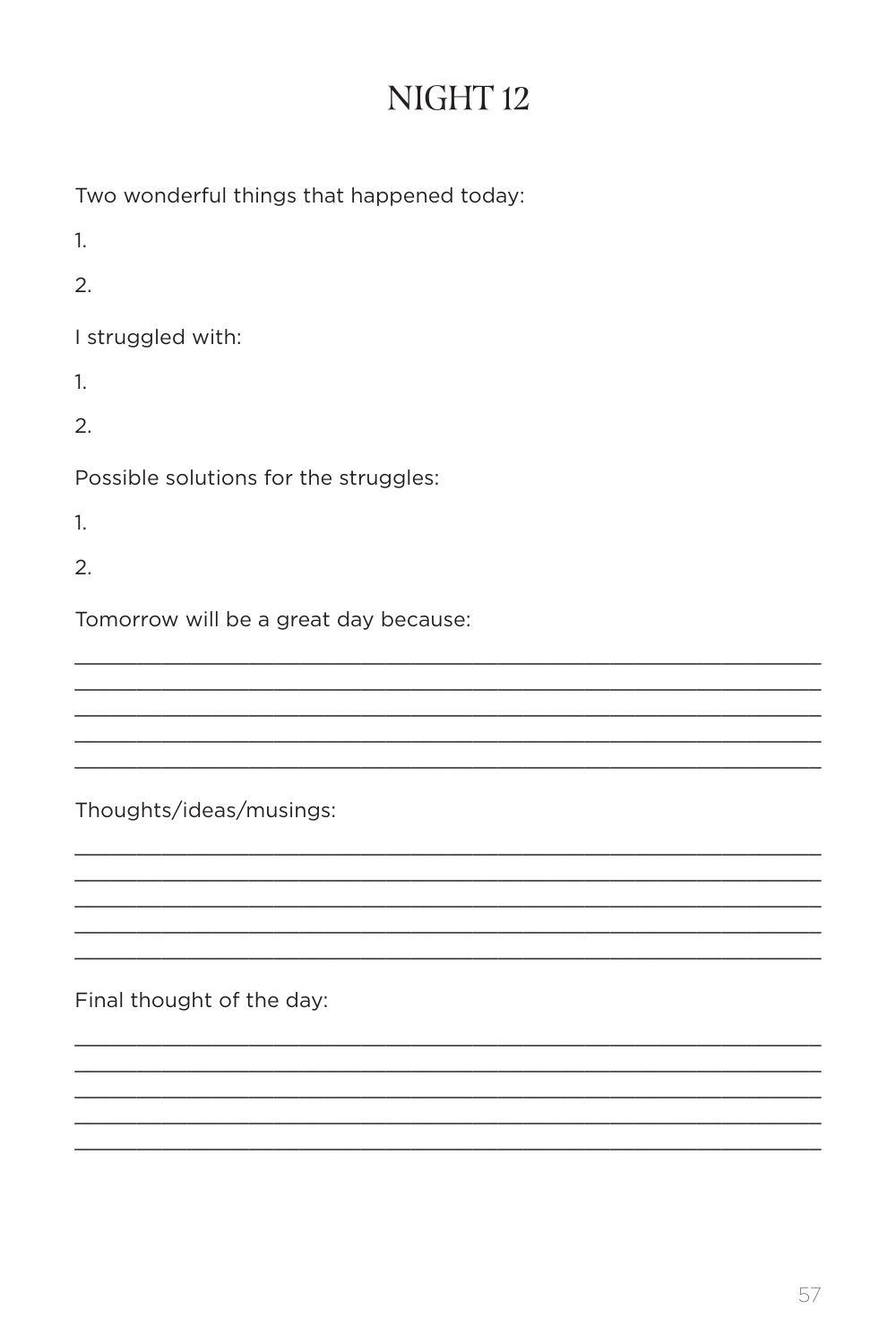Failure is often that early morning hour of darkness which precedes the dawning of the day of success.  $-$ LEIGH MITCHELL HODGES

I am grateful for:

In 87 days I will:

My #1 focus today is:

To get closer to my goal today, I will:

1.

2.

By the end of today, I will have accomplished:

1.

 $\mathcal{L}$ 

3.

Action plan for the day:

Thoughts/ideas/musings:

*Recommended Resource:* TaskRabbit: Get just about anything done by friendly, trustworthy people. Vetted TaskRabbits can help with errands, cleaning, delivery and so much more.

\_\_\_\_\_\_\_\_\_\_\_\_\_\_\_\_\_\_\_\_\_\_\_\_\_\_\_\_\_\_\_\_\_\_\_\_\_\_\_\_\_\_\_\_\_\_\_\_\_\_\_\_\_\_\_\_\_\_\_\_  $\_$  , and the state of the state of the state of the state of the state of the state of the state of the state of the state of the state of the state of the state of the state of the state of the state of the state of the \_\_\_\_\_\_\_\_\_\_\_\_\_\_\_\_\_\_\_\_\_\_\_\_\_\_\_\_\_\_\_\_\_\_\_\_\_\_\_\_\_\_\_\_\_\_\_\_\_\_\_\_\_\_\_\_\_\_\_\_ \_\_\_\_\_\_\_\_\_\_\_\_\_\_\_\_\_\_\_\_\_\_\_\_\_\_\_\_\_\_\_\_\_\_\_\_\_\_\_\_\_\_\_\_\_\_\_\_\_\_\_\_\_\_\_\_\_\_\_\_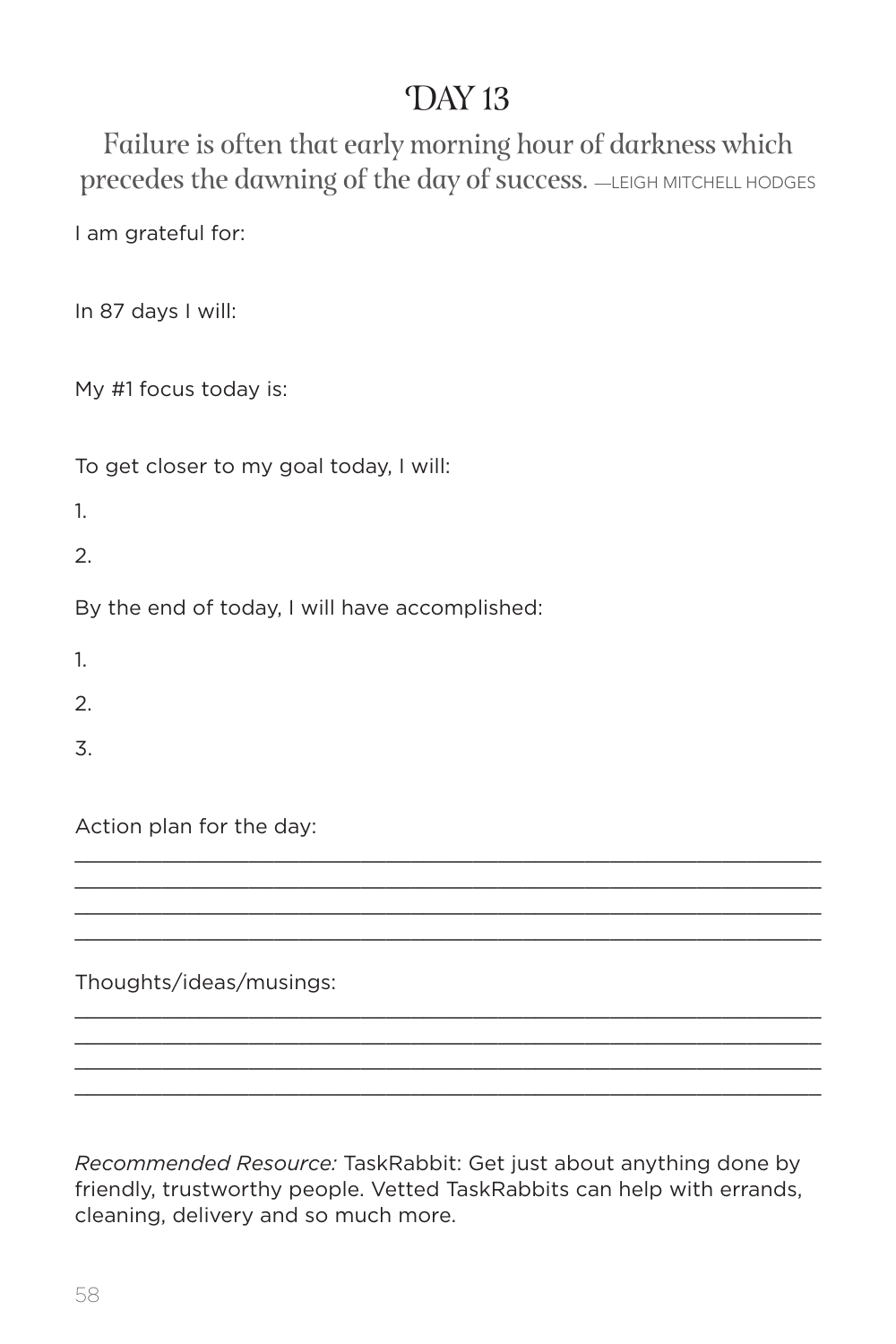## NIGHT<sub>13</sub>

| Two wonderful things that happened today: |
|-------------------------------------------|
| 1.                                        |
| 2.                                        |
| I struggled with:                         |
| 1.                                        |
| 2.                                        |
| Possible solutions for the struggles:     |
| 1.                                        |
| 2.                                        |
| Tomorrow will be a great day because:     |
|                                           |
|                                           |
|                                           |
|                                           |

Thoughts/ideas/musings: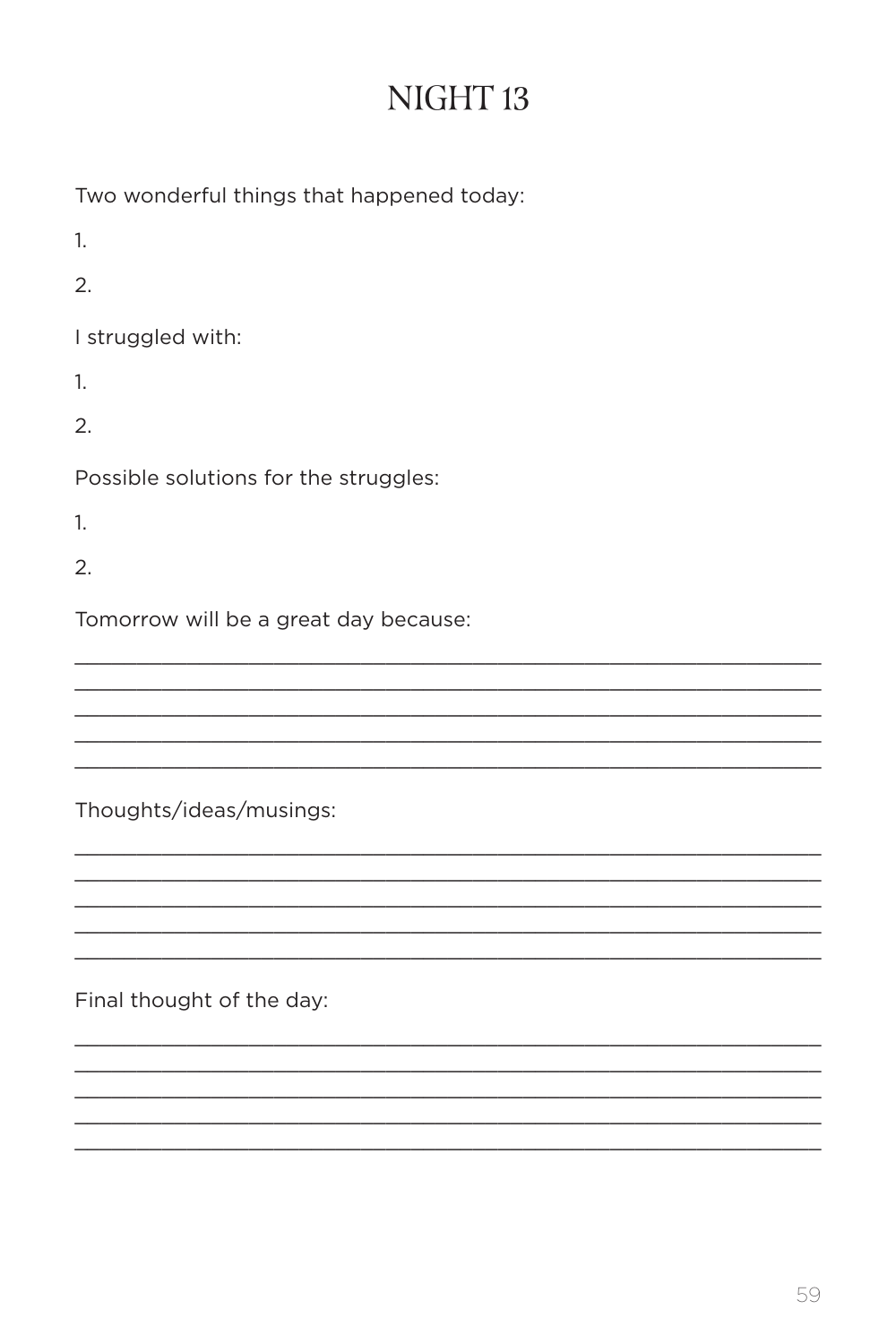We become what we think about most of the time, and that's the strangest secret. - EARL NIGHTINGALE

I am grateful for:

In 86 days I will:

My #1 focus today is:

To get closer to my goal today, I will:

1.

2.

By the end of today, I will have accomplished:

1.

 $\mathcal{L}$ 

3.

Action plan for the day:

Thoughts/ideas/musings:

*Recommended Resource:* Coach.me: Coach.me employs coaching, community, and data to help you be your best. Stay motivated with guidance and encouragement.

\_\_\_\_\_\_\_\_\_\_\_\_\_\_\_\_\_\_\_\_\_\_\_\_\_\_\_\_\_\_\_\_\_\_\_\_\_\_\_\_\_\_\_\_\_\_\_\_\_\_\_\_\_\_\_\_\_\_\_\_  $\_$  , and the state of the state of the state of the state of the state of the state of the state of the state of the state of the state of the state of the state of the state of the state of the state of the state of the \_\_\_\_\_\_\_\_\_\_\_\_\_\_\_\_\_\_\_\_\_\_\_\_\_\_\_\_\_\_\_\_\_\_\_\_\_\_\_\_\_\_\_\_\_\_\_\_\_\_\_\_\_\_\_\_\_\_\_\_ \_\_\_\_\_\_\_\_\_\_\_\_\_\_\_\_\_\_\_\_\_\_\_\_\_\_\_\_\_\_\_\_\_\_\_\_\_\_\_\_\_\_\_\_\_\_\_\_\_\_\_\_\_\_\_\_\_\_\_\_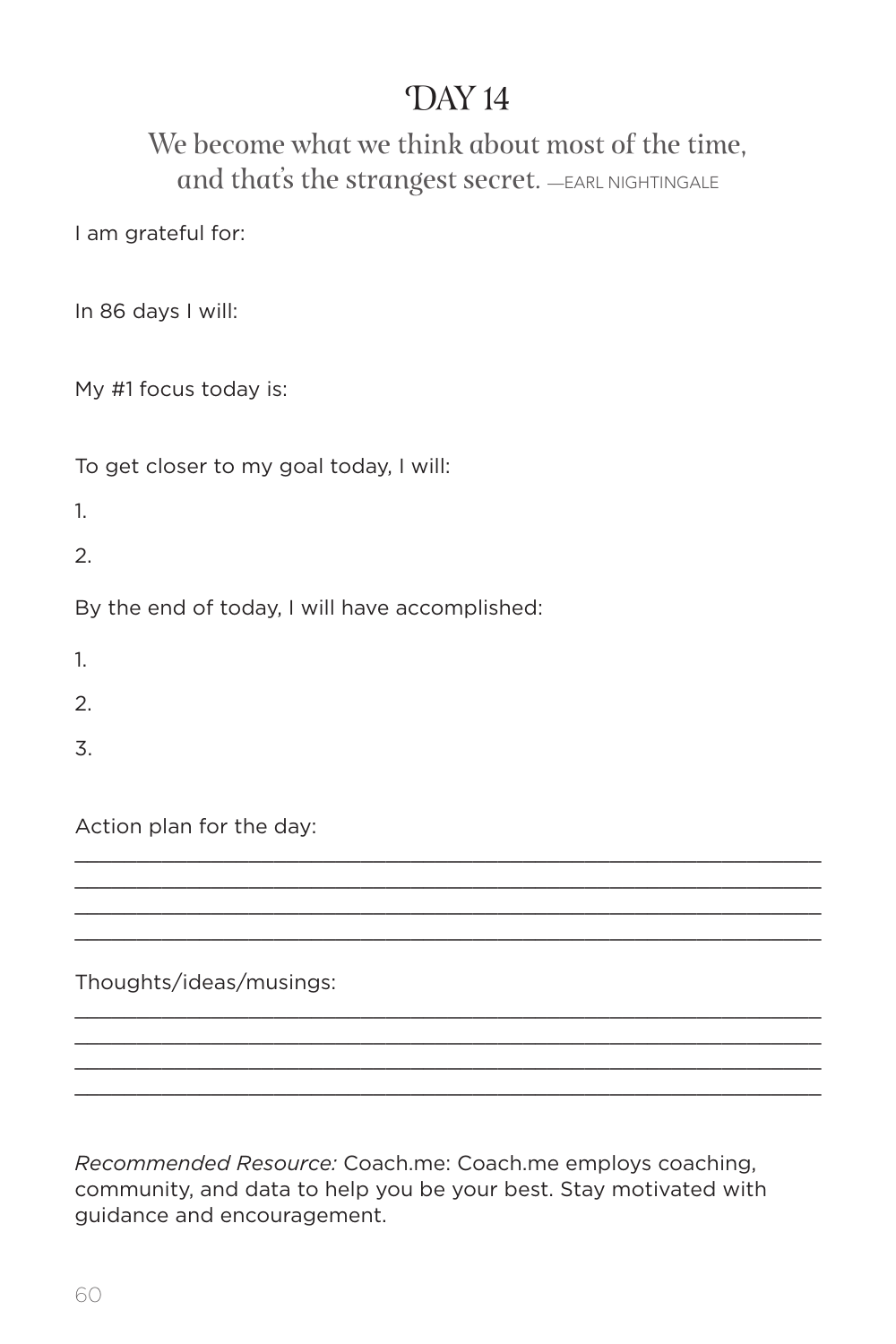## NIGHT<sub>14</sub>

| Two wonderful things that happened today: |
|-------------------------------------------|
| 1.                                        |
| 2.                                        |
| I struggled with:                         |
| 1.                                        |
| 2.                                        |
| Possible solutions for the struggles:     |
| 1.                                        |
| 2.                                        |
| Tomorrow will be a great day because:     |
|                                           |
|                                           |
|                                           |
|                                           |

Thoughts/ideas/musings: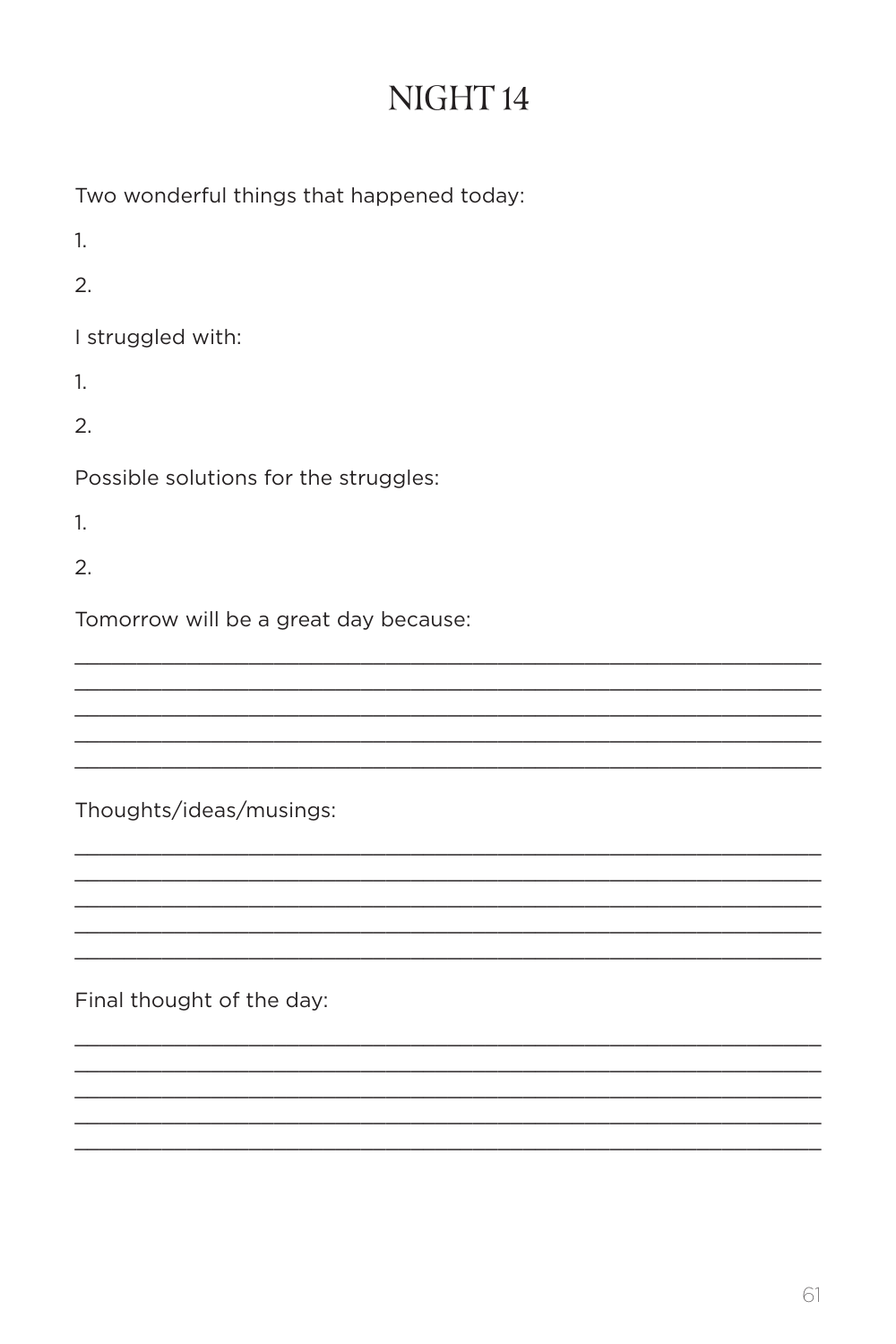#### The only place where success comes before work is in the dictionary. - VIDAL SASSOON

I am grateful for:

In 85 days I will:

My #1 focus today is:

To get closer to my goal today, I will:

1.

2.

By the end of today, I will have accomplished:

1.

 $\mathcal{L}$ 

3.

Action plan for the day:

Thoughts/ideas/musings:

*Recommended Resource:* Trello: Infinitely flexible. Incredibly easy to use. Great mobile apps. It's free. Trello keeps track of everything, from the big picture to the minute details.

\_\_\_\_\_\_\_\_\_\_\_\_\_\_\_\_\_\_\_\_\_\_\_\_\_\_\_\_\_\_\_\_\_\_\_\_\_\_\_\_\_\_\_\_\_\_\_\_\_\_\_\_\_\_\_\_\_\_\_\_  $\_$  , and the state of the state of the state of the state of the state of the state of the state of the state of the state of the state of the state of the state of the state of the state of the state of the state of the \_\_\_\_\_\_\_\_\_\_\_\_\_\_\_\_\_\_\_\_\_\_\_\_\_\_\_\_\_\_\_\_\_\_\_\_\_\_\_\_\_\_\_\_\_\_\_\_\_\_\_\_\_\_\_\_\_\_\_\_ \_\_\_\_\_\_\_\_\_\_\_\_\_\_\_\_\_\_\_\_\_\_\_\_\_\_\_\_\_\_\_\_\_\_\_\_\_\_\_\_\_\_\_\_\_\_\_\_\_\_\_\_\_\_\_\_\_\_\_\_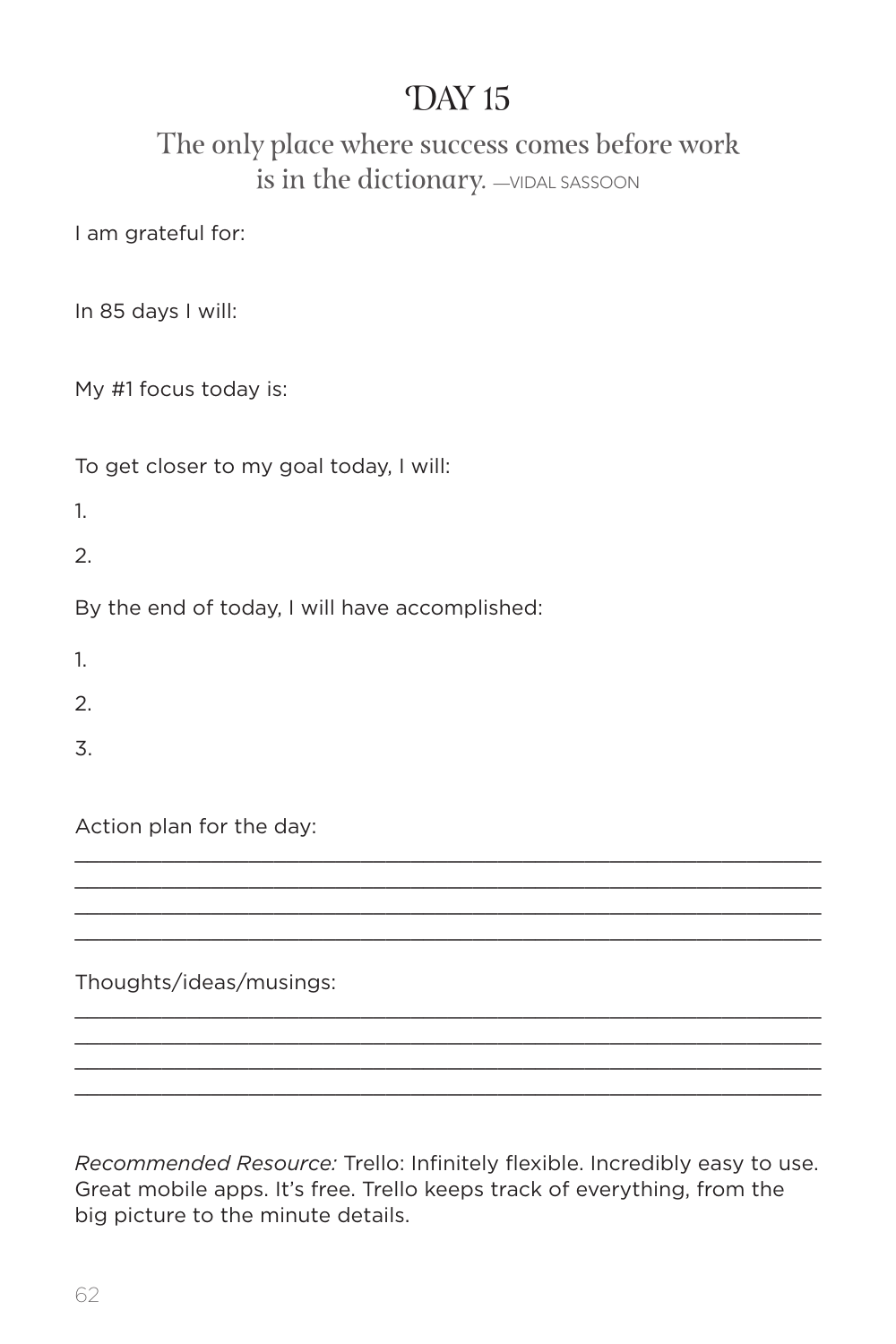## NIGHT<sub>15</sub>

| Two wonderful things that happened today: |
|-------------------------------------------|
| 1.                                        |
| 2.                                        |
| I struggled with:                         |
| 1.                                        |
| 2.                                        |
| Possible solutions for the struggles:     |
| 1.                                        |
| 2.                                        |
| Tomorrow will be a great day because:     |
|                                           |
|                                           |
|                                           |
|                                           |

Thoughts/ideas/musings: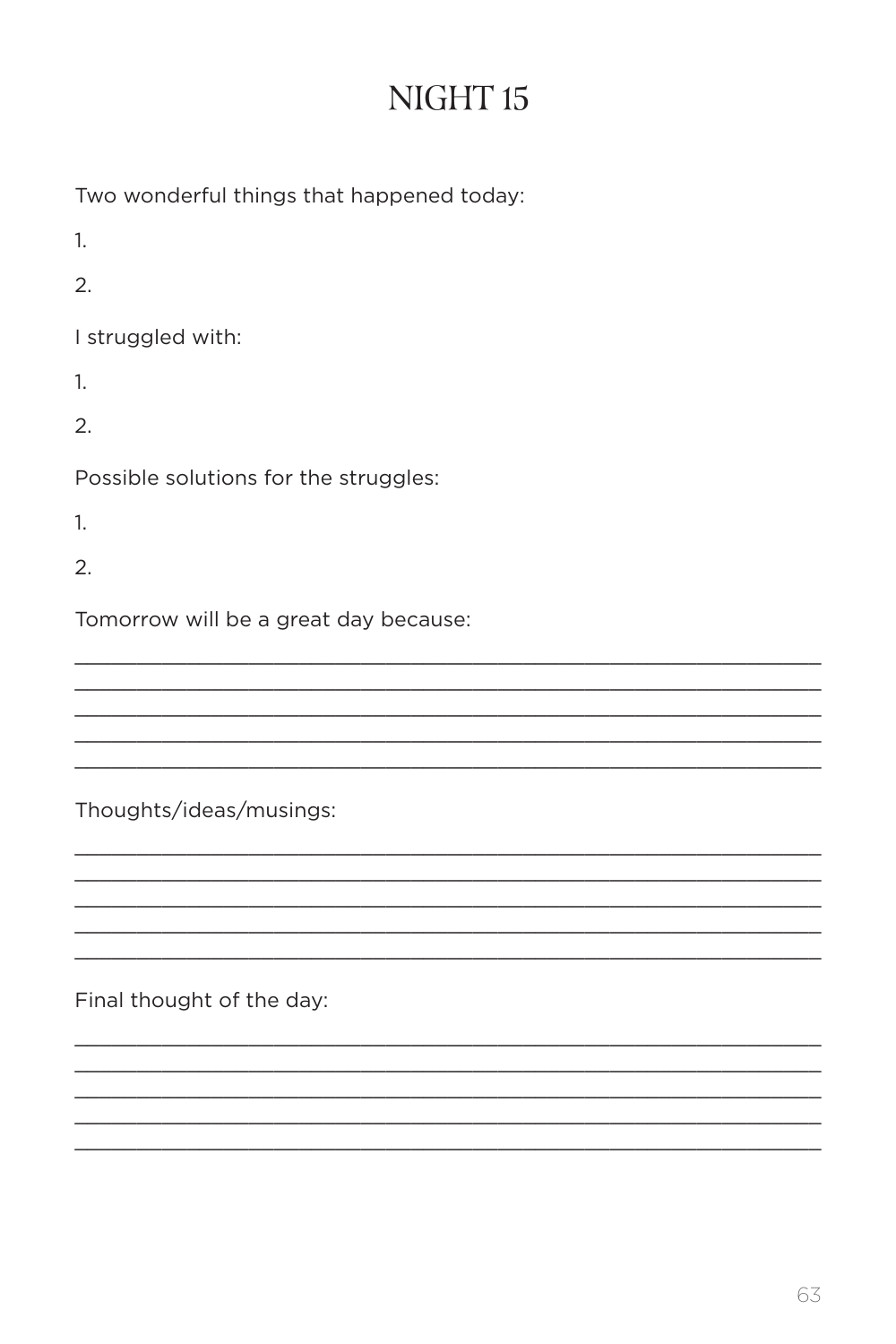#### Success is walking from failure to failure with no loss of enthusiasm. - WINSTON CHURCHILL

I am grateful for:

In 84 days I will:

My #1 focus today is:

To get closer to my goal today, I will:

1.

2.

By the end of today, I will have accomplished:

1.

 $\mathcal{L}$ 

3.

Action plan for the day:

Thoughts/ideas/musings:

*Recommended Resource:* ChrisBrogan.com: Chris Brogan is an American author, journalist, marketing consultant, and speaker about social media marketing.

\_\_\_\_\_\_\_\_\_\_\_\_\_\_\_\_\_\_\_\_\_\_\_\_\_\_\_\_\_\_\_\_\_\_\_\_\_\_\_\_\_\_\_\_\_\_\_\_\_\_\_\_\_\_\_\_\_\_\_\_  $\_$  , and the state of the state of the state of the state of the state of the state of the state of the state of the state of the state of the state of the state of the state of the state of the state of the state of the \_\_\_\_\_\_\_\_\_\_\_\_\_\_\_\_\_\_\_\_\_\_\_\_\_\_\_\_\_\_\_\_\_\_\_\_\_\_\_\_\_\_\_\_\_\_\_\_\_\_\_\_\_\_\_\_\_\_\_\_ \_\_\_\_\_\_\_\_\_\_\_\_\_\_\_\_\_\_\_\_\_\_\_\_\_\_\_\_\_\_\_\_\_\_\_\_\_\_\_\_\_\_\_\_\_\_\_\_\_\_\_\_\_\_\_\_\_\_\_\_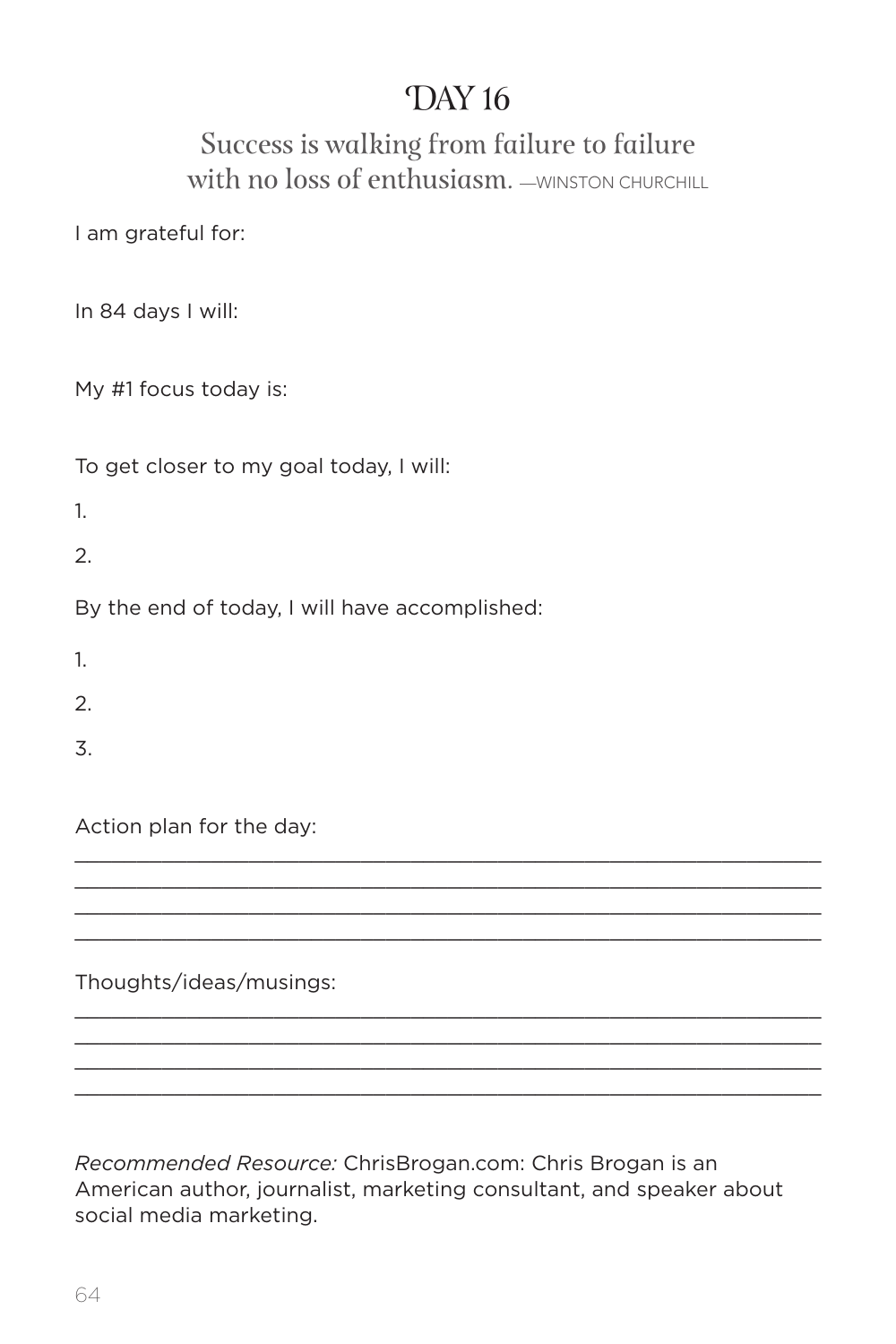## NIGHT<sub>16</sub>

| Two wonderful things that happened today: |
|-------------------------------------------|
| 1.                                        |
| 2.                                        |
| I struggled with:                         |
| 1.                                        |
| 2.                                        |
| Possible solutions for the struggles:     |
| 1.                                        |
| 2.                                        |
| Tomorrow will be a great day because:     |
|                                           |
|                                           |
|                                           |
|                                           |

Thoughts/ideas/musings: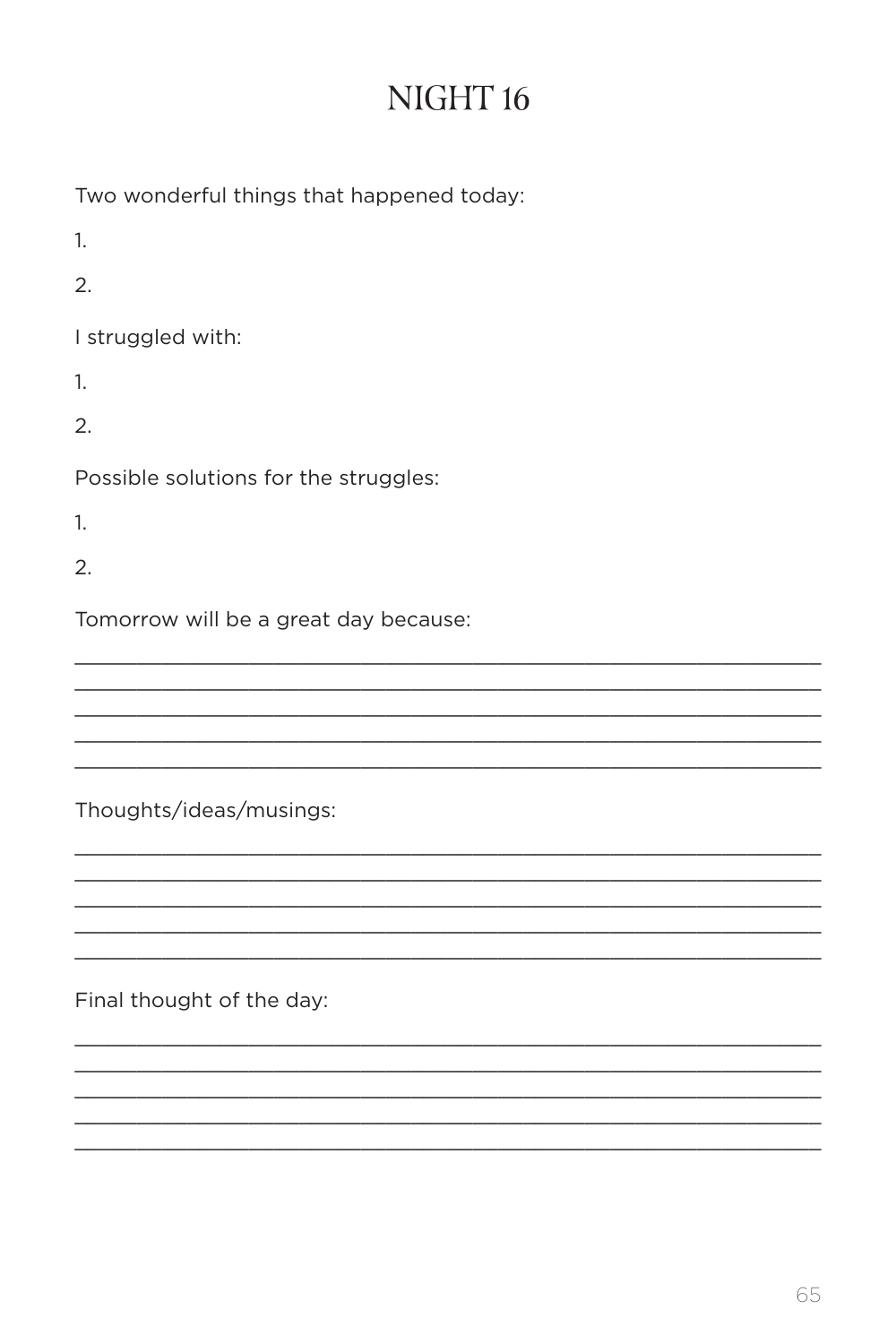#### The successful warrior is the average man, with laser-like focus. - BRUCE LEE

I am grateful for:

In 83 days I will:

My #1 focus today is:

To get closer to my goal today, I will:

1.

2.

By the end of today, I will have accomplished:

1.

 $\mathcal{L}$ 

3.

Action plan for the day:

Thoughts/ideas/musings:

*Recommended Resource:* Rapportive: Rapportive shows you everything about your contacts right inside your inbox. They combine what you know, what your organization knows, and what the web contains.

\_\_\_\_\_\_\_\_\_\_\_\_\_\_\_\_\_\_\_\_\_\_\_\_\_\_\_\_\_\_\_\_\_\_\_\_\_\_\_\_\_\_\_\_\_\_\_\_\_\_\_\_\_\_\_\_\_\_\_\_  $\_$  , and the state of the state of the state of the state of the state of the state of the state of the state of the state of the state of the state of the state of the state of the state of the state of the state of the \_\_\_\_\_\_\_\_\_\_\_\_\_\_\_\_\_\_\_\_\_\_\_\_\_\_\_\_\_\_\_\_\_\_\_\_\_\_\_\_\_\_\_\_\_\_\_\_\_\_\_\_\_\_\_\_\_\_\_\_ \_\_\_\_\_\_\_\_\_\_\_\_\_\_\_\_\_\_\_\_\_\_\_\_\_\_\_\_\_\_\_\_\_\_\_\_\_\_\_\_\_\_\_\_\_\_\_\_\_\_\_\_\_\_\_\_\_\_\_\_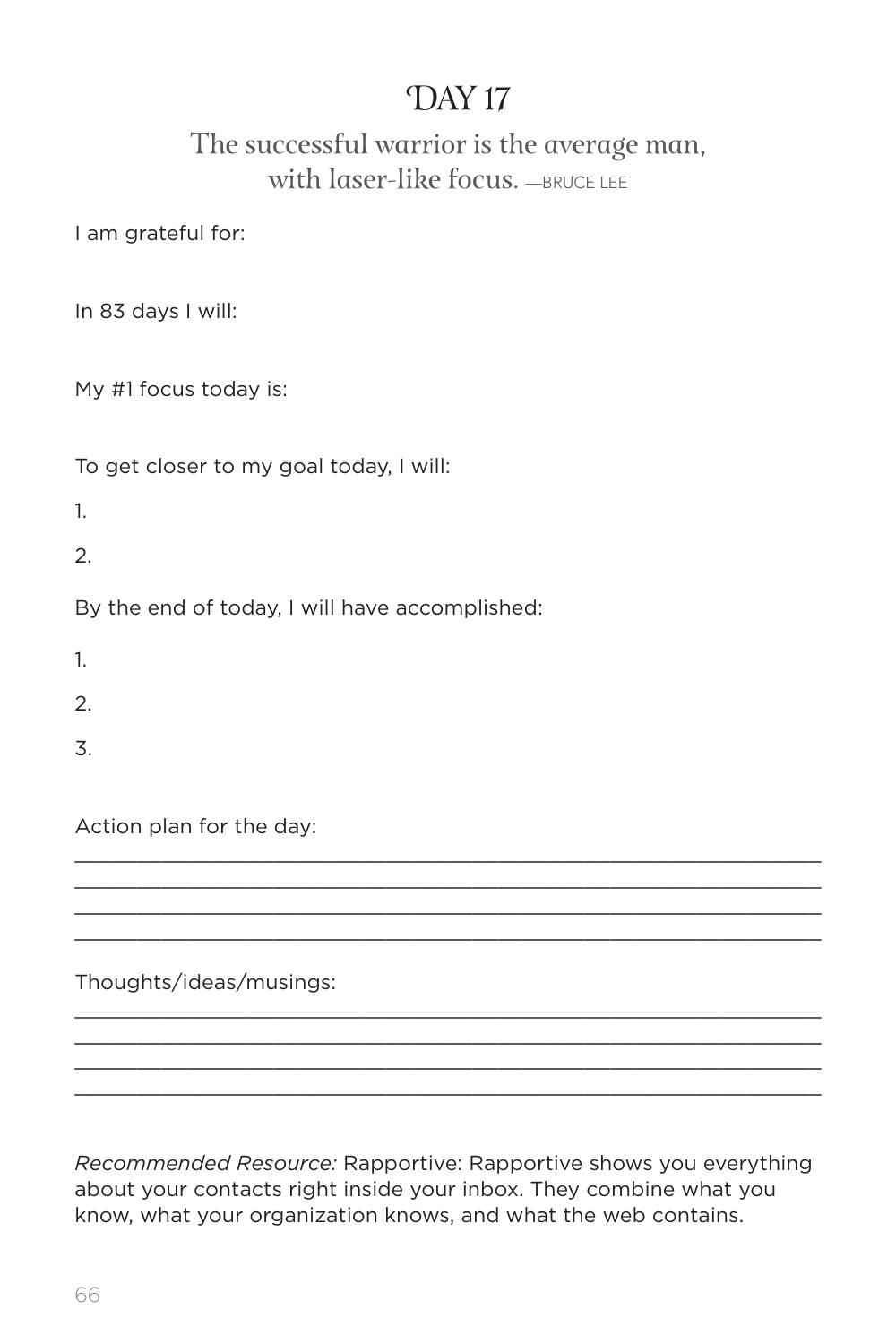## NIGHT<sub>17</sub>

| Two wonderful things that happened today: |
|-------------------------------------------|
| 1.                                        |
| 2.                                        |
| I struggled with:                         |
| 1.                                        |
| 2.                                        |
| Possible solutions for the struggles:     |
| 1.                                        |
| 2.                                        |
| Tomorrow will be a great day because:     |
|                                           |
|                                           |
|                                           |
|                                           |

Thoughts/ideas/musings: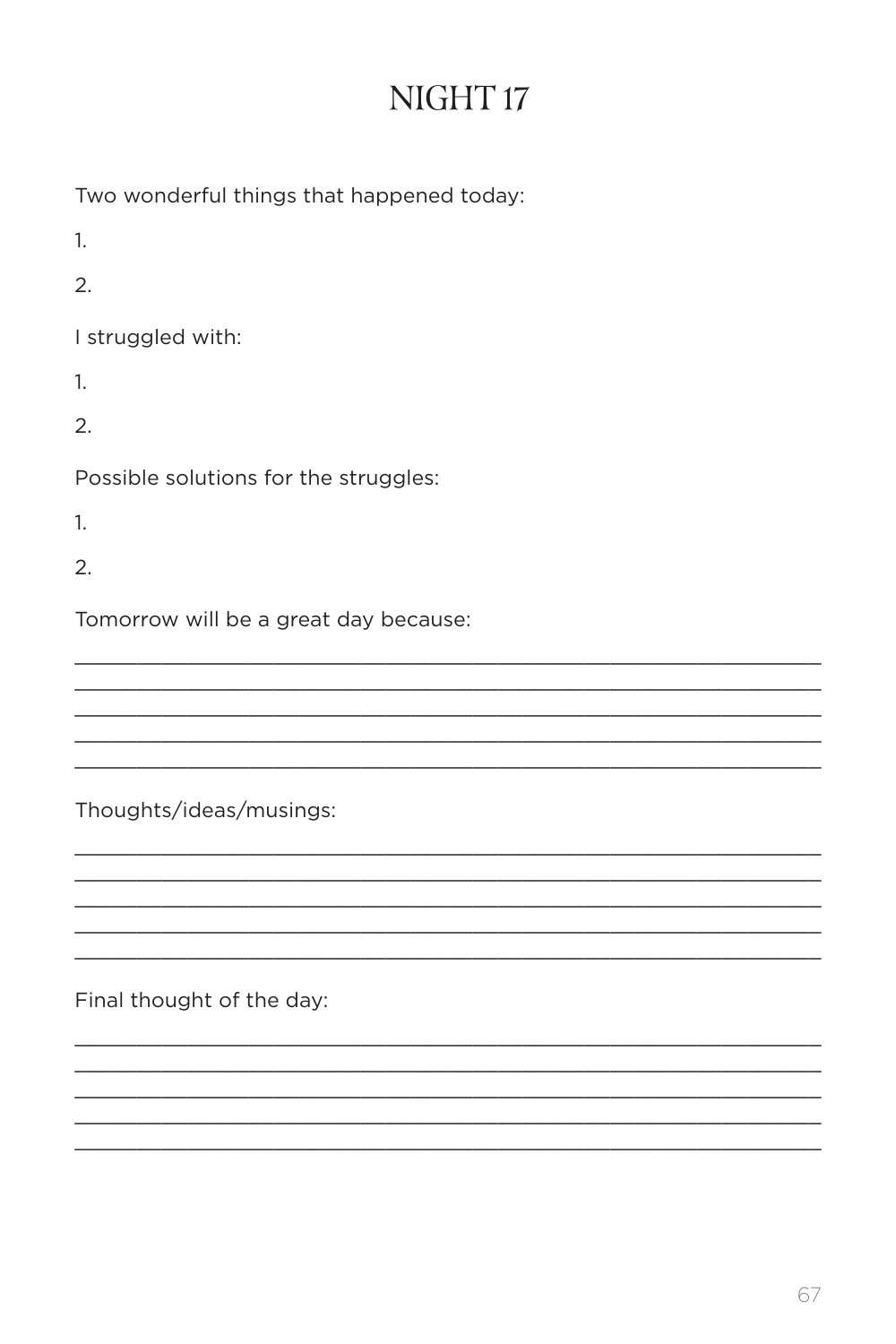#### Whenever you find yourself on the side of the majority, it is time to pause and reflect.  $-$ MARK TWAIN

I am grateful for:

In 82 days I will:

My #1 focus today is:

To get closer to my goal today, I will:

1.

2.

By the end of today, I will have accomplished:

1.

 $\mathcal{L}$ 

3.

Action plan for the day:

Thoughts/ideas/musings:

*Recommended Resource:* Vocaroo: Vocaroo is a quick and easy way to share voice messages over the internet.

\_\_\_\_\_\_\_\_\_\_\_\_\_\_\_\_\_\_\_\_\_\_\_\_\_\_\_\_\_\_\_\_\_\_\_\_\_\_\_\_\_\_\_\_\_\_\_\_\_\_\_\_\_\_\_\_\_\_\_\_  $\_$  , and the state of the state of the state of the state of the state of the state of the state of the state of the state of the state of the state of the state of the state of the state of the state of the state of the \_\_\_\_\_\_\_\_\_\_\_\_\_\_\_\_\_\_\_\_\_\_\_\_\_\_\_\_\_\_\_\_\_\_\_\_\_\_\_\_\_\_\_\_\_\_\_\_\_\_\_\_\_\_\_\_\_\_\_\_ \_\_\_\_\_\_\_\_\_\_\_\_\_\_\_\_\_\_\_\_\_\_\_\_\_\_\_\_\_\_\_\_\_\_\_\_\_\_\_\_\_\_\_\_\_\_\_\_\_\_\_\_\_\_\_\_\_\_\_\_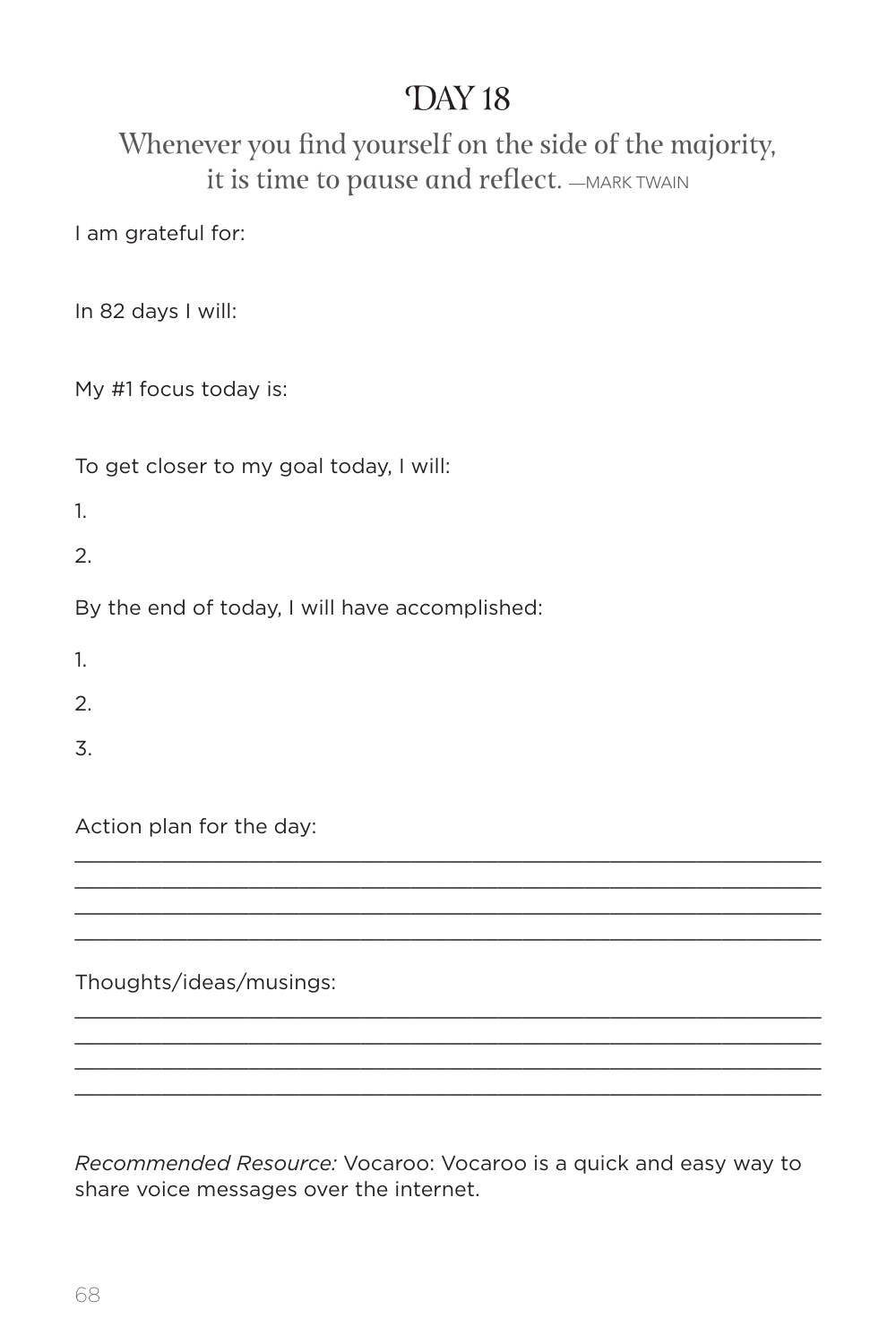## NIGHT<sub>18</sub>

| Two wonderful things that happened today: |
|-------------------------------------------|
| 1.                                        |
| 2.                                        |
| I struggled with:                         |
| 1.                                        |
| 2.                                        |
| Possible solutions for the struggles:     |
| 1.                                        |
| 2.                                        |
| Tomorrow will be a great day because:     |
|                                           |
|                                           |
|                                           |

Thoughts/ideas/musings: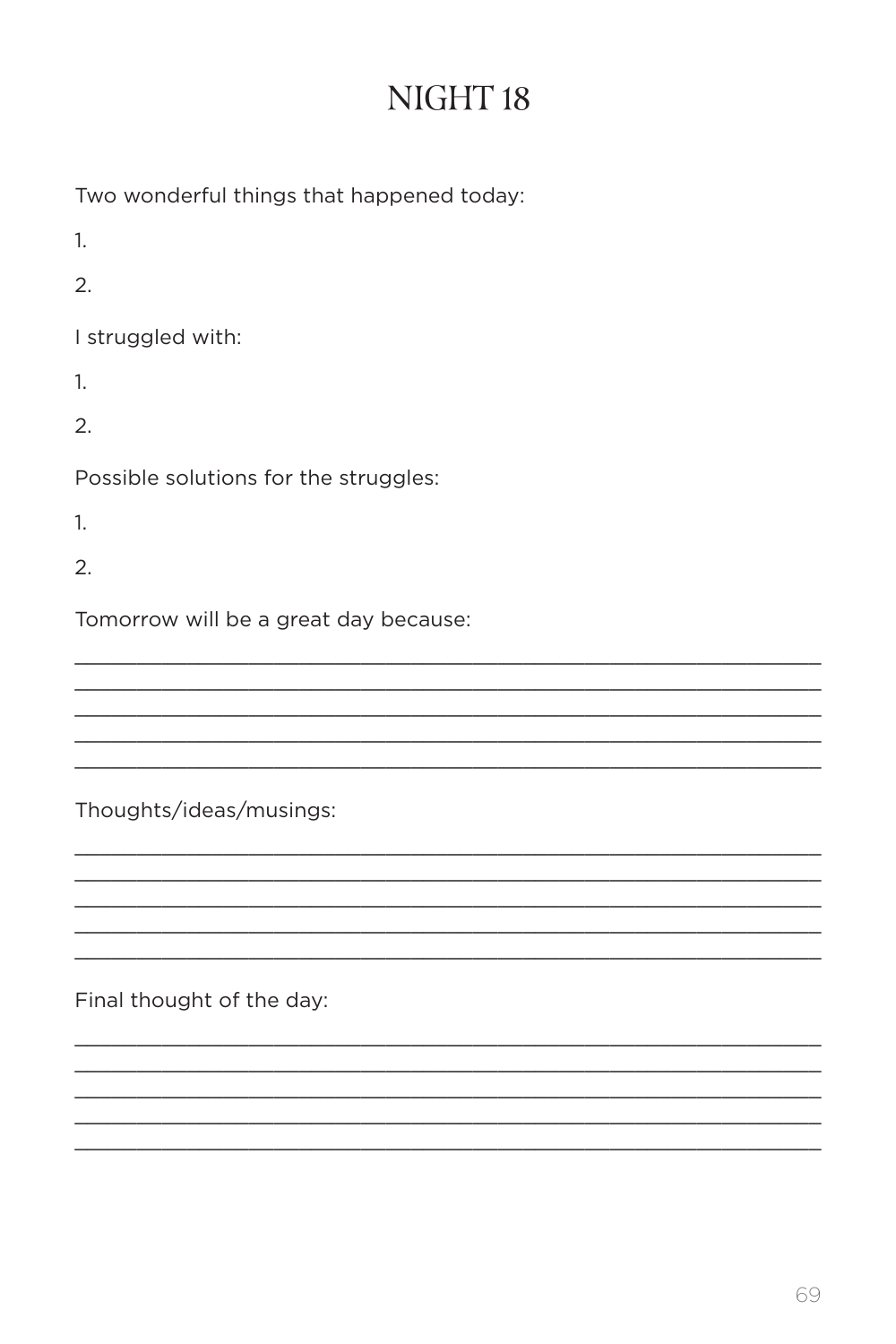Develop success from failures. Discouragement and failure are two of the surest stepping stones to success. —DALE CARNEGIE

I am grateful for:

In 81 days I will:

My #1 focus today is:

To get closer to my goal today, I will:

1.

2.

By the end of today, I will have accomplished:

1.

 $\mathcal{L}$ 

3.

Action plan for the day:

Thoughts/ideas/musings:

*Recommended Resource:* RescueTime: Helps you understand your daily habits so you can focus and be more productive.

\_\_\_\_\_\_\_\_\_\_\_\_\_\_\_\_\_\_\_\_\_\_\_\_\_\_\_\_\_\_\_\_\_\_\_\_\_\_\_\_\_\_\_\_\_\_\_\_\_\_\_\_\_\_\_\_\_\_\_\_  $\_$  , and the state of the state of the state of the state of the state of the state of the state of the state of the state of the state of the state of the state of the state of the state of the state of the state of the \_\_\_\_\_\_\_\_\_\_\_\_\_\_\_\_\_\_\_\_\_\_\_\_\_\_\_\_\_\_\_\_\_\_\_\_\_\_\_\_\_\_\_\_\_\_\_\_\_\_\_\_\_\_\_\_\_\_\_\_ \_\_\_\_\_\_\_\_\_\_\_\_\_\_\_\_\_\_\_\_\_\_\_\_\_\_\_\_\_\_\_\_\_\_\_\_\_\_\_\_\_\_\_\_\_\_\_\_\_\_\_\_\_\_\_\_\_\_\_\_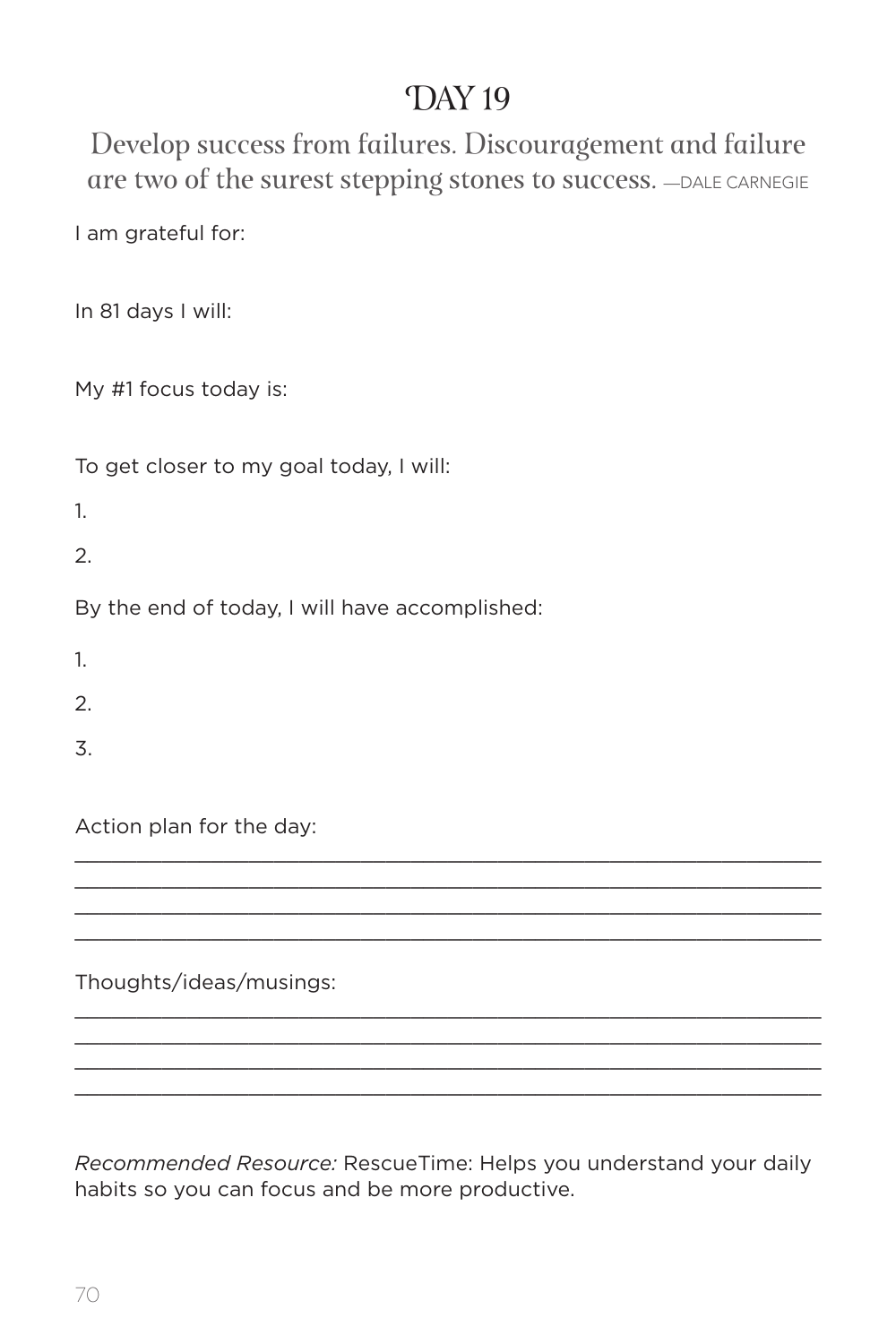## NIGHT<sub>19</sub>

| Two wonderful things that happened today: |
|-------------------------------------------|
| 1.                                        |
| 2.                                        |
| I struggled with:                         |
| 1.                                        |
| 2.                                        |
| Possible solutions for the struggles:     |
| 1.                                        |
| 2.                                        |
| Tomorrow will be a great day because:     |
|                                           |
|                                           |
|                                           |
|                                           |

Thoughts/ideas/musings: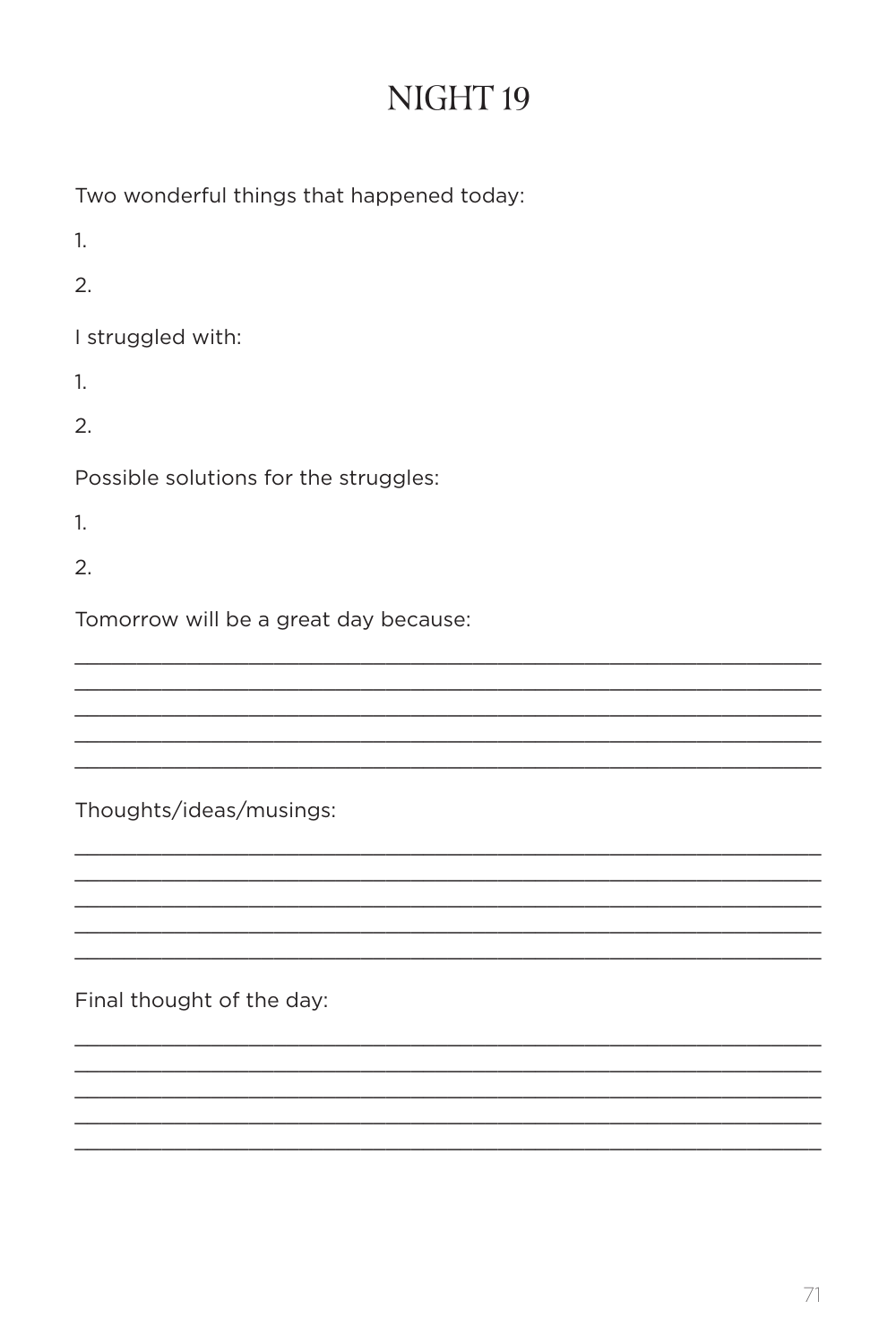Successful people do what unsuccessful people are not willing to do. Don't wish it were easier, wish you were better.  $-$ JIM ROHN

I am grateful for:

In 80 days I will:

My #1 focus today is:

To get closer to my goal today, I will:

1.

2.

By the end of today, I will have accomplished:

1.

 $\mathcal{L}$ 

3.

Action plan for the day:

Thoughts/ideas/musings:

*Recommended Resource:* AmyPorterfield.com: Amy Porterfield is a social media strategy consultant.

\_\_\_\_\_\_\_\_\_\_\_\_\_\_\_\_\_\_\_\_\_\_\_\_\_\_\_\_\_\_\_\_\_\_\_\_\_\_\_\_\_\_\_\_\_\_\_\_\_\_\_\_\_\_\_\_\_\_\_\_  $\_$  , and the state of the state of the state of the state of the state of the state of the state of the state of the state of the state of the state of the state of the state of the state of the state of the state of the \_\_\_\_\_\_\_\_\_\_\_\_\_\_\_\_\_\_\_\_\_\_\_\_\_\_\_\_\_\_\_\_\_\_\_\_\_\_\_\_\_\_\_\_\_\_\_\_\_\_\_\_\_\_\_\_\_\_\_\_ \_\_\_\_\_\_\_\_\_\_\_\_\_\_\_\_\_\_\_\_\_\_\_\_\_\_\_\_\_\_\_\_\_\_\_\_\_\_\_\_\_\_\_\_\_\_\_\_\_\_\_\_\_\_\_\_\_\_\_\_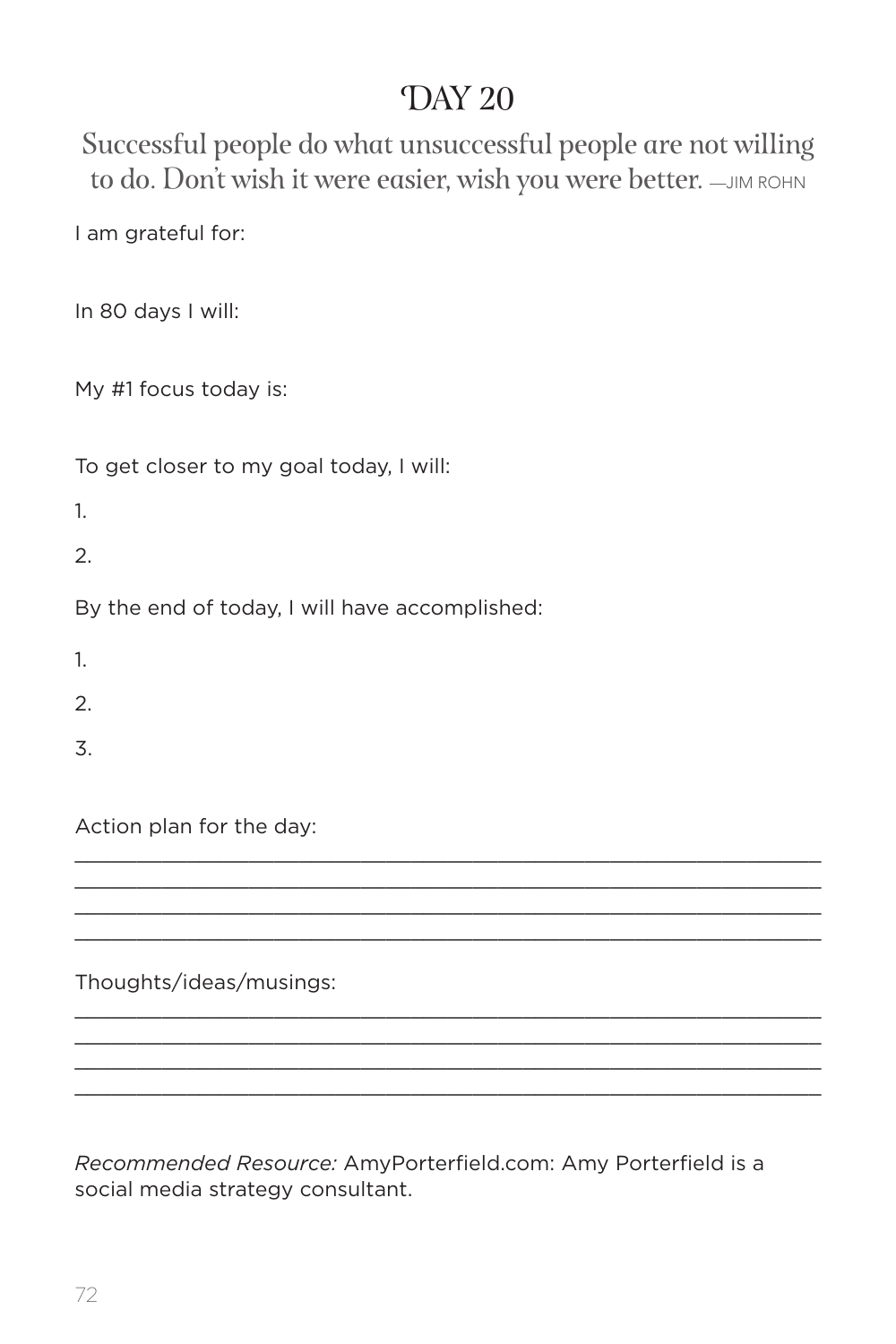## NIGHT<sub>20</sub>

| Two wonderful things that happened today: |
|-------------------------------------------|
| 1.                                        |
| 2.                                        |
| I struggled with:                         |
| 1.                                        |
| 2.                                        |
| Possible solutions for the struggles:     |
| 1.                                        |
| 2.                                        |
| Tomorrow will be a great day because:     |
|                                           |
|                                           |
|                                           |

Thoughts/ideas/musings: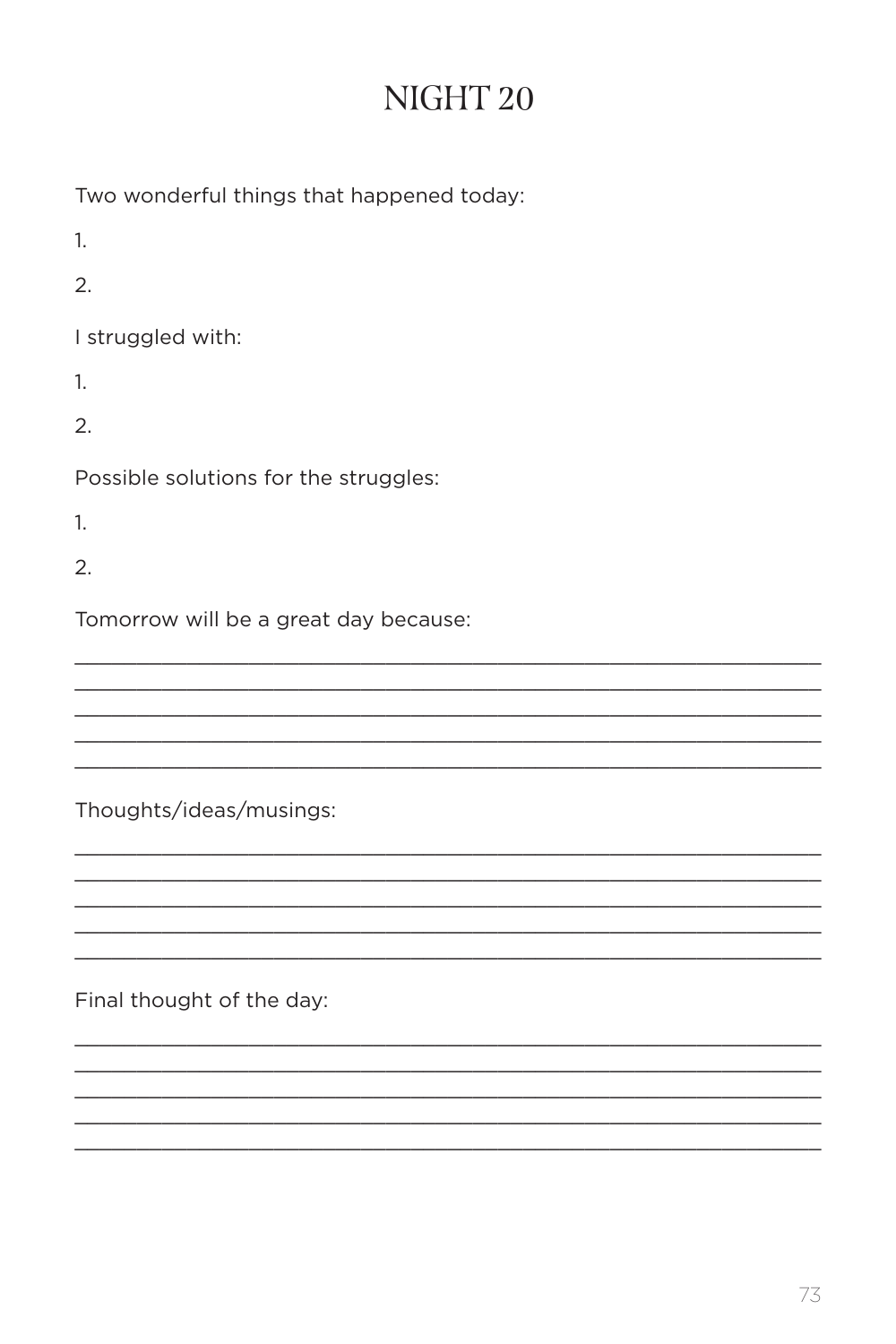

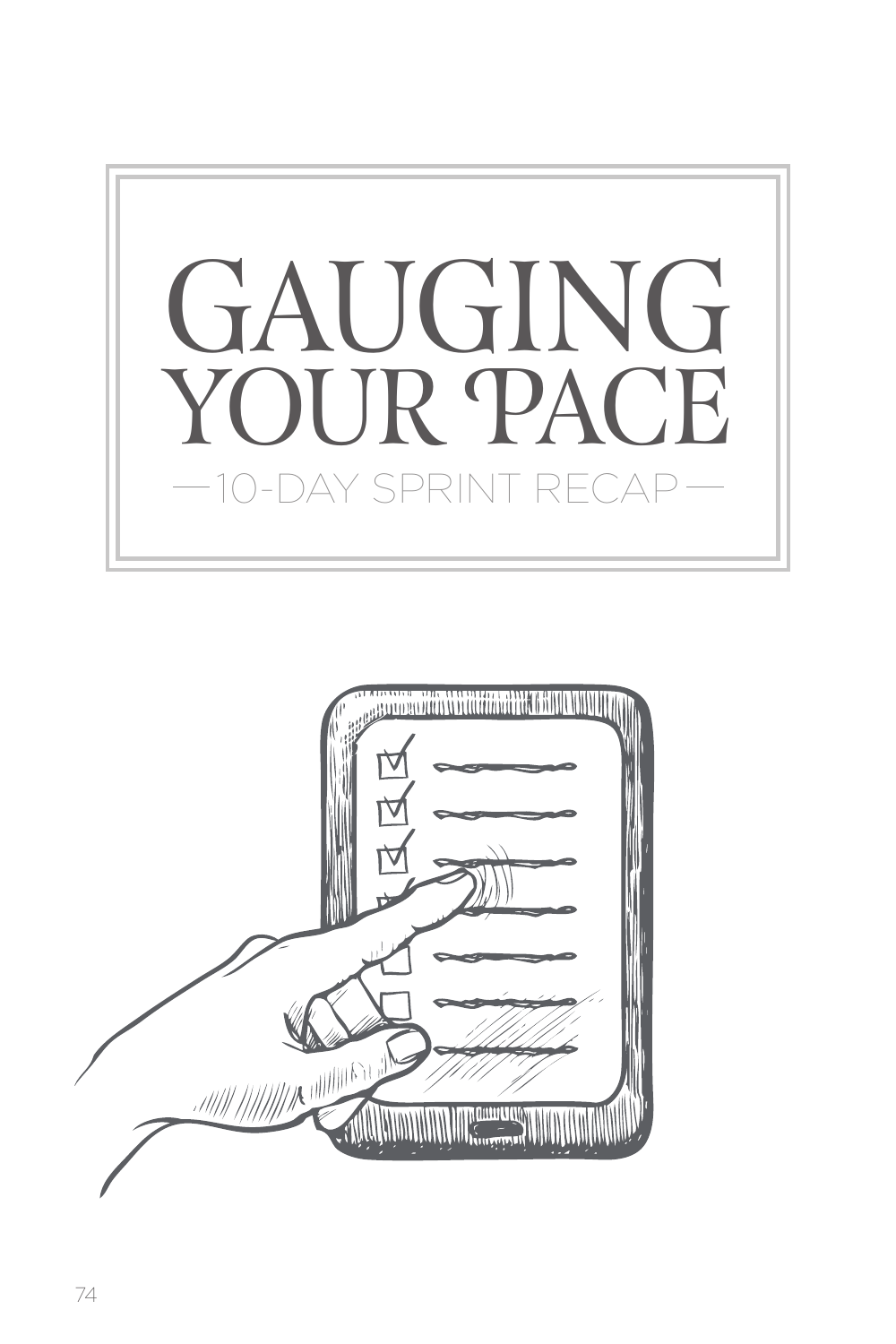## 10-DAY SPRINT RECAP

Three goals I accomplished during this sprint:

1.

2.

3.

A surprise accomplishment during this sprint:

My top three goals to accomplish during the next sprint:

1.

2.

3.

We become what we repeatedly do. - SEAN COVEY

\_\_\_\_\_\_\_\_\_\_\_\_\_\_\_\_\_\_\_\_\_\_\_\_\_\_\_\_\_\_\_\_\_\_\_\_\_\_\_\_\_\_\_\_\_\_\_\_\_\_\_\_\_\_\_\_\_\_\_\_ \_\_\_\_\_\_\_\_\_\_\_\_\_\_\_\_\_\_\_\_\_\_\_\_\_\_\_\_\_\_\_\_\_\_\_\_\_\_\_\_\_\_\_\_\_\_\_\_\_\_\_\_\_\_\_\_\_\_\_\_  $\_$  , and the state of the state of the state of the state of the state of the state of the state of the state of the state of the state of the state of the state of the state of the state of the state of the state of the \_\_\_\_\_\_\_\_\_\_\_\_\_\_\_\_\_\_\_\_\_\_\_\_\_\_\_\_\_\_\_\_\_\_\_\_\_\_\_\_\_\_\_\_\_\_\_\_\_\_\_\_\_\_\_\_\_\_\_\_ \_\_\_\_\_\_\_\_\_\_\_\_\_\_\_\_\_\_\_\_\_\_\_\_\_\_\_\_\_\_\_\_\_\_\_\_\_\_\_\_\_\_\_\_\_\_\_\_\_\_\_\_\_\_\_\_\_\_\_\_

One habit I will implement over the next 10 days:

Thoughts/ideas/musings:

CONGRATULATIONS! YOU ARE 20% TO YOUR GOAL!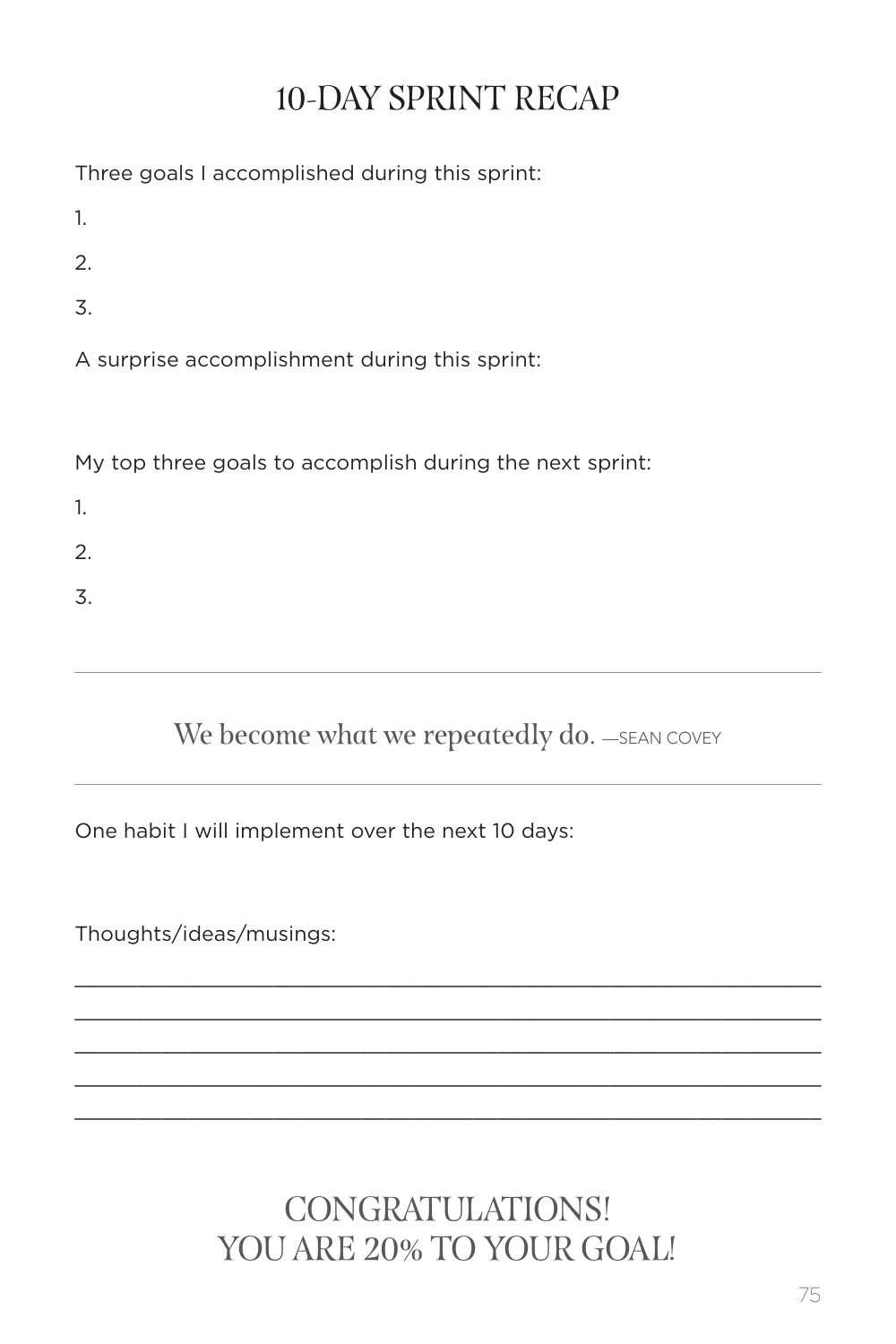

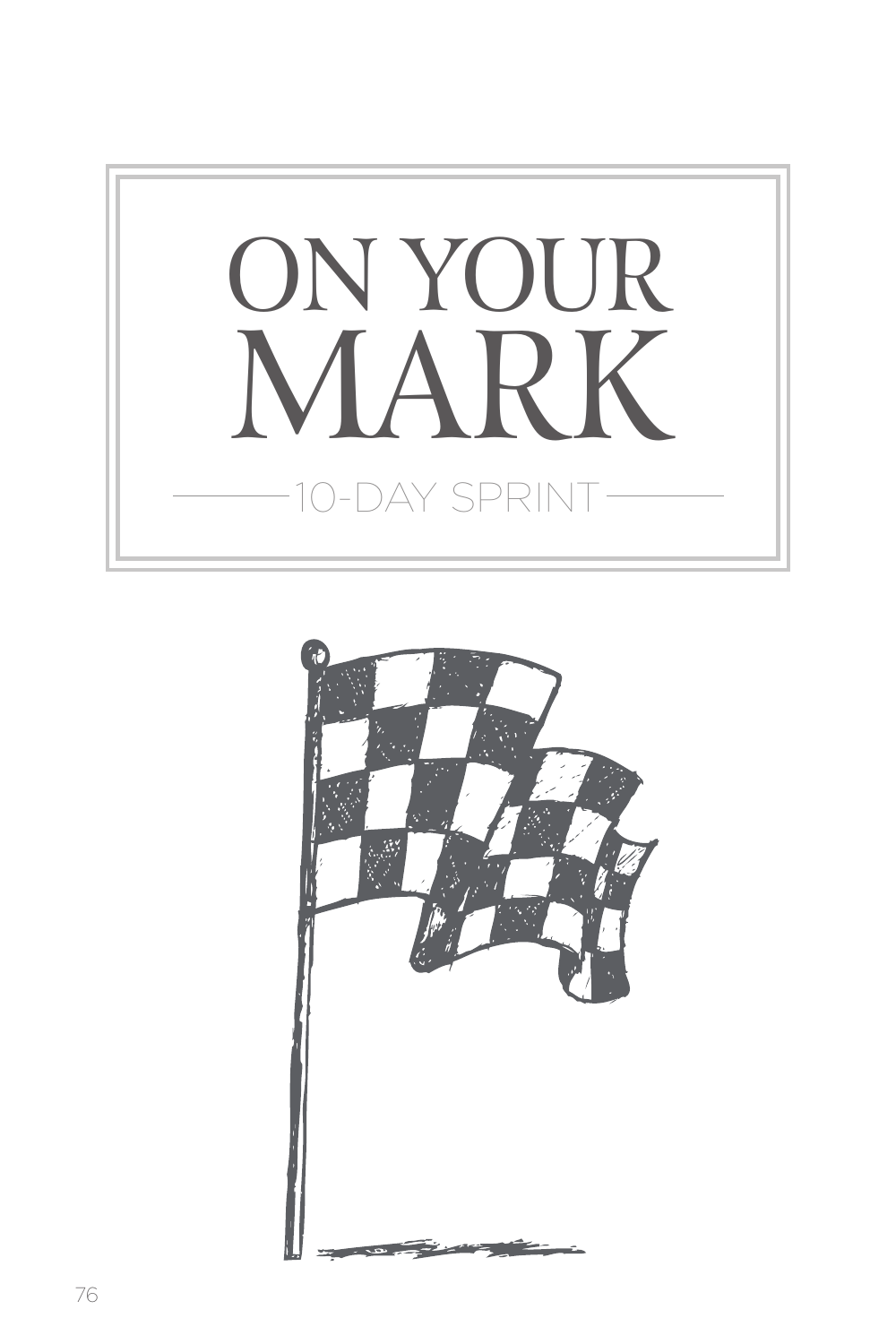## THIRD 10-DAY SPRINT

My top three goals to accomplish during this sprint:

1.

2.

3.

One habit I will implement over the next 10 days:

Thoughts/ideas/musings:

# IT'S GAME TIME!

\_\_\_\_\_\_\_\_\_\_\_\_\_\_\_\_\_\_\_\_\_\_\_\_\_\_\_\_\_\_\_\_\_\_\_\_\_\_\_\_\_\_\_\_\_\_\_\_\_\_\_\_\_\_\_\_\_\_\_\_  $\_$  , and the state of the state of the state of the state of the state of the state of the state of the state of the state of the state of the state of the state of the state of the state of the state of the state of the \_\_\_\_\_\_\_\_\_\_\_\_\_\_\_\_\_\_\_\_\_\_\_\_\_\_\_\_\_\_\_\_\_\_\_\_\_\_\_\_\_\_\_\_\_\_\_\_\_\_\_\_\_\_\_\_\_\_\_\_ \_\_\_\_\_\_\_\_\_\_\_\_\_\_\_\_\_\_\_\_\_\_\_\_\_\_\_\_\_\_\_\_\_\_\_\_\_\_\_\_\_\_\_\_\_\_\_\_\_\_\_\_\_\_\_\_\_\_\_\_  $\_$  , and the state of the state of the state of the state of the state of the state of the state of the state of the state of the state of the state of the state of the state of the state of the state of the state of the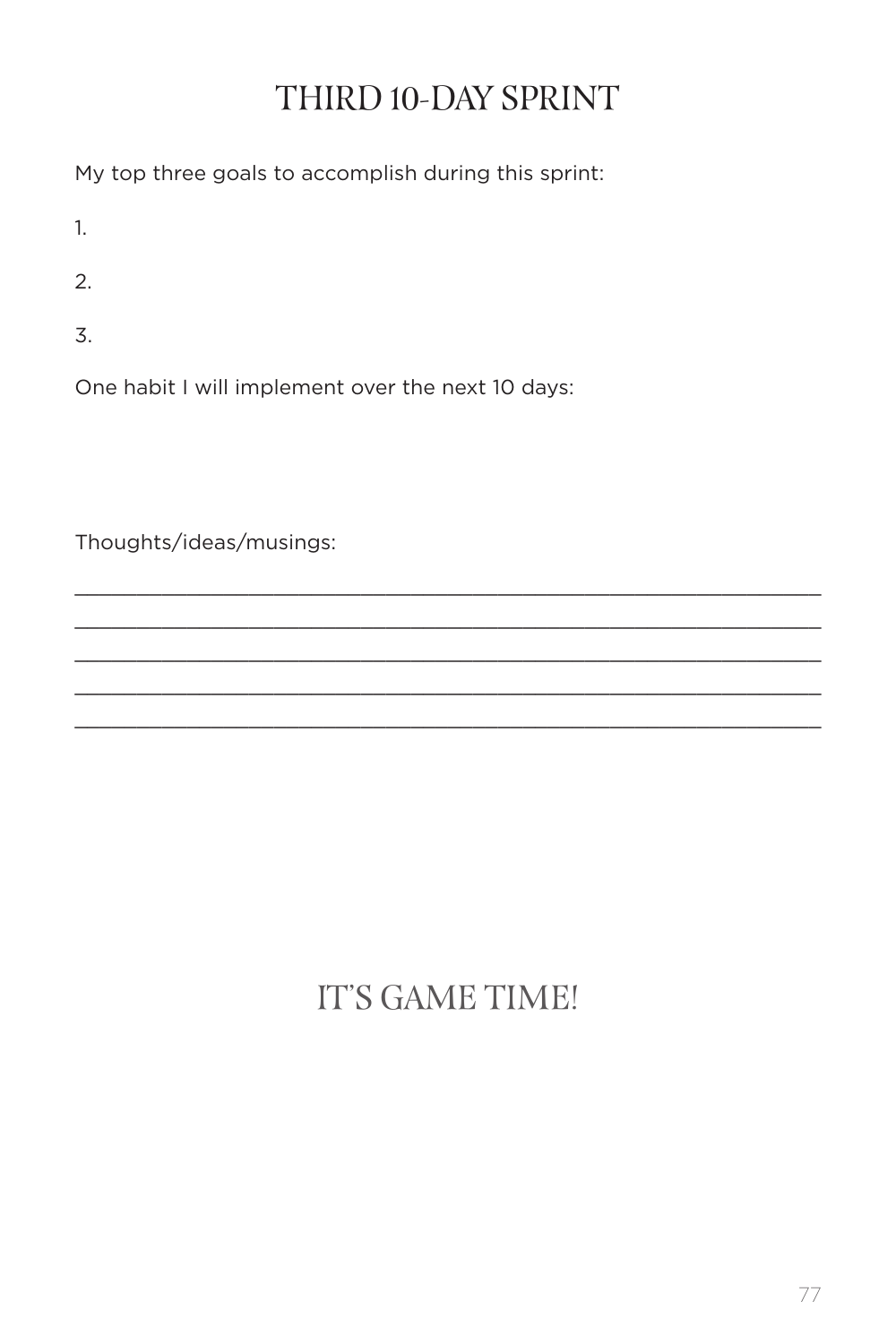#### You must expect great things of yourself before you can do them. —MICHAEL JORDAN

I am grateful for:

In 79 days I will:

My #1 focus today is:

To get closer to my goal today, I will:

1.

2.

By the end of today, I will have accomplished:

1.

 $\mathcal{L}$ 

3.

Action plan for the day:

Thoughts/ideas/musings:

*Recommended Resource:* Anti-Social: You know when you're trying to get work done, but end up wasting time on Facebook and Twitter? Anti-Social solves that problem.

\_\_\_\_\_\_\_\_\_\_\_\_\_\_\_\_\_\_\_\_\_\_\_\_\_\_\_\_\_\_\_\_\_\_\_\_\_\_\_\_\_\_\_\_\_\_\_\_\_\_\_\_\_\_\_\_\_\_\_\_  $\_$  , and the state of the state of the state of the state of the state of the state of the state of the state of the state of the state of the state of the state of the state of the state of the state of the state of the \_\_\_\_\_\_\_\_\_\_\_\_\_\_\_\_\_\_\_\_\_\_\_\_\_\_\_\_\_\_\_\_\_\_\_\_\_\_\_\_\_\_\_\_\_\_\_\_\_\_\_\_\_\_\_\_\_\_\_\_ \_\_\_\_\_\_\_\_\_\_\_\_\_\_\_\_\_\_\_\_\_\_\_\_\_\_\_\_\_\_\_\_\_\_\_\_\_\_\_\_\_\_\_\_\_\_\_\_\_\_\_\_\_\_\_\_\_\_\_\_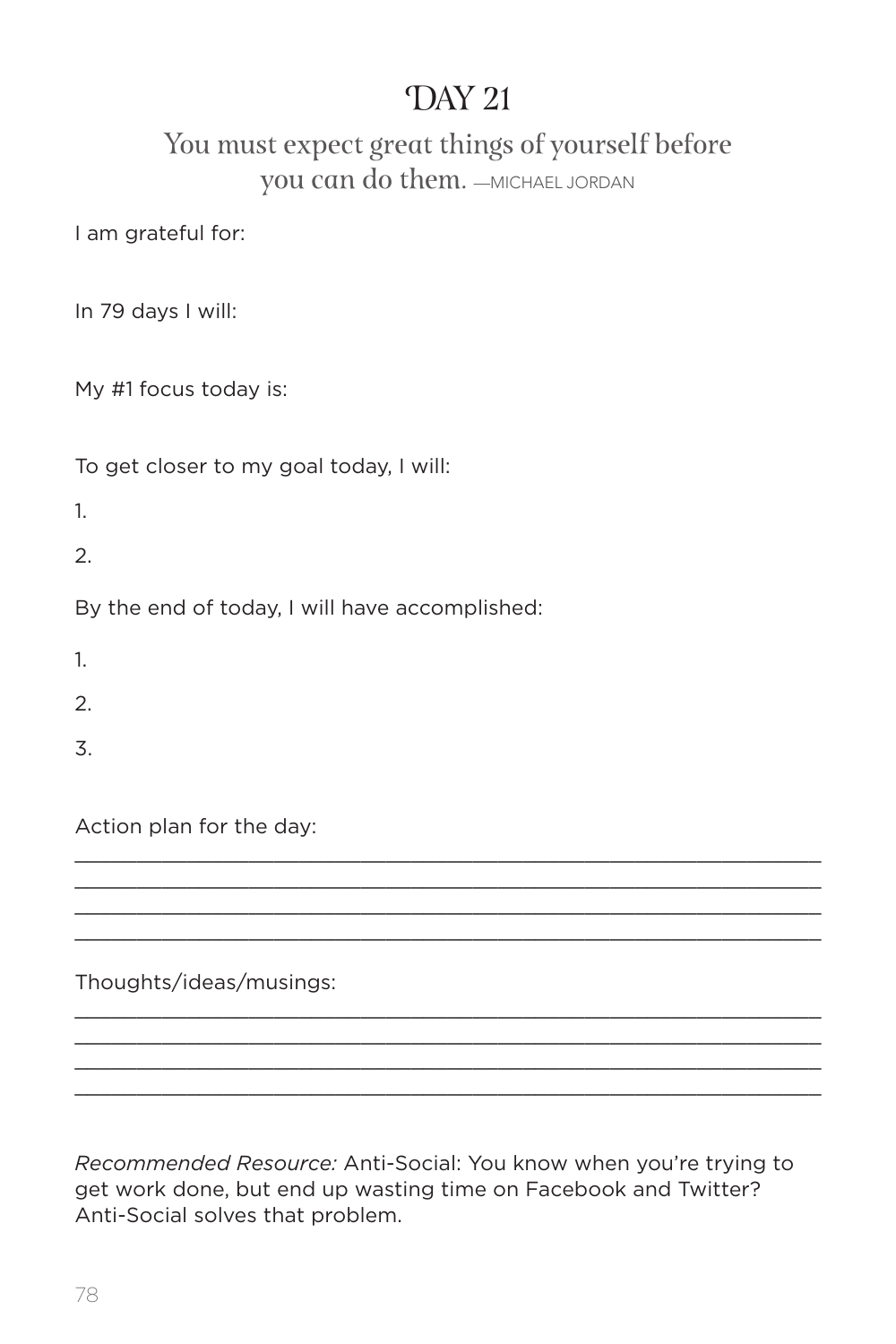## NIGHT 21

| Two wonderful things that happened today: |
|-------------------------------------------|
| 1.                                        |
| 2.                                        |
| I struggled with:                         |
| 1.                                        |
| 2.                                        |
| Possible solutions for the struggles:     |
| 1.                                        |
| 2.                                        |
| Tomorrow will be a great day because:     |
|                                           |
|                                           |
|                                           |
|                                           |

Thoughts/ideas/musings: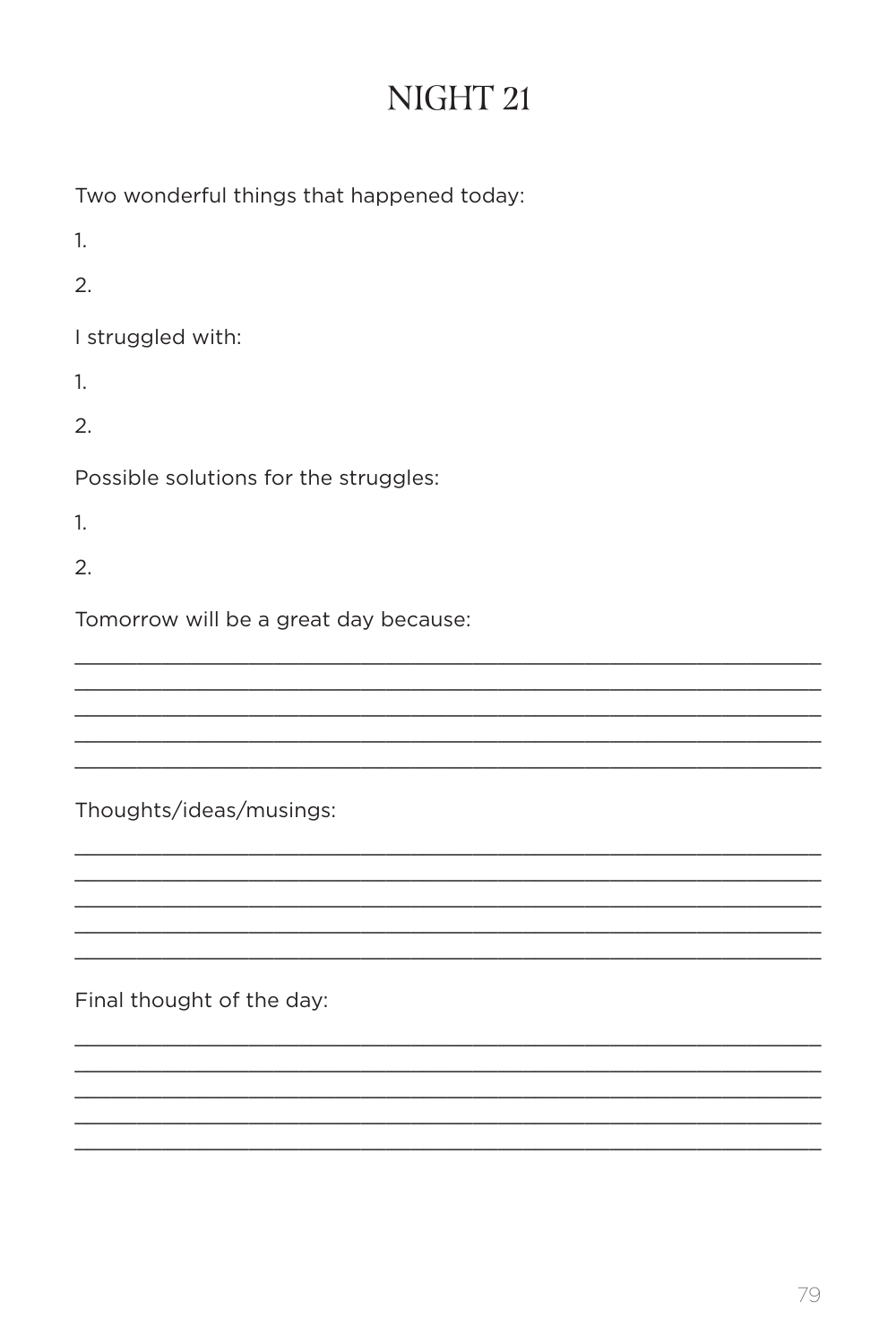#### I don't want to get to the end of my life and find that I lived just the length of it. I want to have lived the width of it as well. — DIANE ACKERMAN

I am grateful for:

In 78 days I will:

My #1 focus today is:

To get closer to my goal today, I will:

1.

 $\mathcal{L}$ 

By the end of today, I will have accomplished:

1.

2.

3.

Action plan for the day:

Thoughts/ideas/musings:

*Recommended Resource:* TimeTrade: Online appointment scheduling by TimeTrade is used by businesses to create new sales prospects, accelerate the sales and service process, and make it easy.

\_\_\_\_\_\_\_\_\_\_\_\_\_\_\_\_\_\_\_\_\_\_\_\_\_\_\_\_\_\_\_\_\_\_\_\_\_\_\_\_\_\_\_\_\_\_\_\_\_\_\_\_\_\_\_\_\_\_\_\_ \_\_\_\_\_\_\_\_\_\_\_\_\_\_\_\_\_\_\_\_\_\_\_\_\_\_\_\_\_\_\_\_\_\_\_\_\_\_\_\_\_\_\_\_\_\_\_\_\_\_\_\_\_\_\_\_\_\_\_\_  $\_$  , and the state of the state of the state of the state of the state of the state of the state of the state of the state of the state of the state of the state of the state of the state of the state of the state of the \_\_\_\_\_\_\_\_\_\_\_\_\_\_\_\_\_\_\_\_\_\_\_\_\_\_\_\_\_\_\_\_\_\_\_\_\_\_\_\_\_\_\_\_\_\_\_\_\_\_\_\_\_\_\_\_\_\_\_\_

\_\_\_\_\_\_\_\_\_\_\_\_\_\_\_\_\_\_\_\_\_\_\_\_\_\_\_\_\_\_\_\_\_\_\_\_\_\_\_\_\_\_\_\_\_\_\_\_\_\_\_\_\_\_\_\_\_\_\_\_ \_\_\_\_\_\_\_\_\_\_\_\_\_\_\_\_\_\_\_\_\_\_\_\_\_\_\_\_\_\_\_\_\_\_\_\_\_\_\_\_\_\_\_\_\_\_\_\_\_\_\_\_\_\_\_\_\_\_\_\_  $\_$  , and the state of the state of the state of the state of the state of the state of the state of the state of the state of the state of the state of the state of the state of the state of the state of the state of the \_\_\_\_\_\_\_\_\_\_\_\_\_\_\_\_\_\_\_\_\_\_\_\_\_\_\_\_\_\_\_\_\_\_\_\_\_\_\_\_\_\_\_\_\_\_\_\_\_\_\_\_\_\_\_\_\_\_\_\_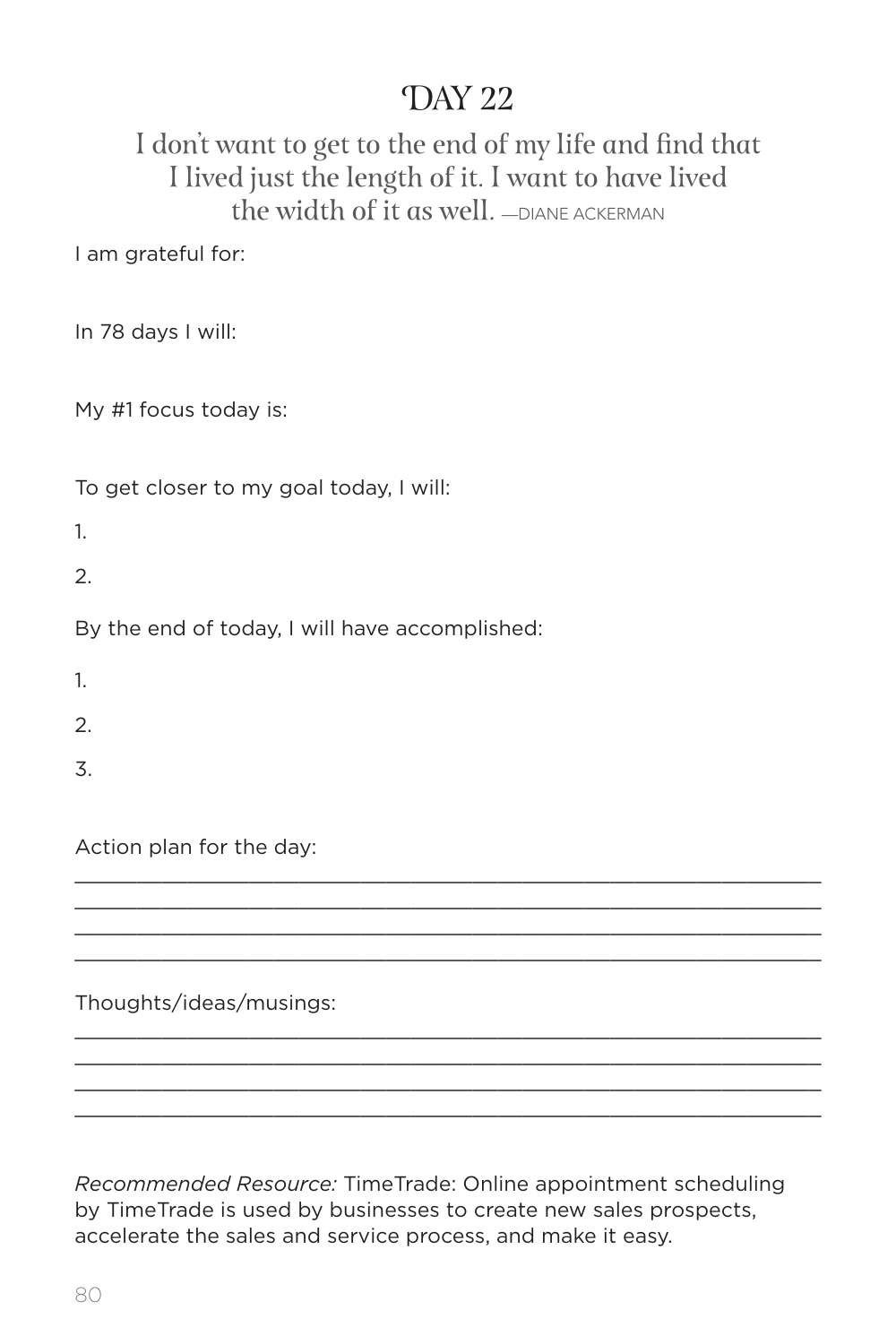## NIGHT<sub>22</sub>

| Two wonderful things that happened today: |
|-------------------------------------------|
| 1.                                        |
| 2.                                        |
| I struggled with:                         |
| 1.                                        |
| 2.                                        |
| Possible solutions for the struggles:     |
| 1.                                        |
|                                           |
| 2.                                        |
| Tomorrow will be a great day because:     |
|                                           |
|                                           |

Thoughts/ideas/musings: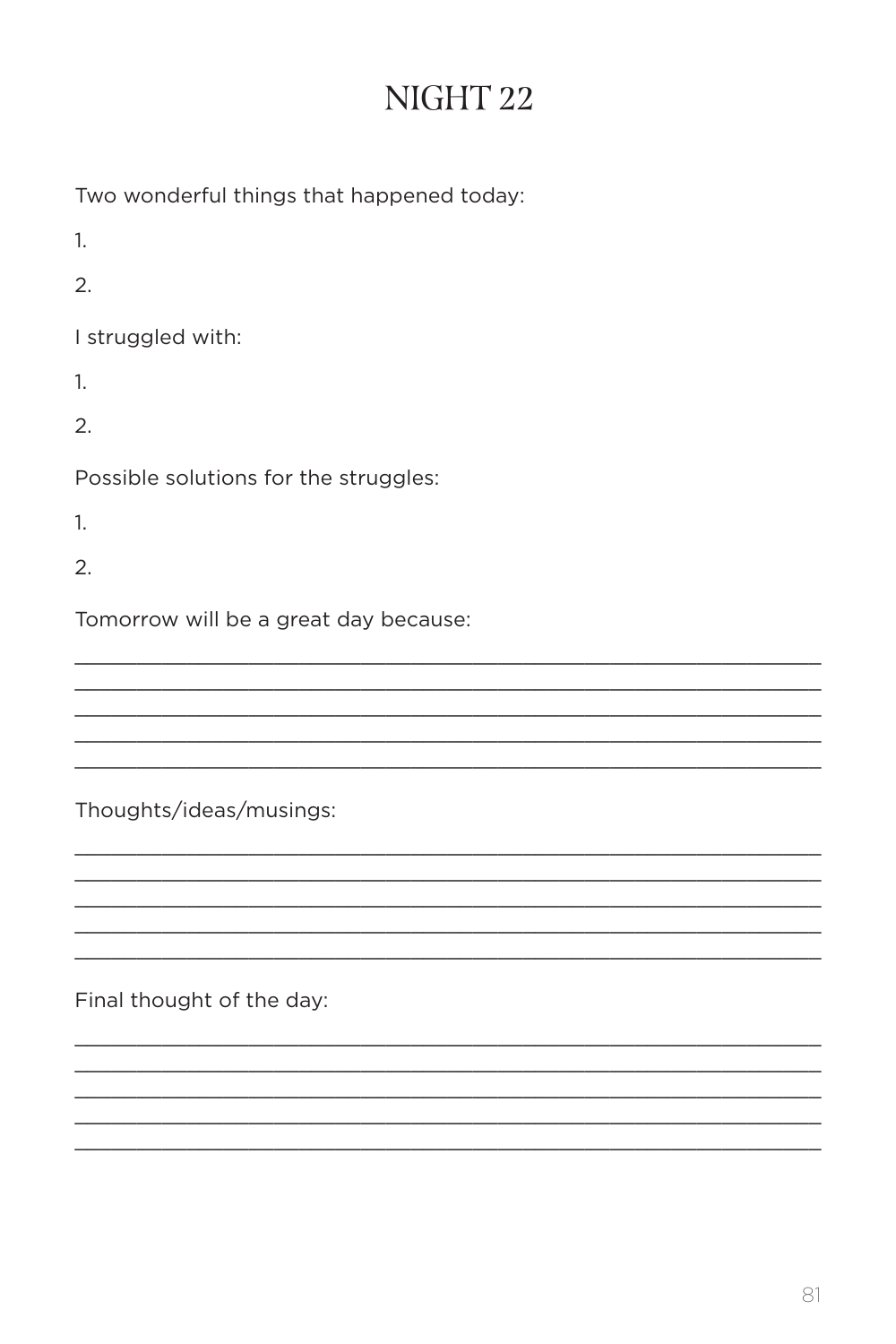There is no chance, no destiny, no fate, that can hinder or control the firm resolve of a determined soul. —ELLA WHEELER WILCOX

I am grateful for:

In 77 days I will:

My #1 focus today is:

To get closer to my goal today, I will:

1.

2.

By the end of today, I will have accomplished:

1.

 $\mathcal{L}$ 

3.

Action plan for the day:

Thoughts/ideas/musings:

*Recommended Resource:* Wunderlist: The easiest way to organize your life and business, whether you're planning an overseas adventure or sharing a shopping list with a loved one.

\_\_\_\_\_\_\_\_\_\_\_\_\_\_\_\_\_\_\_\_\_\_\_\_\_\_\_\_\_\_\_\_\_\_\_\_\_\_\_\_\_\_\_\_\_\_\_\_\_\_\_\_\_\_\_\_\_\_\_\_  $\_$  , and the state of the state of the state of the state of the state of the state of the state of the state of the state of the state of the state of the state of the state of the state of the state of the state of the \_\_\_\_\_\_\_\_\_\_\_\_\_\_\_\_\_\_\_\_\_\_\_\_\_\_\_\_\_\_\_\_\_\_\_\_\_\_\_\_\_\_\_\_\_\_\_\_\_\_\_\_\_\_\_\_\_\_\_\_ \_\_\_\_\_\_\_\_\_\_\_\_\_\_\_\_\_\_\_\_\_\_\_\_\_\_\_\_\_\_\_\_\_\_\_\_\_\_\_\_\_\_\_\_\_\_\_\_\_\_\_\_\_\_\_\_\_\_\_\_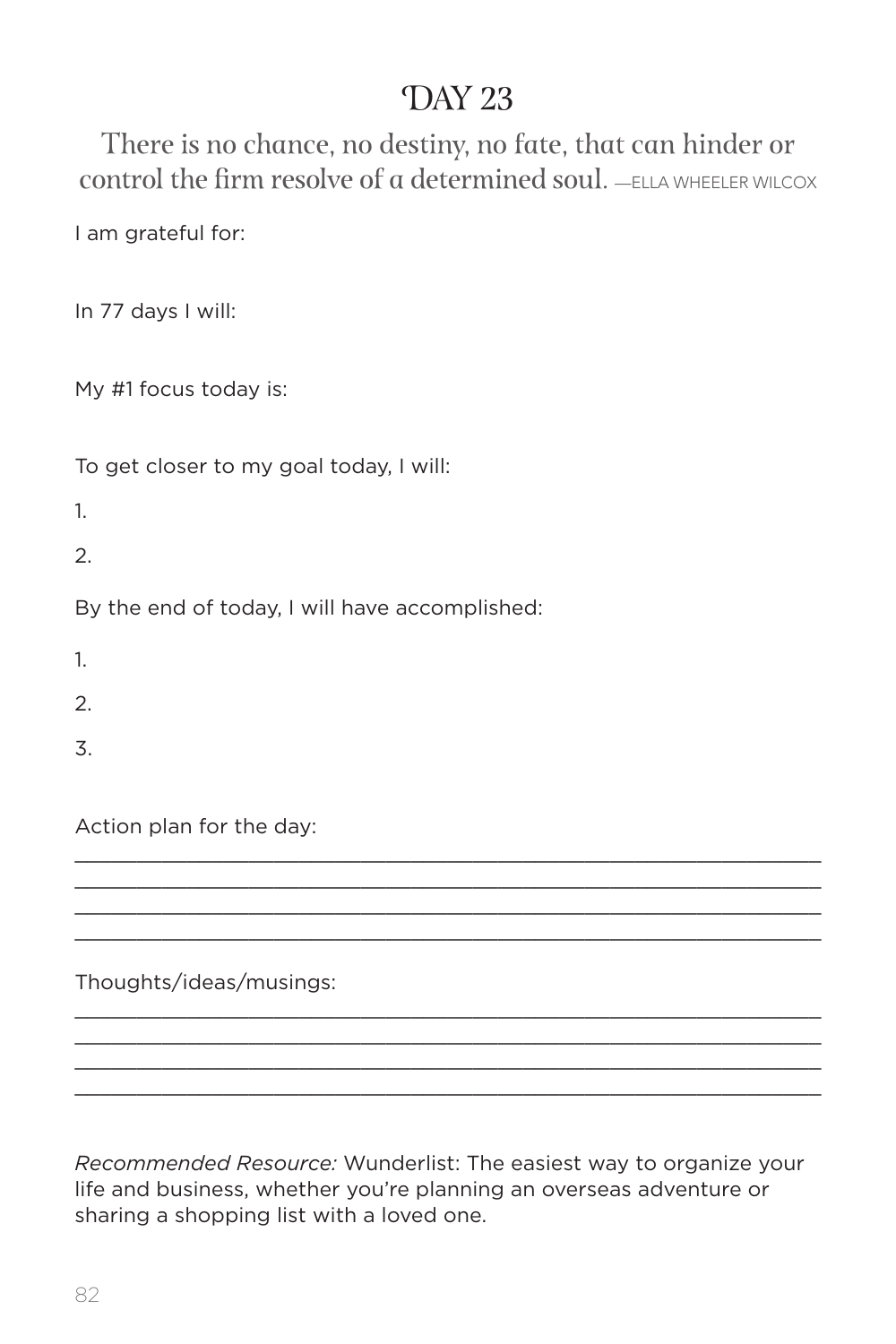| Two wonderful things that happened today: |
|-------------------------------------------|
| 1.                                        |
| 2.                                        |
| I struggled with:                         |
| 1.                                        |
| 2.                                        |
| Possible solutions for the struggles:     |
| 1.                                        |
| 2.                                        |
| Tomorrow will be a great day because:     |
|                                           |
|                                           |
|                                           |

Thoughts/ideas/musings: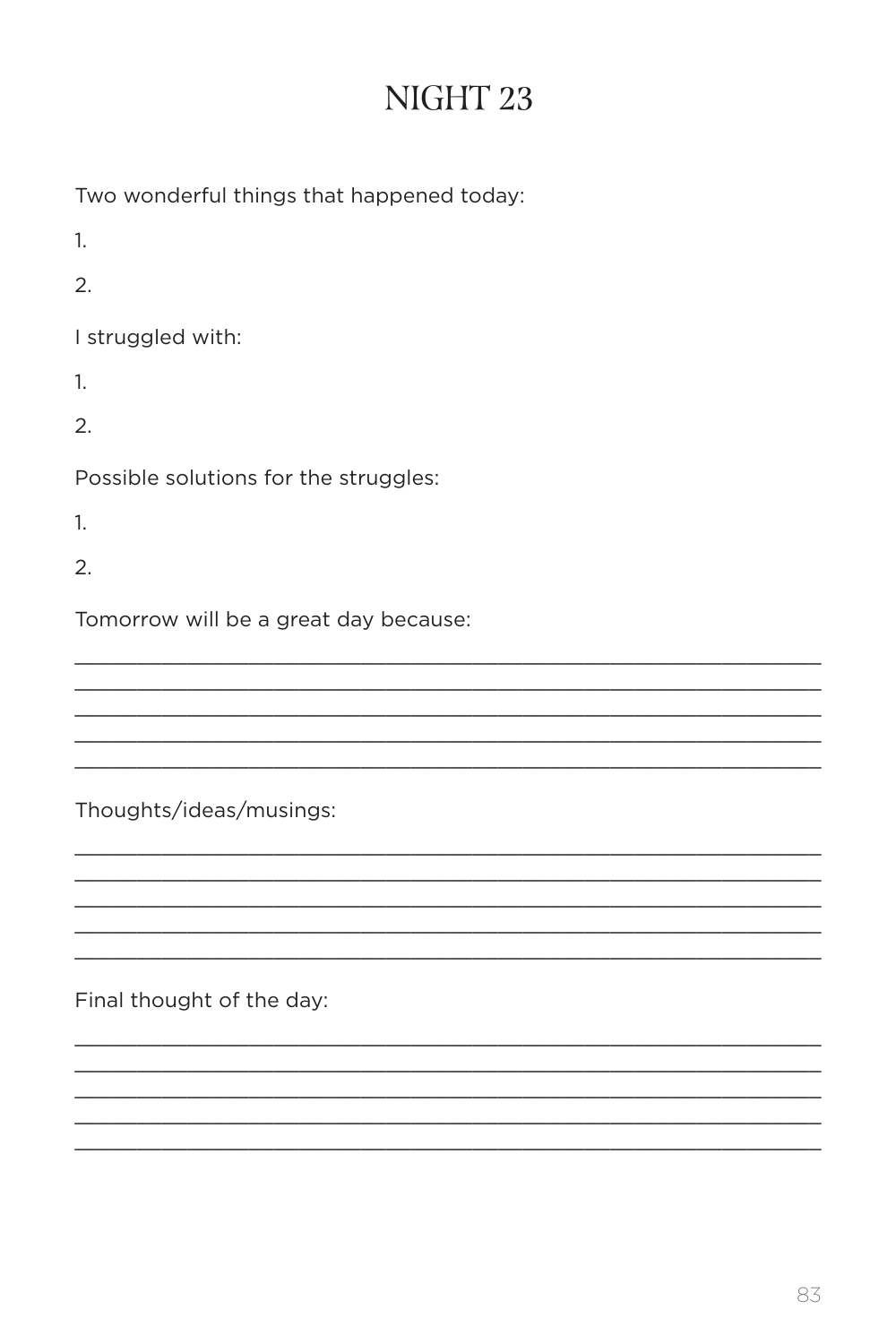You've got to get up every morning with determination if you're going to go to bed with satisfaction. —GEORGE LORIMER

I am grateful for:

In 76 days I will:

My #1 focus today is:

To get closer to my goal today, I will:

1.

2.

By the end of today, I will have accomplished:

1.

 $\mathcal{L}$ 

3.

Action plan for the day:

Thoughts/ideas/musings:

*Recommended Resource:* The SmartPassiveIncome Blog: Learn how to build an online passive income business with Pat Flynn.

\_\_\_\_\_\_\_\_\_\_\_\_\_\_\_\_\_\_\_\_\_\_\_\_\_\_\_\_\_\_\_\_\_\_\_\_\_\_\_\_\_\_\_\_\_\_\_\_\_\_\_\_\_\_\_\_\_\_\_\_  $\_$  , and the state of the state of the state of the state of the state of the state of the state of the state of the state of the state of the state of the state of the state of the state of the state of the state of the \_\_\_\_\_\_\_\_\_\_\_\_\_\_\_\_\_\_\_\_\_\_\_\_\_\_\_\_\_\_\_\_\_\_\_\_\_\_\_\_\_\_\_\_\_\_\_\_\_\_\_\_\_\_\_\_\_\_\_\_ \_\_\_\_\_\_\_\_\_\_\_\_\_\_\_\_\_\_\_\_\_\_\_\_\_\_\_\_\_\_\_\_\_\_\_\_\_\_\_\_\_\_\_\_\_\_\_\_\_\_\_\_\_\_\_\_\_\_\_\_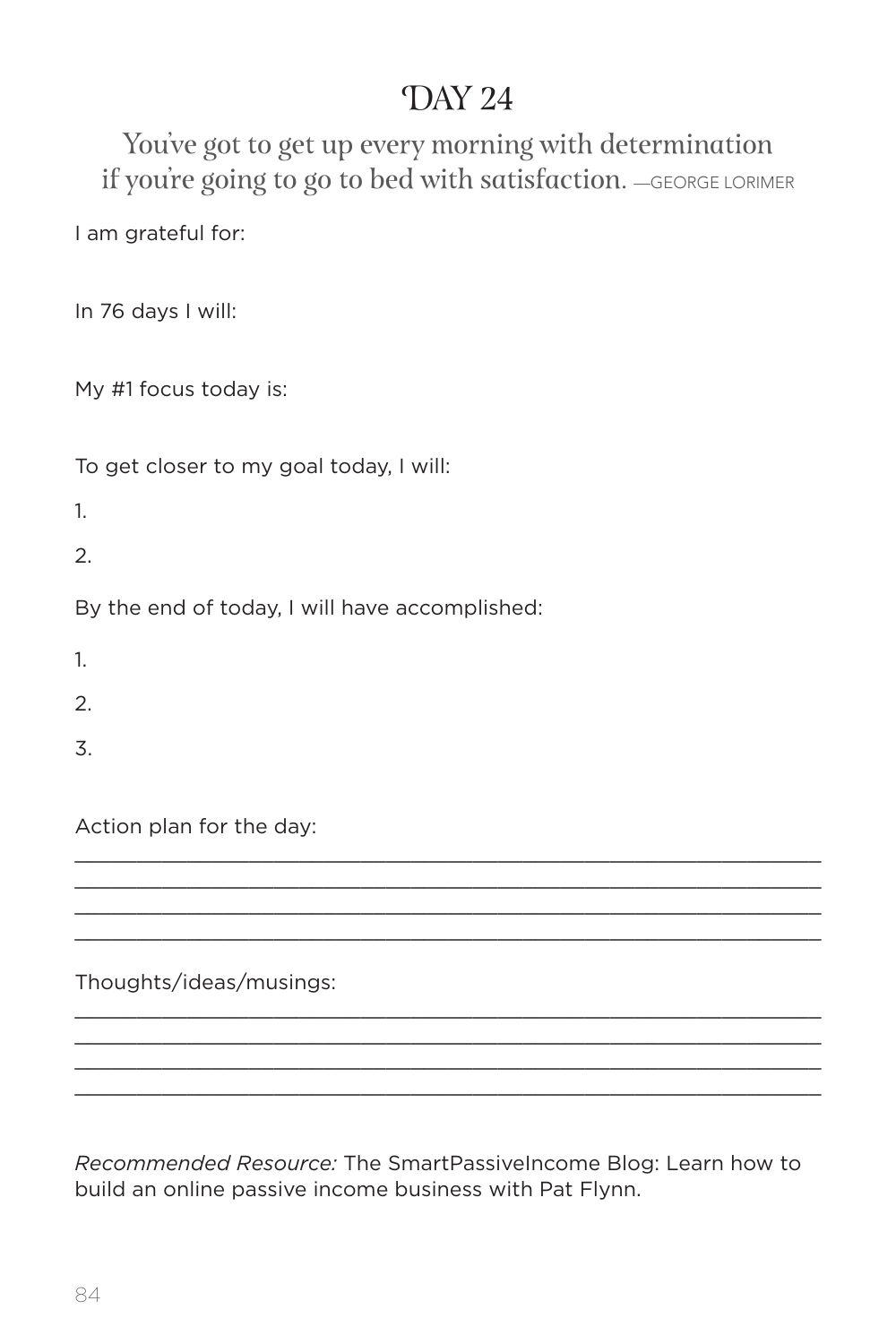| Two wonderful things that happened today: |
|-------------------------------------------|
| 1.                                        |
| 2.                                        |
| I struggled with:                         |
| 1.                                        |
| 2.                                        |
| Possible solutions for the struggles:     |
| 1.                                        |
| 2.                                        |
| Tomorrow will be a great day because:     |
|                                           |
|                                           |
|                                           |

Thoughts/ideas/musings: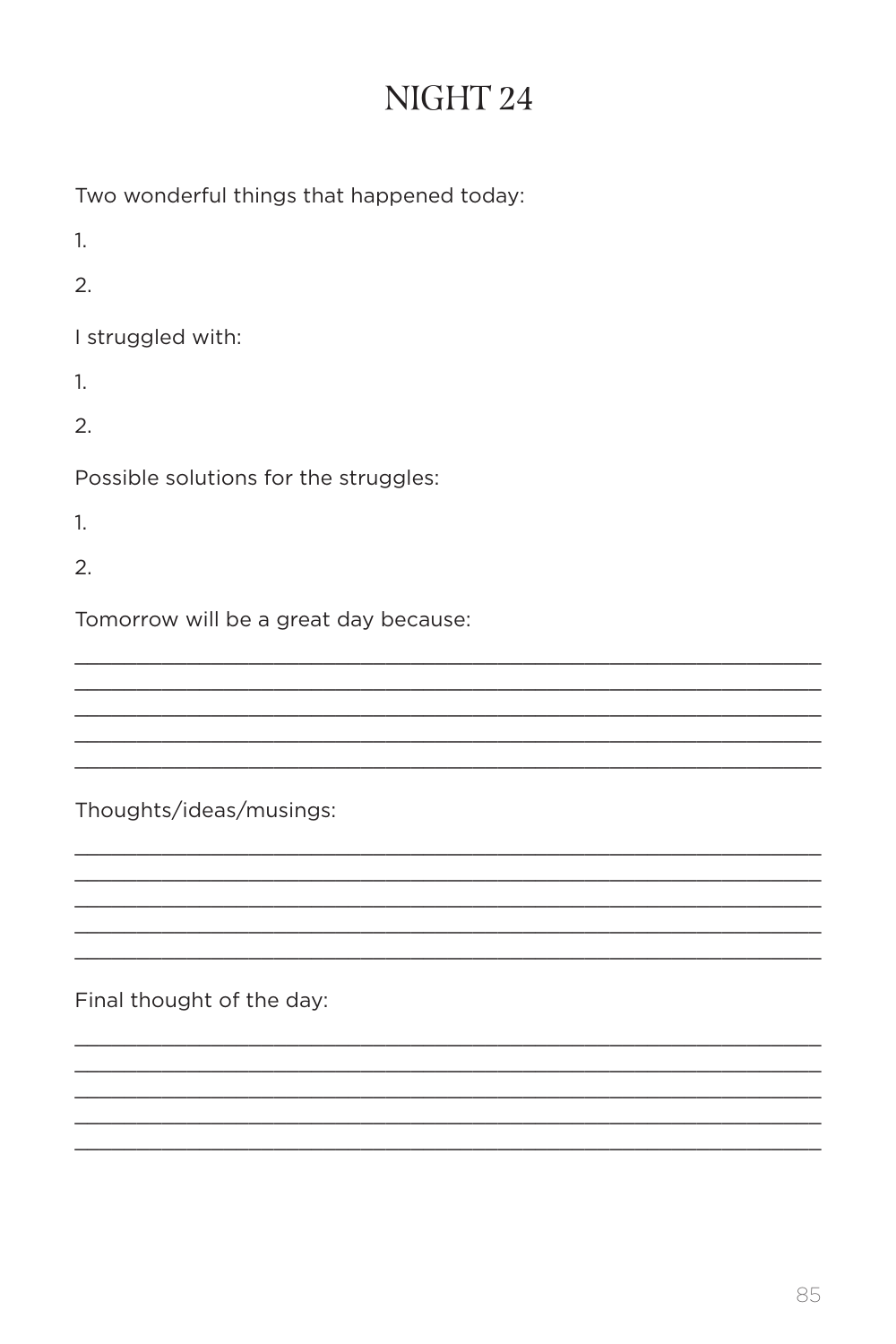#### Success is...knowing your purpose in life, growing to reach your maximum potential, and sowing seeds that benefit others.  $-$ JOHN C. MAXWELL

I am grateful for:

In 75 days I will:

My #1 focus today is:

To get closer to my goal today, I will:

1.

 $\mathcal{L}$ 

By the end of today, I will have accomplished:

1.

2.

3.

Action plan for the day:

Thoughts/ideas/musings:

*Recommended Resource:* LeadPages: The world's easiest landing page generator. It's the easiest way to build conversion optimized and mobile responsive landing pages.

\_\_\_\_\_\_\_\_\_\_\_\_\_\_\_\_\_\_\_\_\_\_\_\_\_\_\_\_\_\_\_\_\_\_\_\_\_\_\_\_\_\_\_\_\_\_\_\_\_\_\_\_\_\_\_\_\_\_\_\_ \_\_\_\_\_\_\_\_\_\_\_\_\_\_\_\_\_\_\_\_\_\_\_\_\_\_\_\_\_\_\_\_\_\_\_\_\_\_\_\_\_\_\_\_\_\_\_\_\_\_\_\_\_\_\_\_\_\_\_\_  $\_$  , and the state of the state of the state of the state of the state of the state of the state of the state of the state of the state of the state of the state of the state of the state of the state of the state of the \_\_\_\_\_\_\_\_\_\_\_\_\_\_\_\_\_\_\_\_\_\_\_\_\_\_\_\_\_\_\_\_\_\_\_\_\_\_\_\_\_\_\_\_\_\_\_\_\_\_\_\_\_\_\_\_\_\_\_\_

\_\_\_\_\_\_\_\_\_\_\_\_\_\_\_\_\_\_\_\_\_\_\_\_\_\_\_\_\_\_\_\_\_\_\_\_\_\_\_\_\_\_\_\_\_\_\_\_\_\_\_\_\_\_\_\_\_\_\_\_ \_\_\_\_\_\_\_\_\_\_\_\_\_\_\_\_\_\_\_\_\_\_\_\_\_\_\_\_\_\_\_\_\_\_\_\_\_\_\_\_\_\_\_\_\_\_\_\_\_\_\_\_\_\_\_\_\_\_\_\_  $\_$  , and the state of the state of the state of the state of the state of the state of the state of the state of the state of the state of the state of the state of the state of the state of the state of the state of the \_\_\_\_\_\_\_\_\_\_\_\_\_\_\_\_\_\_\_\_\_\_\_\_\_\_\_\_\_\_\_\_\_\_\_\_\_\_\_\_\_\_\_\_\_\_\_\_\_\_\_\_\_\_\_\_\_\_\_\_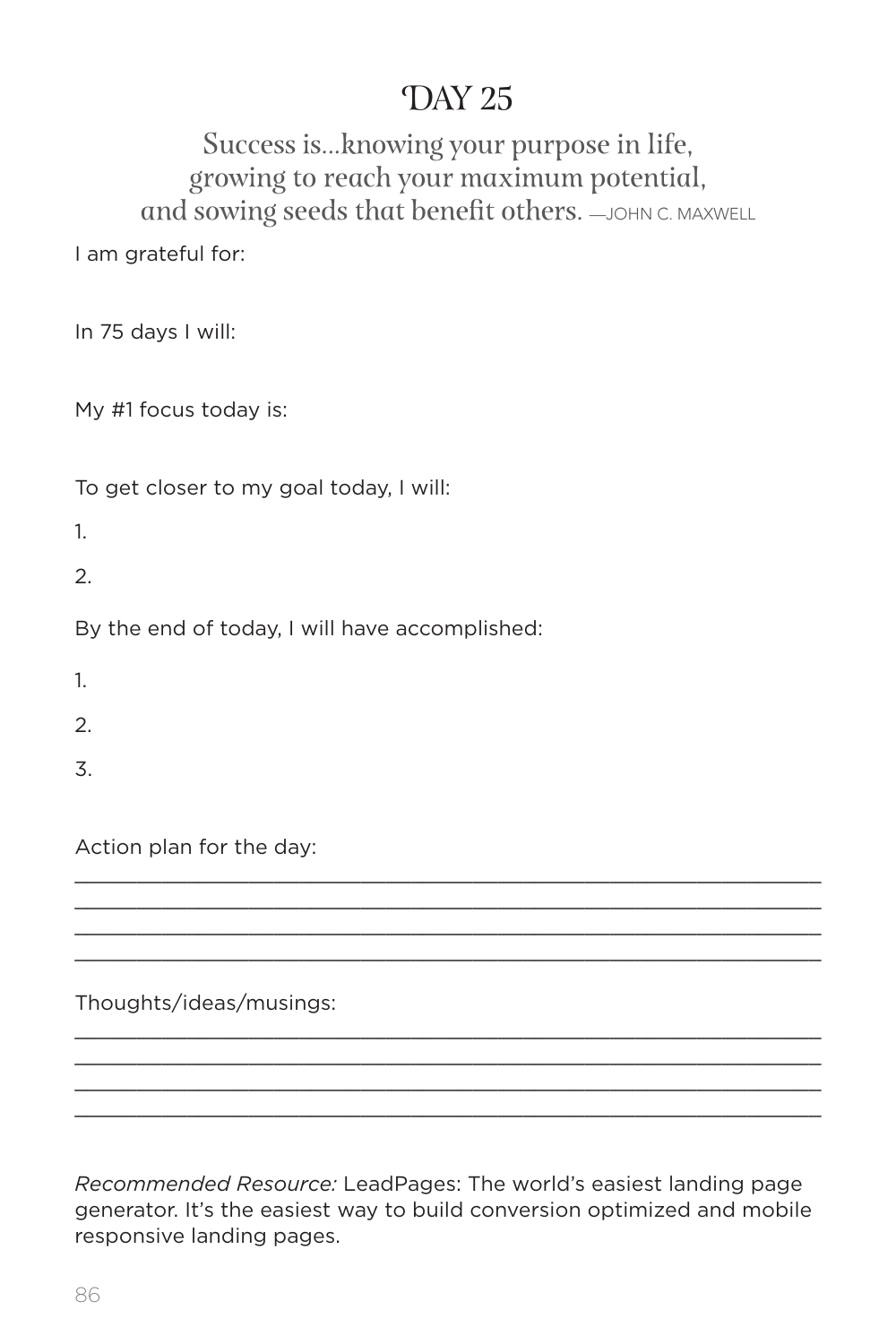# NIGHT<sub>25</sub>

| Two wonderful things that happened today: |
|-------------------------------------------|
| 1.                                        |
| 2.                                        |
| I struggled with:                         |
| 1.                                        |
| 2.                                        |
| Possible solutions for the struggles:     |
| 1.                                        |
| $\mathfrak{D}$                            |
| Tomorrow will be a great day because:     |
|                                           |
|                                           |
|                                           |

Thoughts/ideas/musings: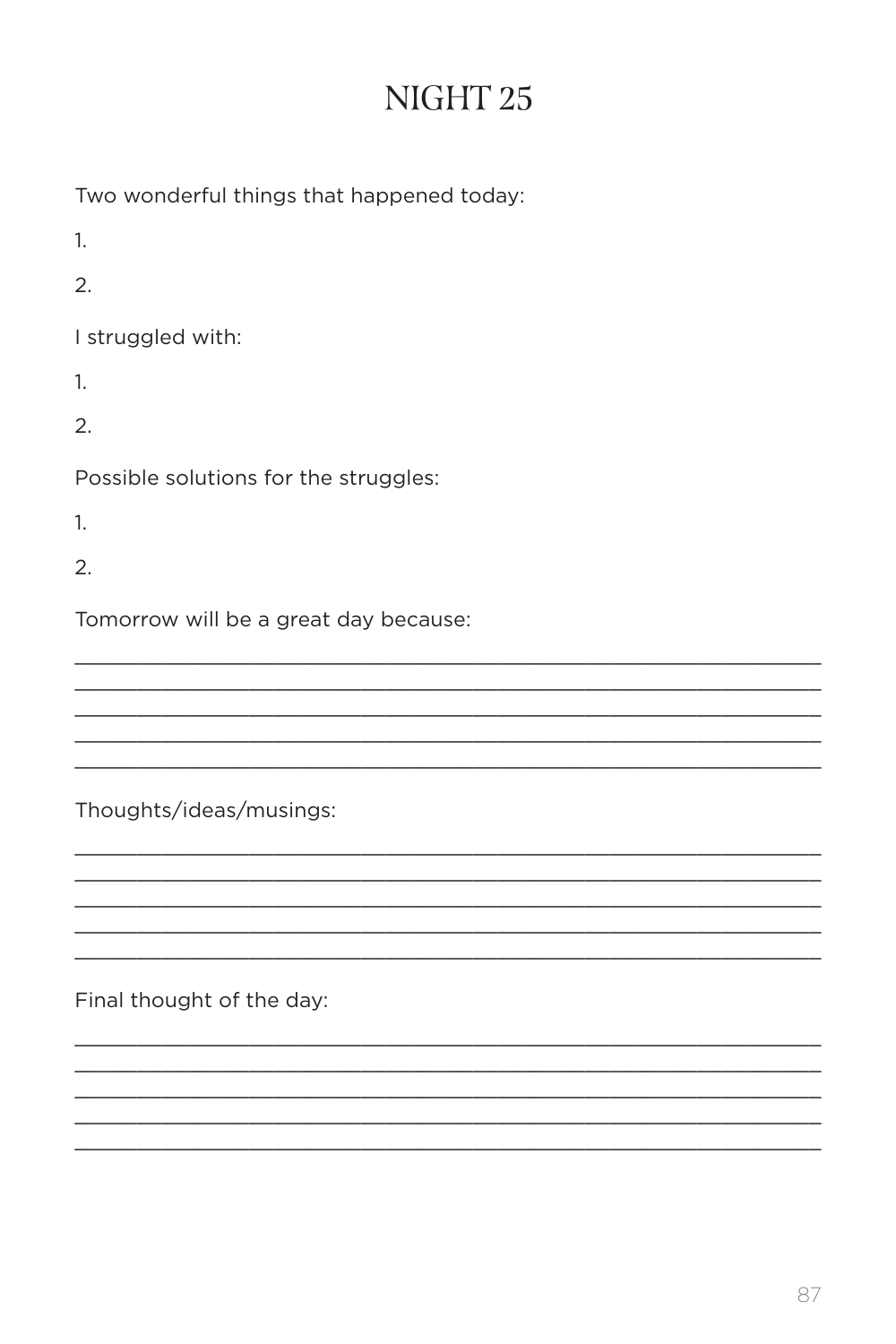

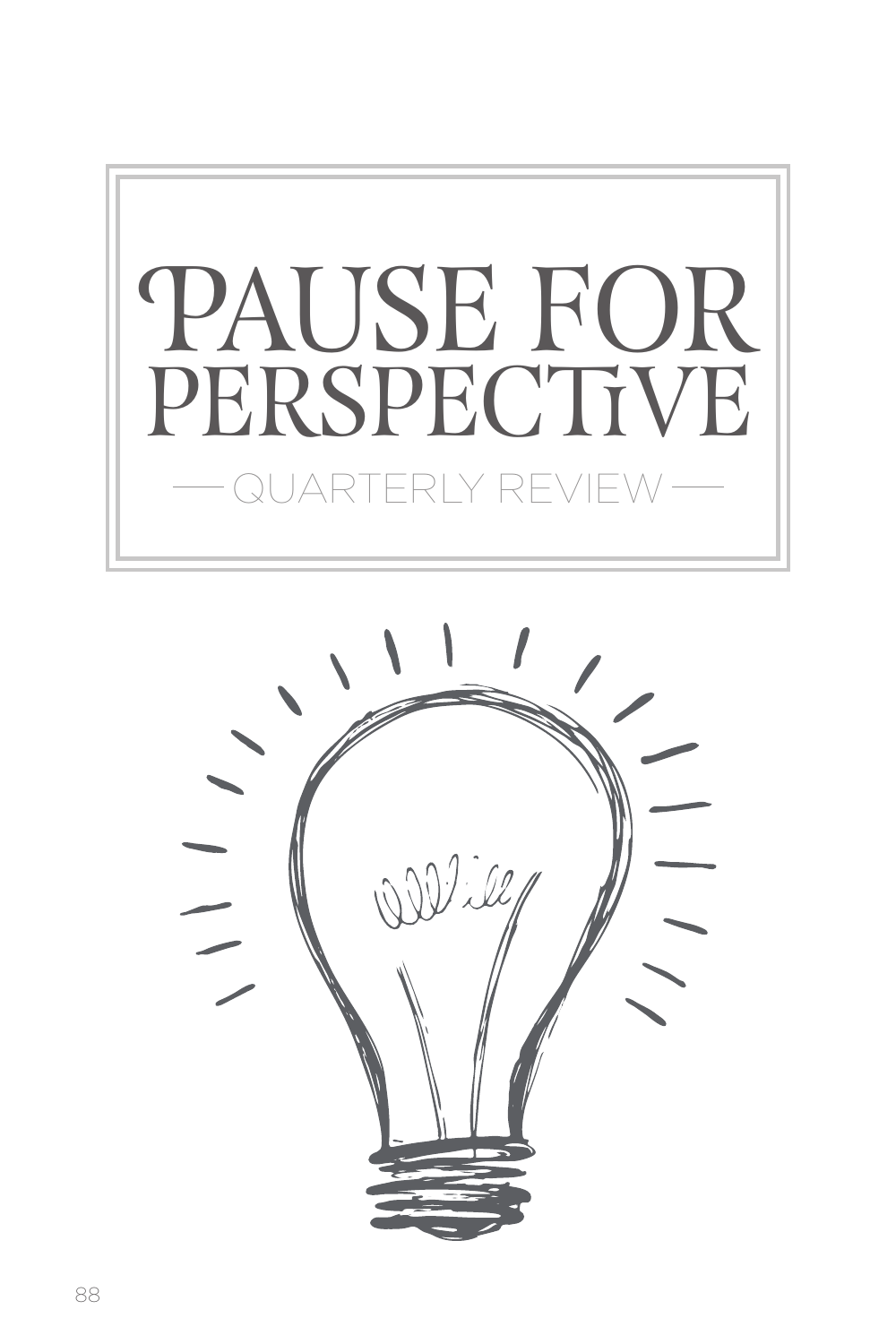# FIRST QUARTERLY REVIEW

Big accomplishments in the last 25 days:

1.

2.

3.

Areas I need to improve in the next 25 days:

1.

2.

3.

I am proud that:

I am excited about:

I am surprised by:

Thoughts/ideas/musings:

CONGRATULATIONS! YOU ARE 25% TO YOUR GOAL!

 $\_$  , and the state of the state of the state of the state of the state of the state of the state of the state of the state of the state of the state of the state of the state of the state of the state of the state of the \_\_\_\_\_\_\_\_\_\_\_\_\_\_\_\_\_\_\_\_\_\_\_\_\_\_\_\_\_\_\_\_\_\_\_\_\_\_\_\_\_\_\_\_\_\_\_\_\_\_\_\_\_\_\_\_\_\_\_\_ \_\_\_\_\_\_\_\_\_\_\_\_\_\_\_\_\_\_\_\_\_\_\_\_\_\_\_\_\_\_\_\_\_\_\_\_\_\_\_\_\_\_\_\_\_\_\_\_\_\_\_\_\_\_\_\_\_\_\_\_  $\_$  , and the state of the state of the state of the state of the state of the state of the state of the state of the state of the state of the state of the state of the state of the state of the state of the state of the \_\_\_\_\_\_\_\_\_\_\_\_\_\_\_\_\_\_\_\_\_\_\_\_\_\_\_\_\_\_\_\_\_\_\_\_\_\_\_\_\_\_\_\_\_\_\_\_\_\_\_\_\_\_\_\_\_\_\_\_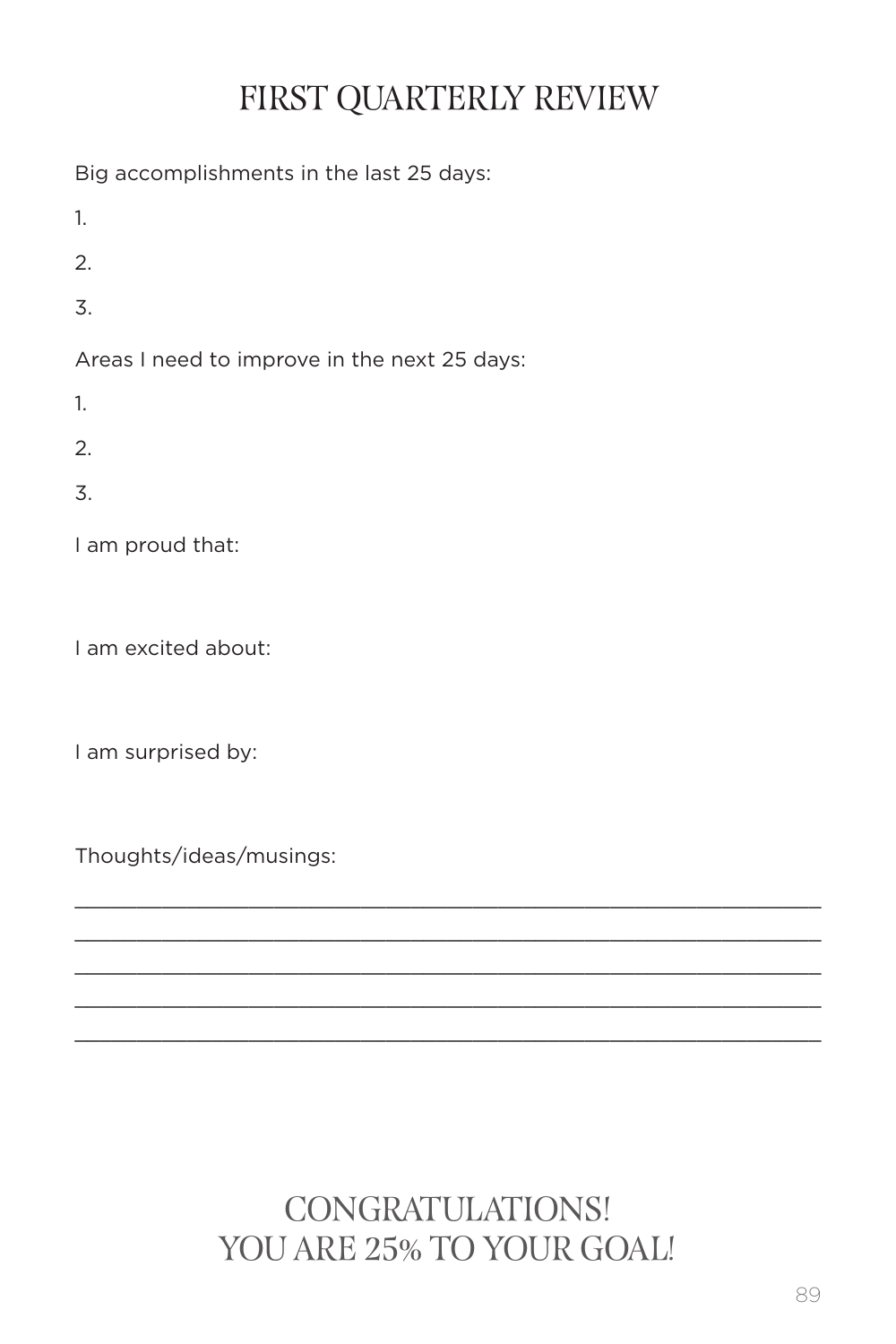Be miserable. Or motivate yourself. Whatever has to be done, it's always your choice.  $\equiv$  WAYNE DYER

I am grateful for:

In 74 days I will:

My #1 focus today is:

To get closer to my goal today, I will:

1.

2.

By the end of today, I will have accomplished:

1.

 $\mathcal{L}$ 

3.

Action plan for the day:

Thoughts/ideas/musings:

*Recommended Resource:* ScreenFlow: With ScreenFlow you can record the contents of your entire monitor while also capturing your video camera, iOS device, microphone and your computer audio.

\_\_\_\_\_\_\_\_\_\_\_\_\_\_\_\_\_\_\_\_\_\_\_\_\_\_\_\_\_\_\_\_\_\_\_\_\_\_\_\_\_\_\_\_\_\_\_\_\_\_\_\_\_\_\_\_\_\_\_\_  $\_$  , and the state of the state of the state of the state of the state of the state of the state of the state of the state of the state of the state of the state of the state of the state of the state of the state of the \_\_\_\_\_\_\_\_\_\_\_\_\_\_\_\_\_\_\_\_\_\_\_\_\_\_\_\_\_\_\_\_\_\_\_\_\_\_\_\_\_\_\_\_\_\_\_\_\_\_\_\_\_\_\_\_\_\_\_\_ \_\_\_\_\_\_\_\_\_\_\_\_\_\_\_\_\_\_\_\_\_\_\_\_\_\_\_\_\_\_\_\_\_\_\_\_\_\_\_\_\_\_\_\_\_\_\_\_\_\_\_\_\_\_\_\_\_\_\_\_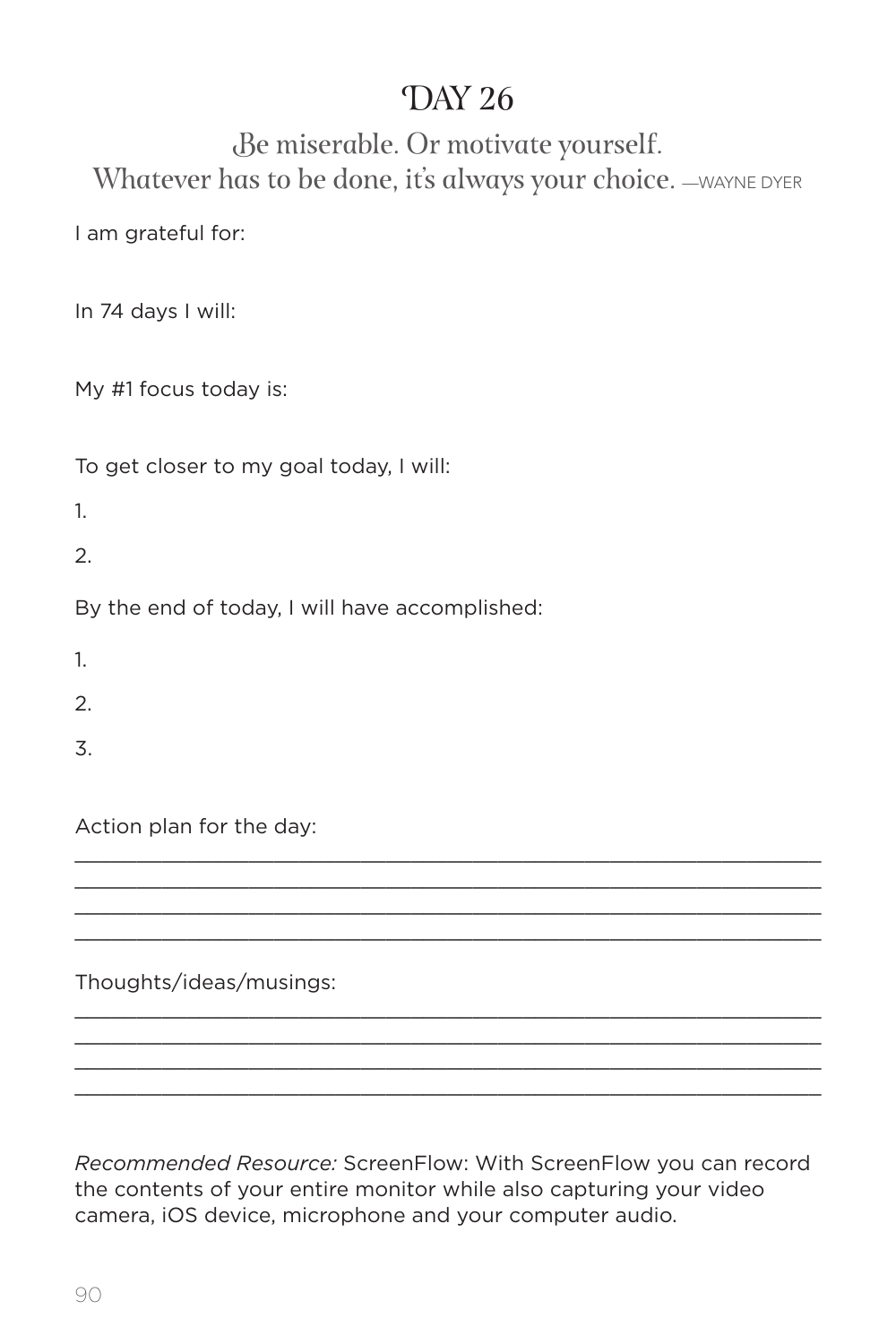| Two wonderful things that happened today: |
|-------------------------------------------|
| 1.                                        |
| 2.                                        |
| I struggled with:                         |
| 1.                                        |
| 2.                                        |
| Possible solutions for the struggles:     |
| 1.                                        |
| 2.                                        |
| Tomorrow will be a great day because:     |
|                                           |
|                                           |
|                                           |

Thoughts/ideas/musings: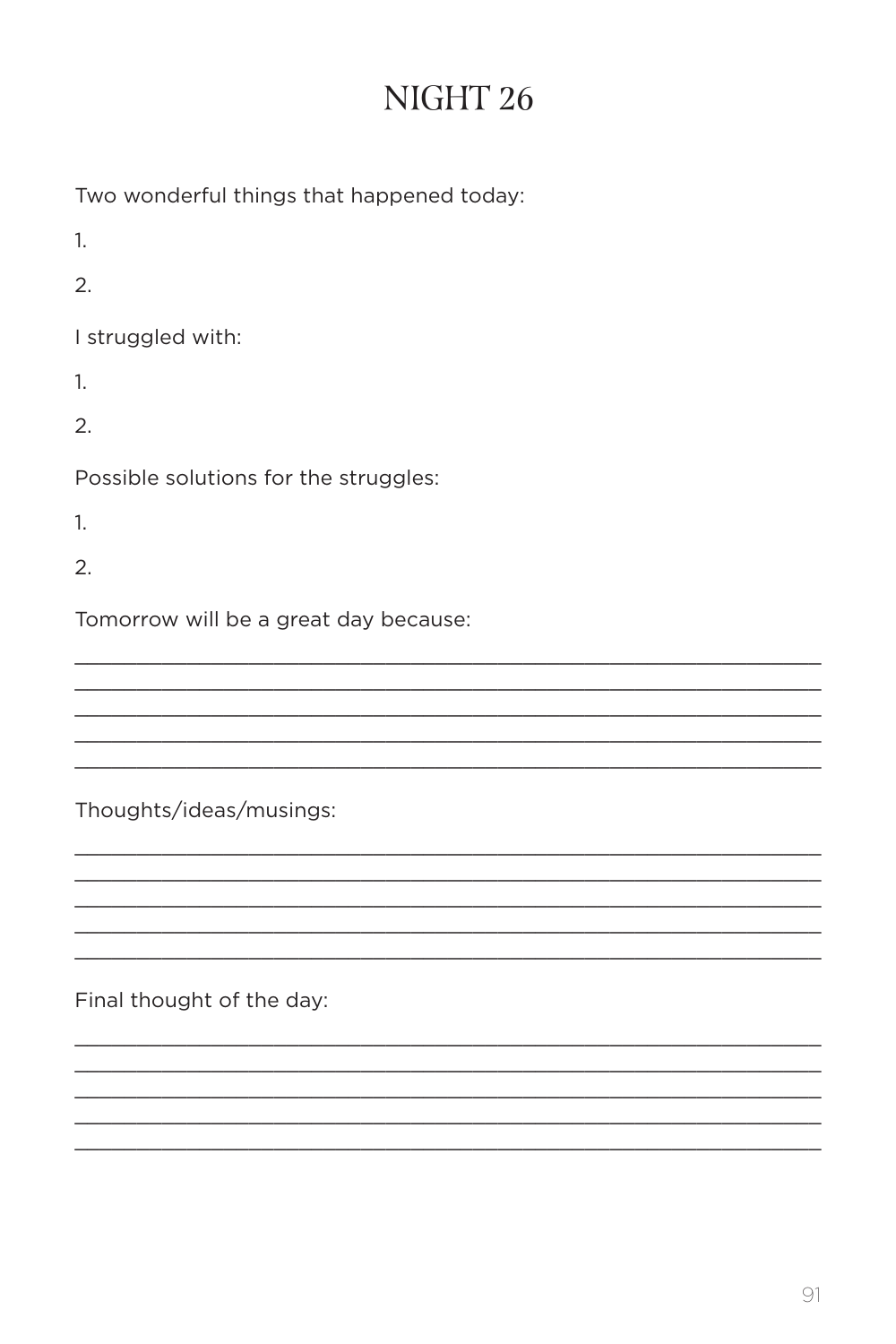To accomplish great things, we must not only act, but also dream; not only plan, but also believe.  $\rightarrow$  ANATOLE FRANCE

I am grateful for:

In 73 days I will:

My #1 focus today is:

To get closer to my goal today, I will:

1.

2.

By the end of today, I will have accomplished:

1.

 $\mathcal{L}$ 

3.

Action plan for the day:

Thoughts/ideas/musings:

*Recommended Resource:* Visual Website Optimizer: The world's easiest A/B testing tool.

\_\_\_\_\_\_\_\_\_\_\_\_\_\_\_\_\_\_\_\_\_\_\_\_\_\_\_\_\_\_\_\_\_\_\_\_\_\_\_\_\_\_\_\_\_\_\_\_\_\_\_\_\_\_\_\_\_\_\_\_  $\_$  , and the state of the state of the state of the state of the state of the state of the state of the state of the state of the state of the state of the state of the state of the state of the state of the state of the \_\_\_\_\_\_\_\_\_\_\_\_\_\_\_\_\_\_\_\_\_\_\_\_\_\_\_\_\_\_\_\_\_\_\_\_\_\_\_\_\_\_\_\_\_\_\_\_\_\_\_\_\_\_\_\_\_\_\_\_ \_\_\_\_\_\_\_\_\_\_\_\_\_\_\_\_\_\_\_\_\_\_\_\_\_\_\_\_\_\_\_\_\_\_\_\_\_\_\_\_\_\_\_\_\_\_\_\_\_\_\_\_\_\_\_\_\_\_\_\_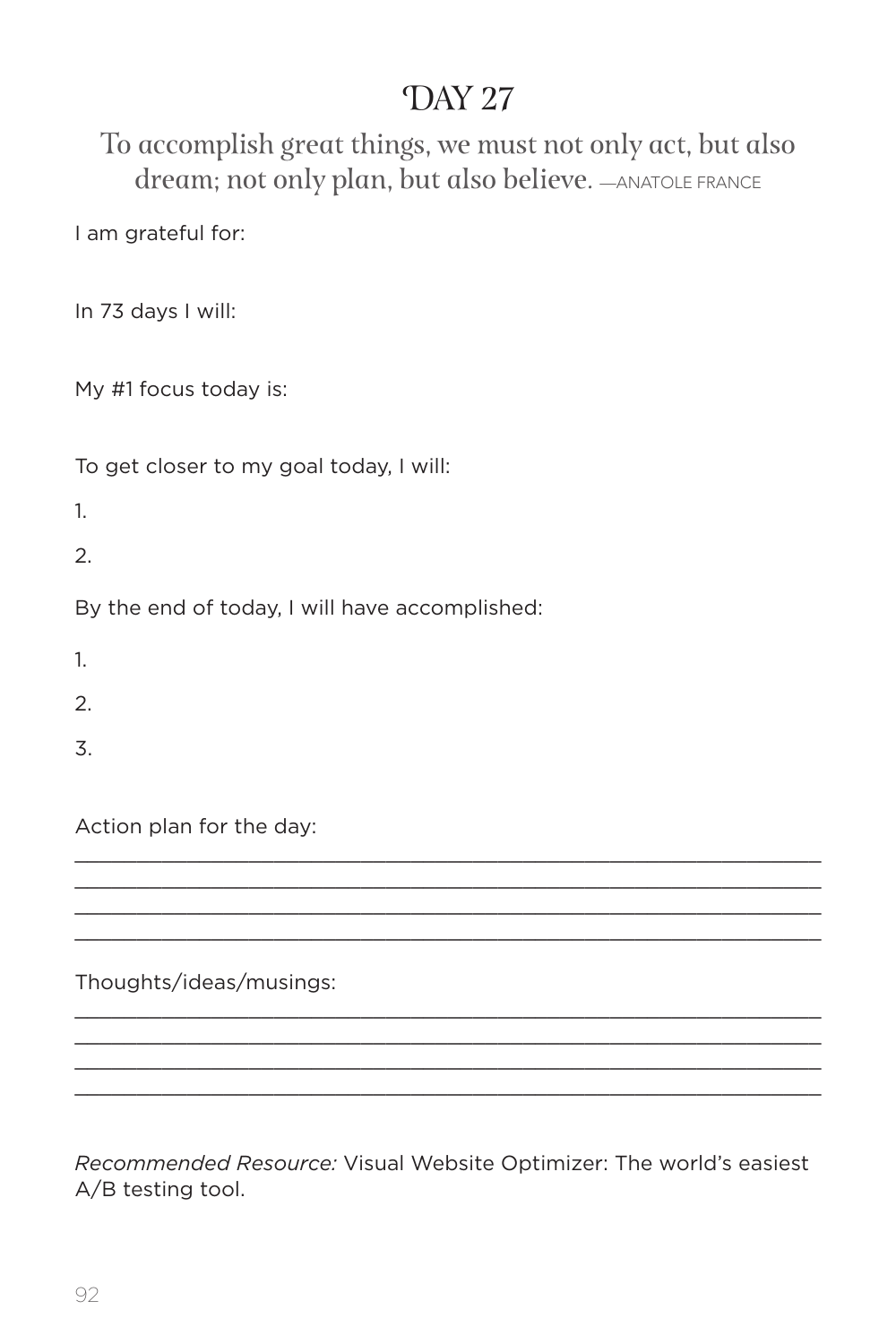| Two wonderful things that happened today: |
|-------------------------------------------|
| 1.                                        |
| 2.                                        |
| I struggled with:                         |
| 1.                                        |
| 2.                                        |
| Possible solutions for the struggles:     |
| 1.                                        |
| 2.                                        |
| Tomorrow will be a great day because:     |
|                                           |
|                                           |
|                                           |

Thoughts/ideas/musings: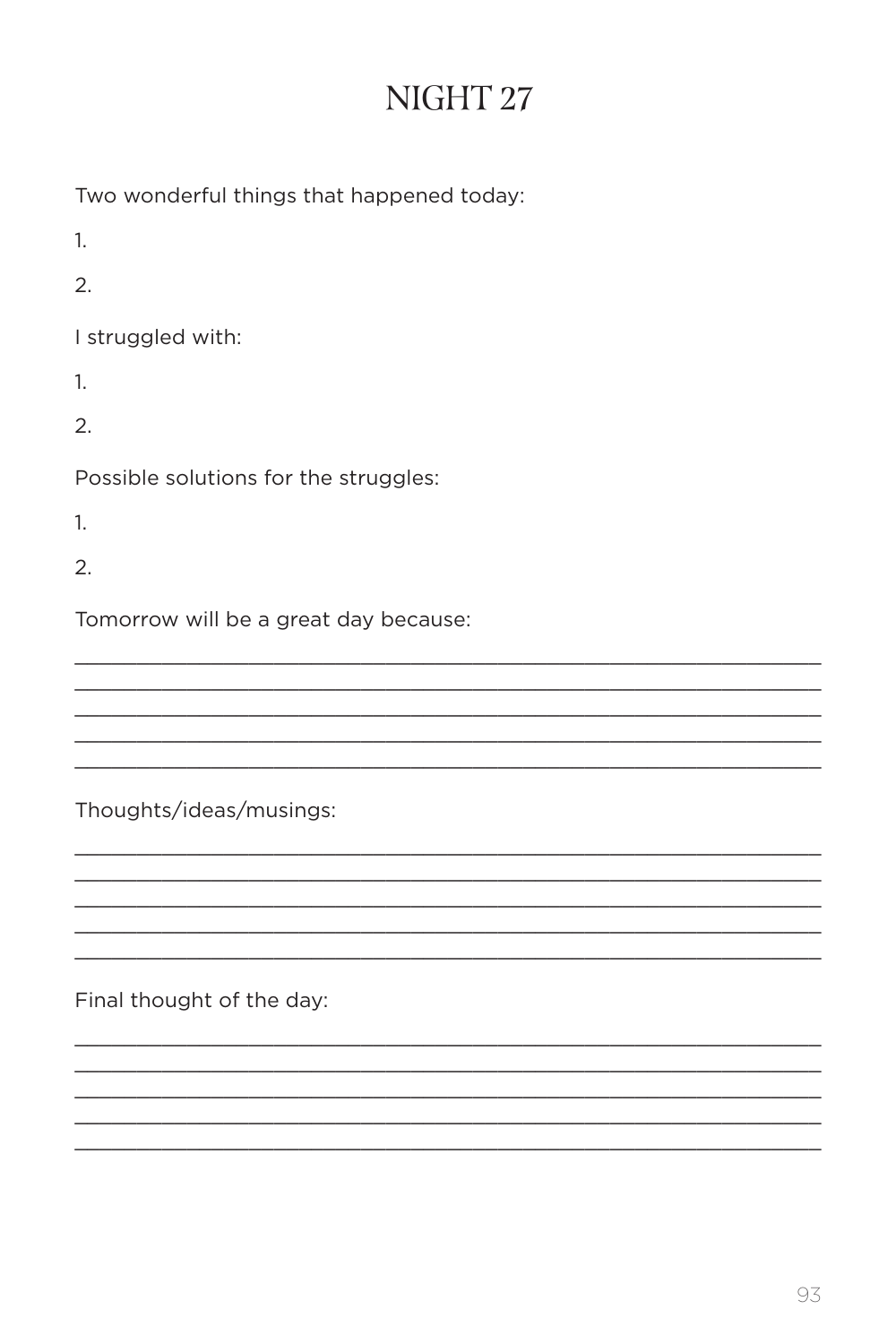#### I attribute my success to this: I never gave or took any excuse. - FLORENCE NIGHTINGALE

I am grateful for:

In 72 days I will:

My #1 focus today is:

To get closer to my goal today, I will:

1.

2.

By the end of today, I will have accomplished:

1.

 $\mathcal{L}$ 

3.

Action plan for the day:

Thoughts/ideas/musings:

*Recommended Resource:* HowToFascinate.com: Sally Hogshead is a world-class branding expert and best-selling author.

\_\_\_\_\_\_\_\_\_\_\_\_\_\_\_\_\_\_\_\_\_\_\_\_\_\_\_\_\_\_\_\_\_\_\_\_\_\_\_\_\_\_\_\_\_\_\_\_\_\_\_\_\_\_\_\_\_\_\_\_  $\_$  , and the state of the state of the state of the state of the state of the state of the state of the state of the state of the state of the state of the state of the state of the state of the state of the state of the \_\_\_\_\_\_\_\_\_\_\_\_\_\_\_\_\_\_\_\_\_\_\_\_\_\_\_\_\_\_\_\_\_\_\_\_\_\_\_\_\_\_\_\_\_\_\_\_\_\_\_\_\_\_\_\_\_\_\_\_ \_\_\_\_\_\_\_\_\_\_\_\_\_\_\_\_\_\_\_\_\_\_\_\_\_\_\_\_\_\_\_\_\_\_\_\_\_\_\_\_\_\_\_\_\_\_\_\_\_\_\_\_\_\_\_\_\_\_\_\_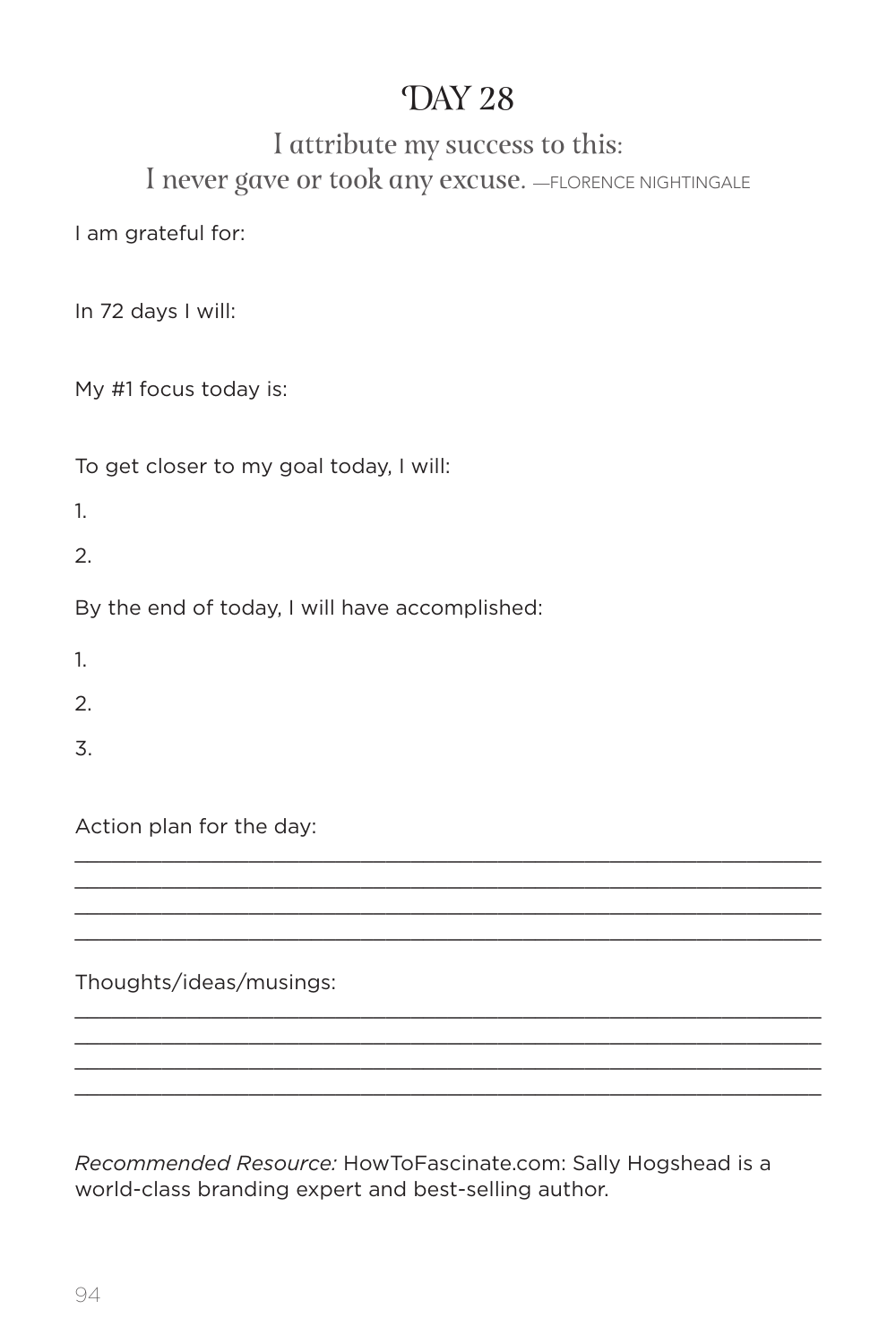Thoughts/ideas/musings: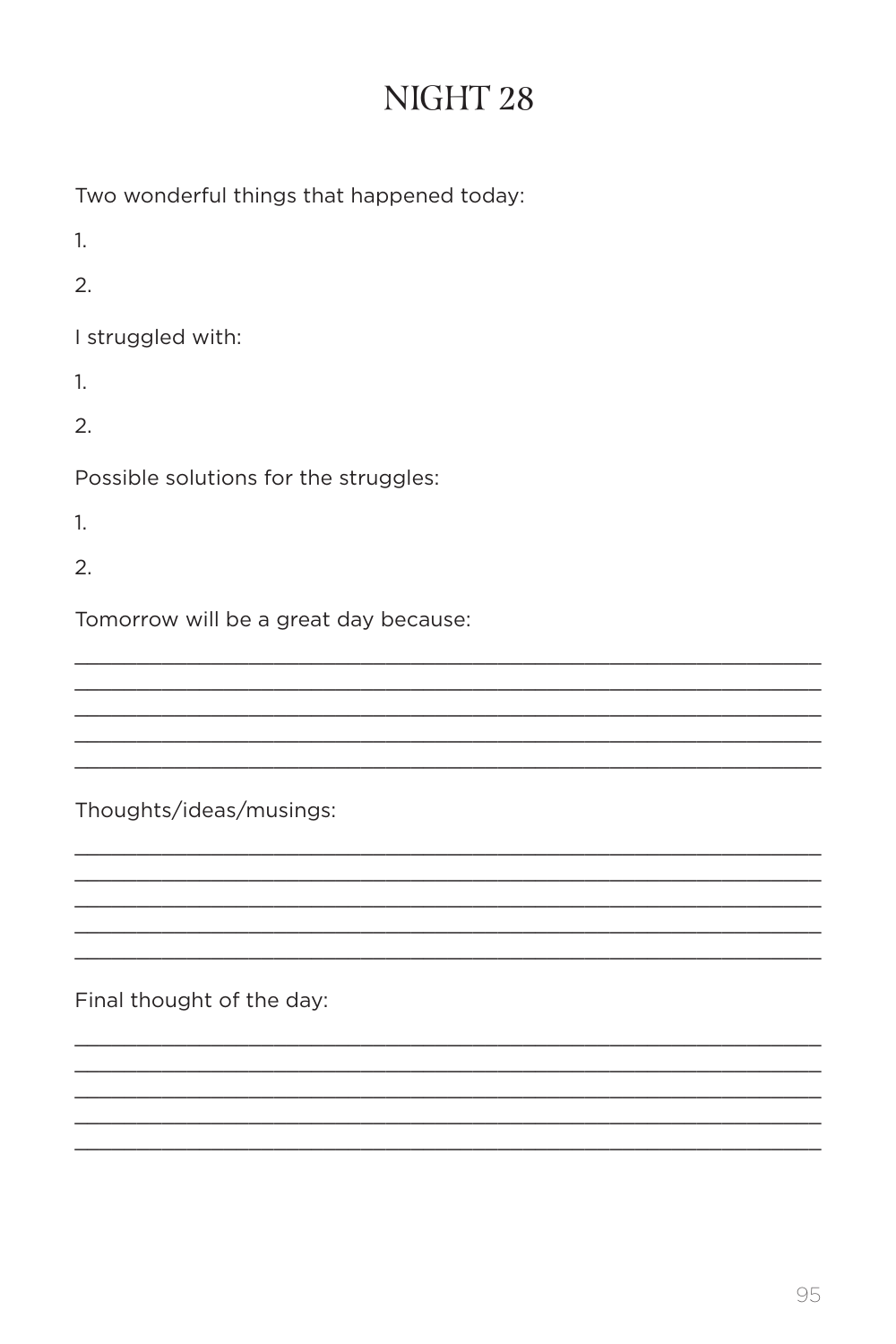#### The most difficult thing is the decision to act, the rest is merely tenacity. —AMELIA EARHART

I am grateful for:

In 71 days I will:

My #1 focus today is:

To get closer to my goal today, I will:

1.

2.

By the end of today, I will have accomplished:

1.

 $\mathcal{L}$ 

3.

Action plan for the day:

Thoughts/ideas/musings:

*Recommended Resource:* MindMeister: Create, share and collaboratively work on mind maps with MindMeister, the leading online mind mapping software. Includes apps for iPhone, iPad and Android.

\_\_\_\_\_\_\_\_\_\_\_\_\_\_\_\_\_\_\_\_\_\_\_\_\_\_\_\_\_\_\_\_\_\_\_\_\_\_\_\_\_\_\_\_\_\_\_\_\_\_\_\_\_\_\_\_\_\_\_\_  $\_$  , and the state of the state of the state of the state of the state of the state of the state of the state of the state of the state of the state of the state of the state of the state of the state of the state of the \_\_\_\_\_\_\_\_\_\_\_\_\_\_\_\_\_\_\_\_\_\_\_\_\_\_\_\_\_\_\_\_\_\_\_\_\_\_\_\_\_\_\_\_\_\_\_\_\_\_\_\_\_\_\_\_\_\_\_\_ \_\_\_\_\_\_\_\_\_\_\_\_\_\_\_\_\_\_\_\_\_\_\_\_\_\_\_\_\_\_\_\_\_\_\_\_\_\_\_\_\_\_\_\_\_\_\_\_\_\_\_\_\_\_\_\_\_\_\_\_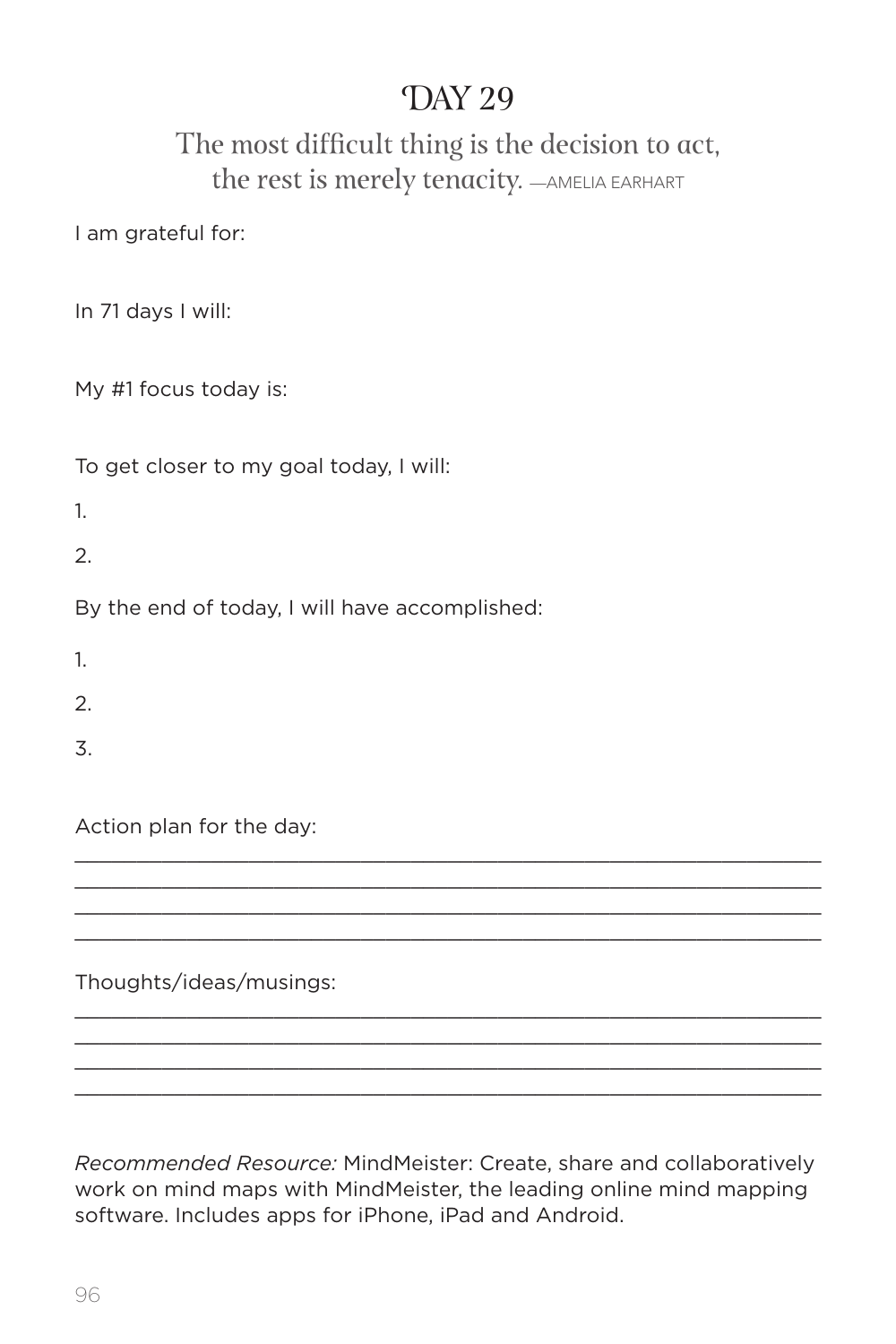| Two wonderful things that happened today: |
|-------------------------------------------|
| 1.                                        |
| 2.                                        |
| I struggled with:                         |
| 1.                                        |
| 2.                                        |
| Possible solutions for the struggles:     |
| 1.                                        |
| 2.                                        |
| Tomorrow will be a great day because:     |
|                                           |
|                                           |
|                                           |

Thoughts/ideas/musings: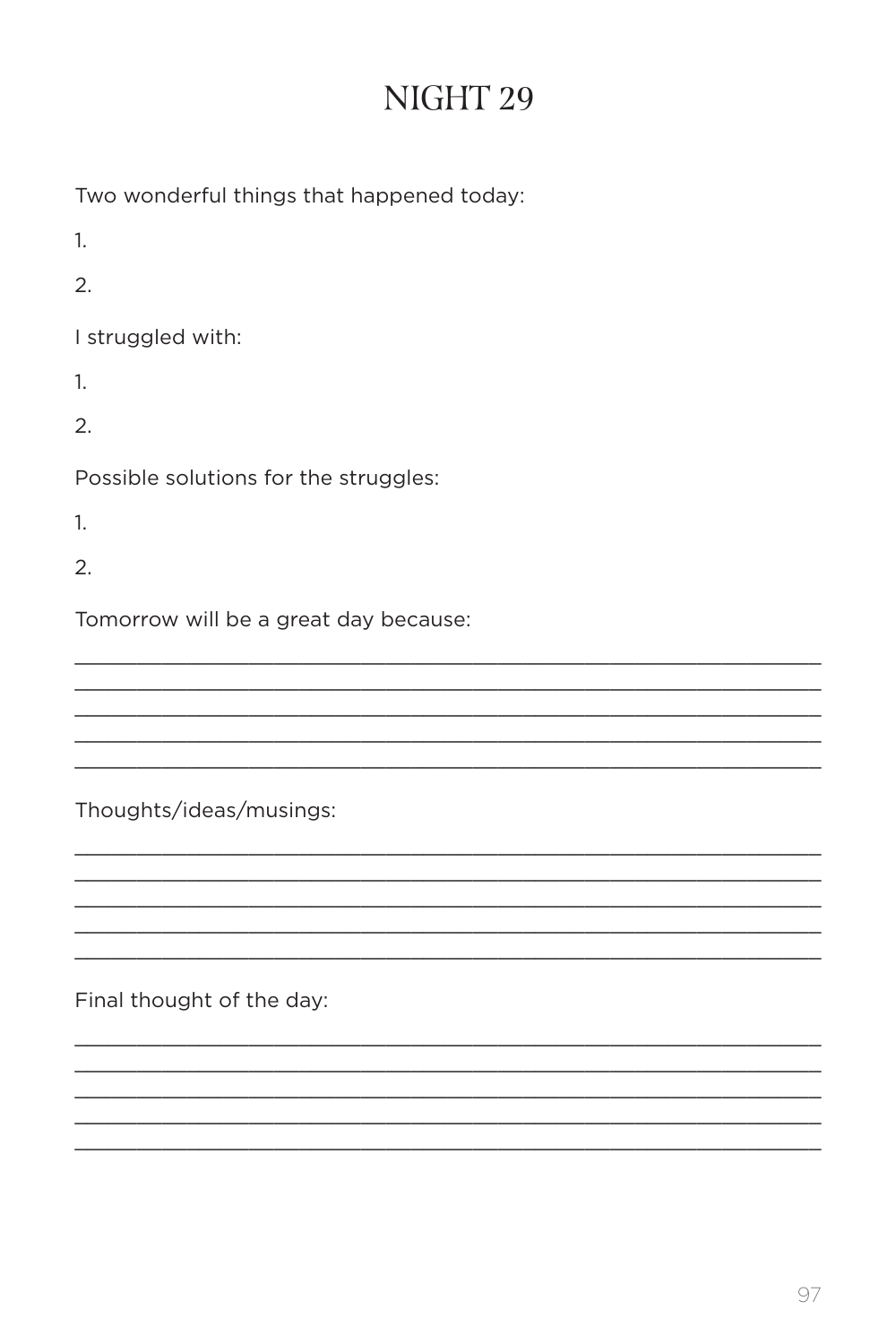#### The mind is everything. What you think you become.  $\equiv$ BUDDHA

I am grateful for:

In 70 days I will:

My #1 focus today is:

To get closer to my goal today, I will:

1.

2.

By the end of today, I will have accomplished:

1.

 $\mathcal{L}$ 

3.

Action plan for the day:

Thoughts/ideas/musings:

*Recommended Resource:* TextExpander: Type more with less effort. TextExpander saves you time and keystrokes, expanding custom keyboard shortcuts into frequently used text and pictures.

\_\_\_\_\_\_\_\_\_\_\_\_\_\_\_\_\_\_\_\_\_\_\_\_\_\_\_\_\_\_\_\_\_\_\_\_\_\_\_\_\_\_\_\_\_\_\_\_\_\_\_\_\_\_\_\_\_\_\_\_  $\_$  , and the state of the state of the state of the state of the state of the state of the state of the state of the state of the state of the state of the state of the state of the state of the state of the state of the \_\_\_\_\_\_\_\_\_\_\_\_\_\_\_\_\_\_\_\_\_\_\_\_\_\_\_\_\_\_\_\_\_\_\_\_\_\_\_\_\_\_\_\_\_\_\_\_\_\_\_\_\_\_\_\_\_\_\_\_ \_\_\_\_\_\_\_\_\_\_\_\_\_\_\_\_\_\_\_\_\_\_\_\_\_\_\_\_\_\_\_\_\_\_\_\_\_\_\_\_\_\_\_\_\_\_\_\_\_\_\_\_\_\_\_\_\_\_\_\_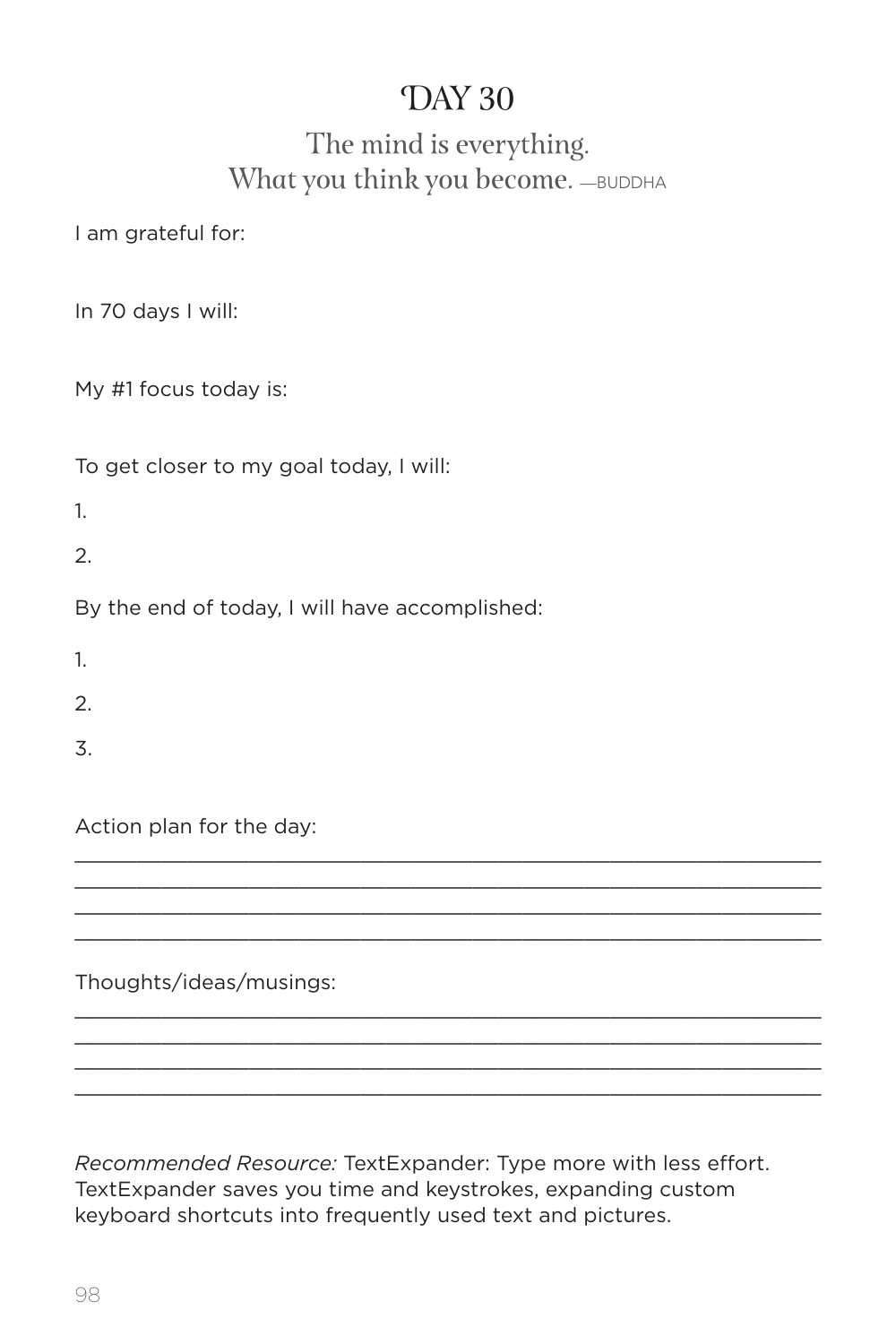| Two wonderful things that happened today: |
|-------------------------------------------|
| 1.                                        |
| 2.                                        |
| I struggled with:                         |
| 1.                                        |
| 2.                                        |
| Possible solutions for the struggles:     |
| 1.                                        |
| 2.                                        |
| Tomorrow will be a great day because:     |
|                                           |
|                                           |
|                                           |
|                                           |

Thoughts/ideas/musings: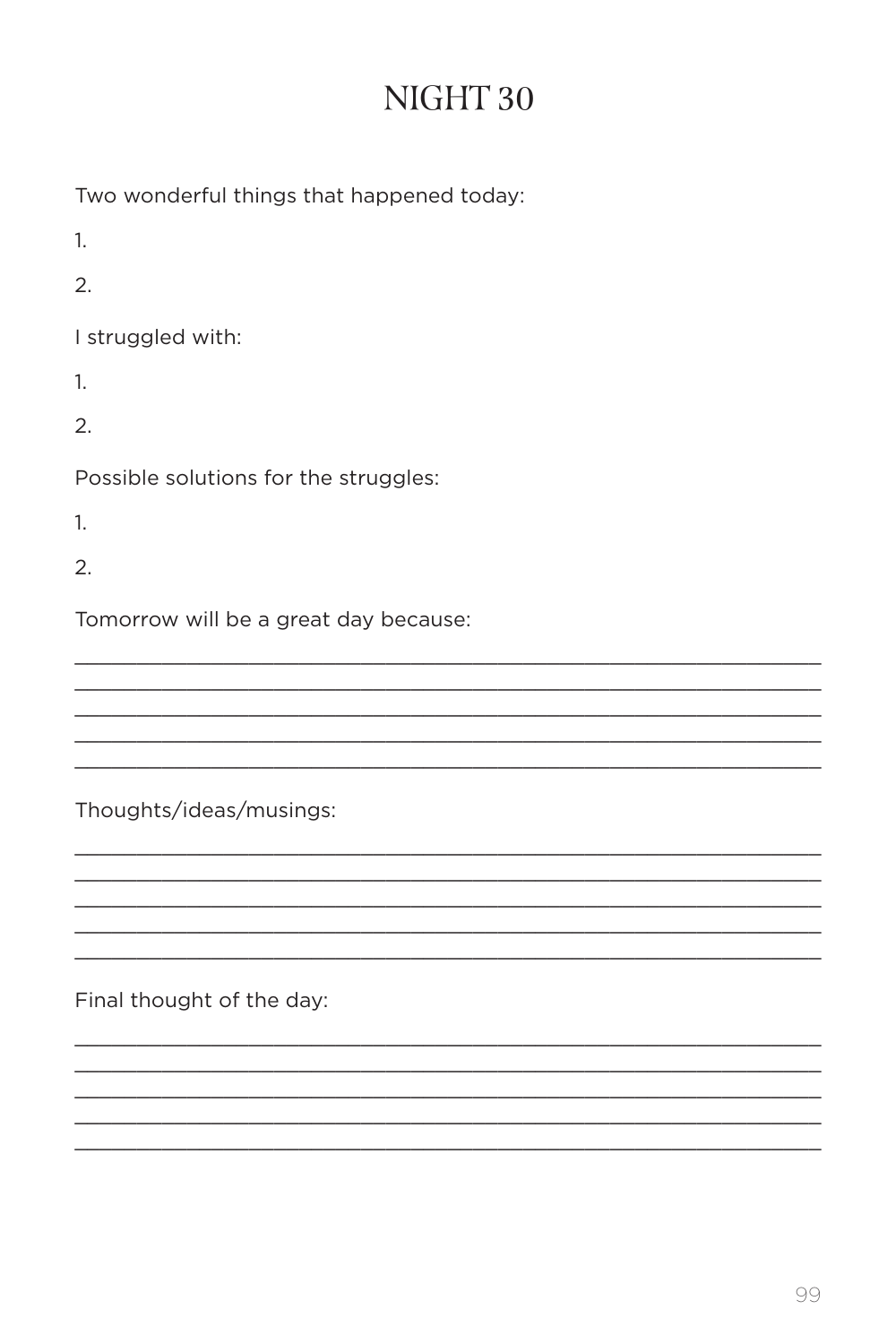

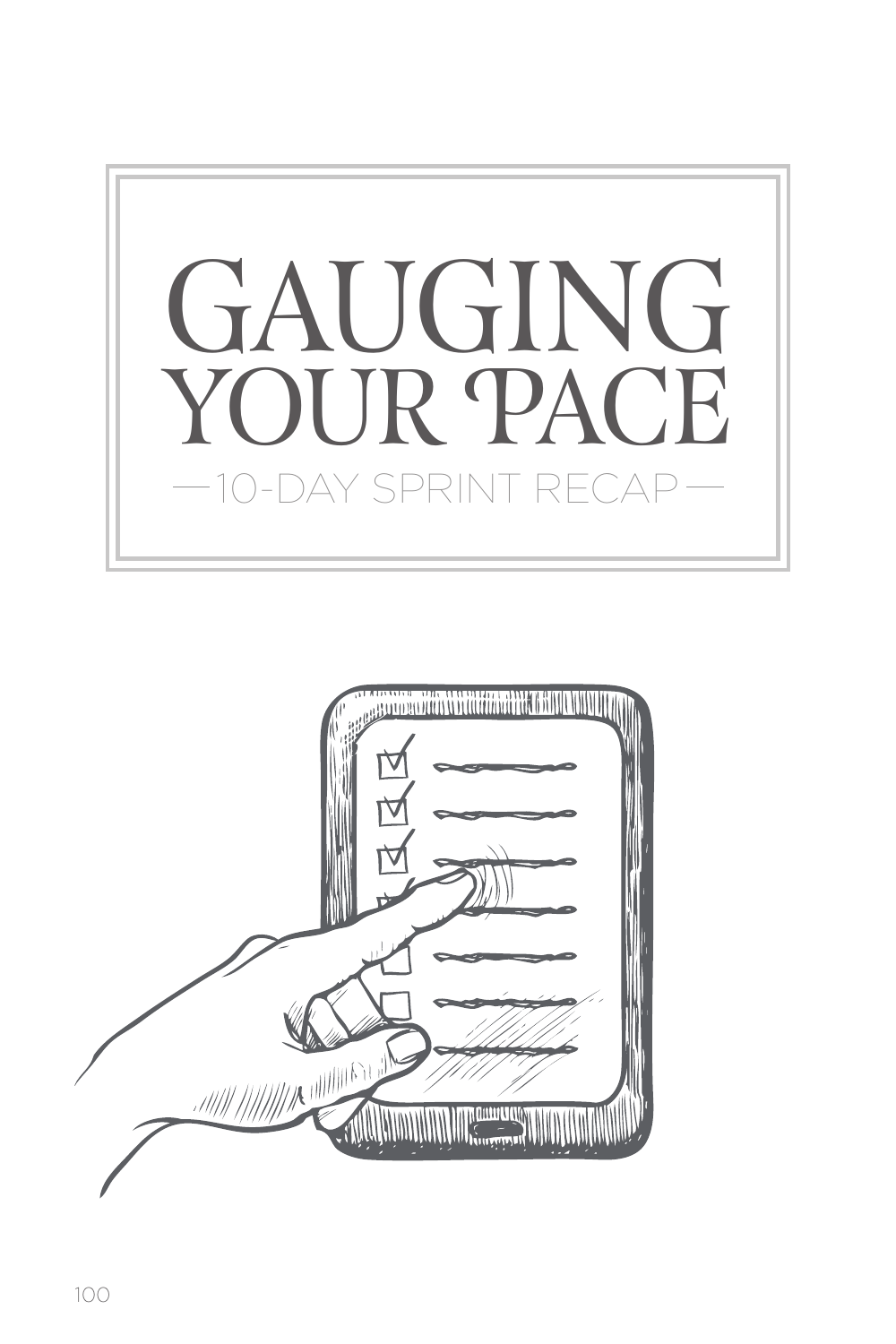# 10-DAY SPRINT RECAP

Three goals I accomplished during this sprint:

1.

2.

3.

A surprise accomplishment during this sprint:

My top three goals to accomplish during the next sprint:

1.

2.

3.

A leader is one who knows the way, goes the way, and shows the way.  $-$ JOHN C. MAXWELL

One habit I will implement over the next 10 days:

Thoughts/ideas/musings:

CONGRATULATIONS! YOU ARE 30% TO YOUR GOAL!